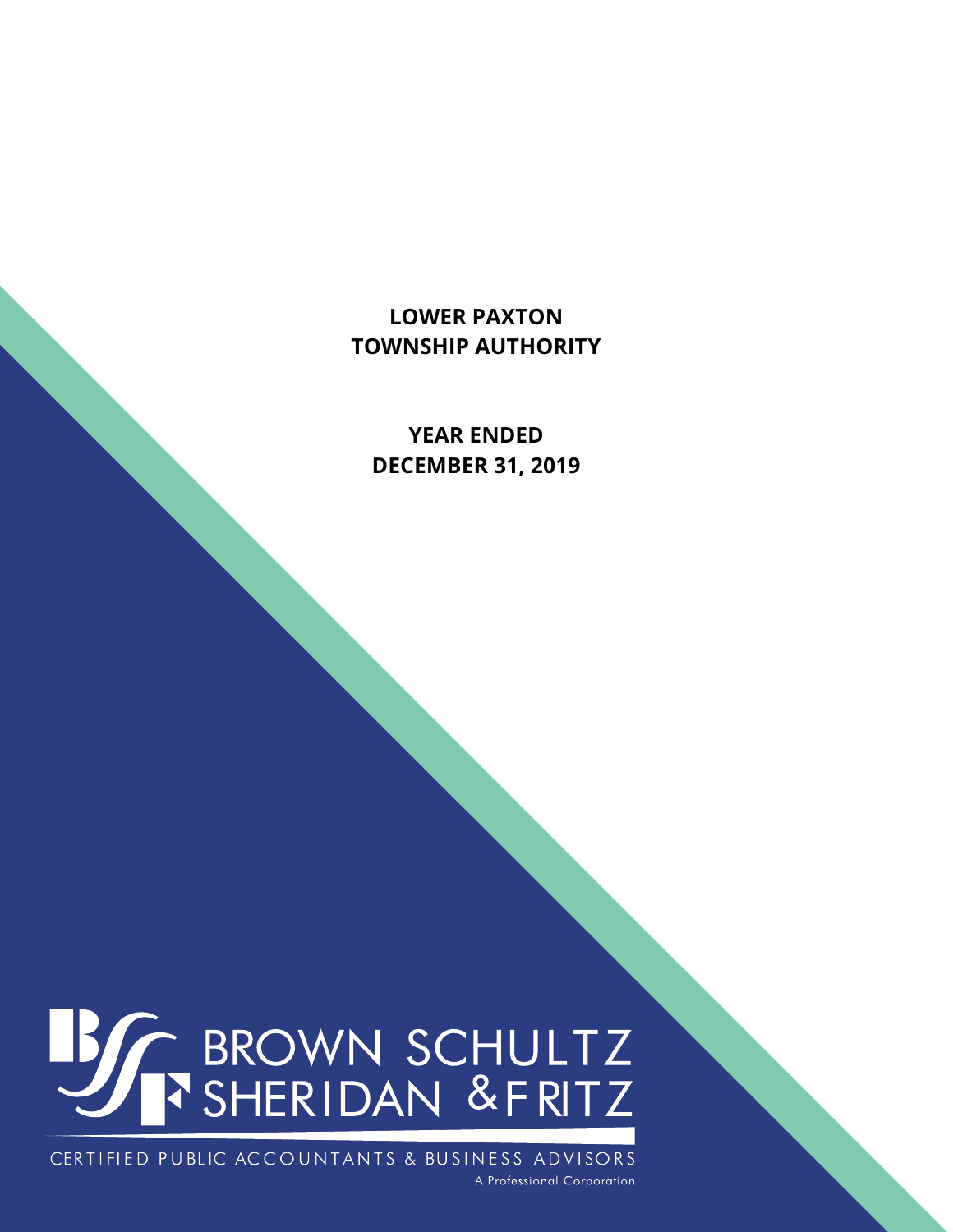## YEAR ENDED DECEMBER 31, 2019

#### TABLE OF CONTENTS

|                                                                       | Page      |
|-----------------------------------------------------------------------|-----------|
| Independent auditor's report                                          | $1 - 2$   |
| Management's discussion and analysis (unaudited)                      | $3-12$    |
| Financial statements:                                                 |           |
| Statement of net position                                             | $13 - 14$ |
| Statement of revenues, expenses and changes in net position           | 15        |
| Statement of cash flows                                               | $16 - 17$ |
| Notes to financial statements                                         | 18-34     |
| Supplementary information:                                            |           |
| Combining statement of net position                                   | 35-36     |
| Combining statement of revenues, expenses and changes in net position | 37        |
| Combining statement of cash flows                                     | 38-39     |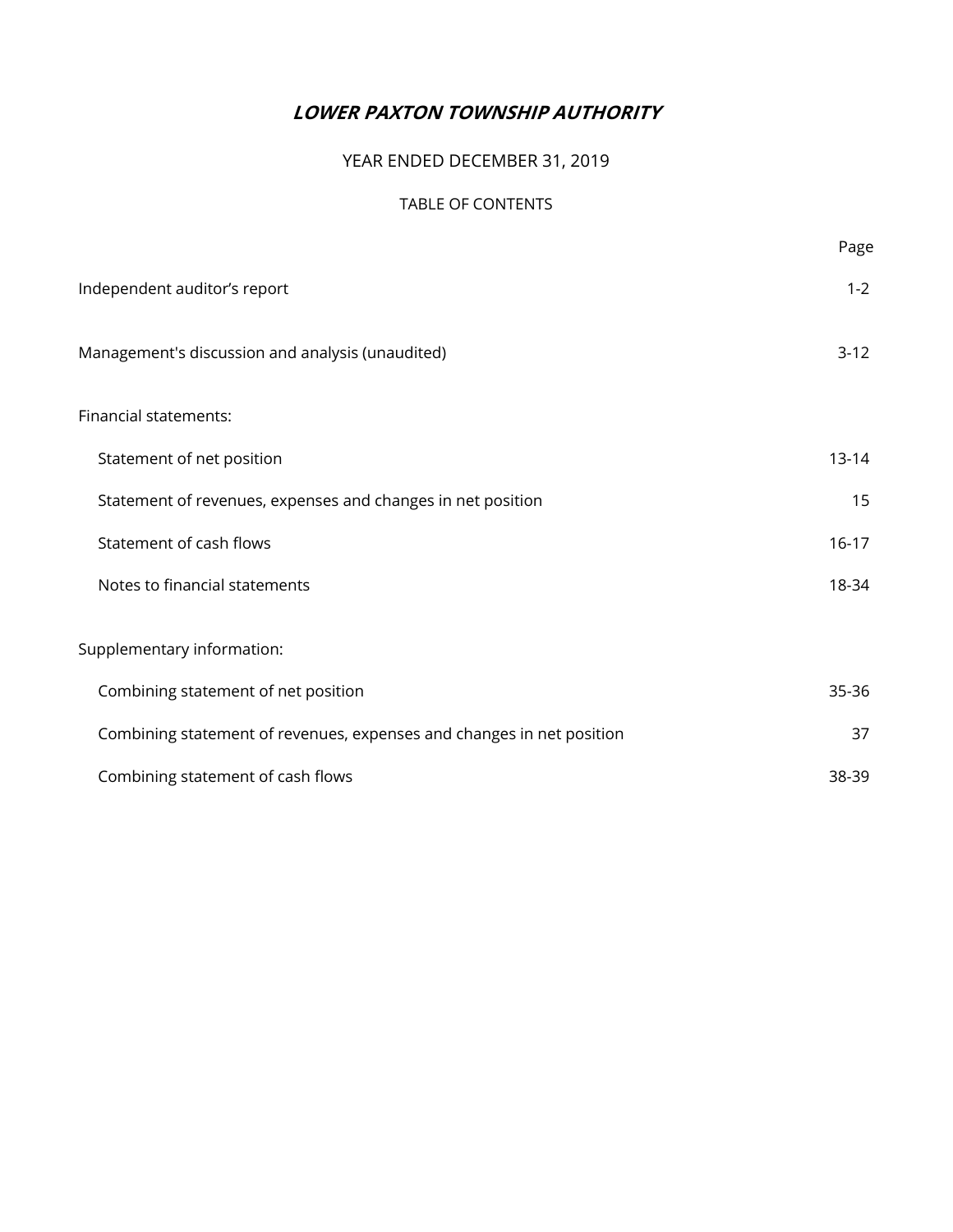

A Professional Corporation

Independent Auditor's Report

Board of Supervisors Lower Paxton Township Authority Harrisburg, Pennsylvania

#### **Report on the Financial Statements**

We have audited the accompanying financial statements of Lower Paxton Township Authority (the Authority), a component unit of Lower Paxton Township, as of and for the year ended December 31, 2019, and the related notes to the financial statements, which collectively comprise the Authority's basic financial statements as listed in the table of contents.

#### **Management's Responsibility for the Financial Statements**

Management is responsible for the preparation and fair presentation of these financial statements in accordance with accounting principles generally accepted in the United States of America; this includes the design, implementation, and maintenance of internal control relevant to the preparation and fair presentation of financial statements that are free from material misstatement, whether due to fraud or error.

#### **Auditor's Responsibility**

Our responsibility is to express an opinion on these financial statements based on our audit. We conducted our audit in accordance with auditing standards generally accepted in the United States of America. Those standards require that we plan and perform the audit to obtain reasonable assurance about whether the financial statements are free from material misstatement.

An audit involves performing procedures to obtain audit evidence about the amounts and disclosures in the financial statements. The procedures selected depend on the auditor's judgment, including the assessment of the risks of material misstatement of the financial statements, whether due to fraud or error. In making those risk assessments, the auditor considers internal control relevant to the entity's preparation and fair presentation of the financial statements in order to design audit procedures that are appropriate in the circumstances, but not for the purpose of expressing an opinion on the effectiveness of the entity's internal control. Accordingly, we express no such opinion. An audit also includes evaluating the appropriateness of accounting policies used and the reasonableness of significant accounting estimates made by management, as well as evaluating the overall presentation of the financial statements.

We believe that the audit evidence we have obtained is sufficient and appropriate to provide a basis for our audit opinion.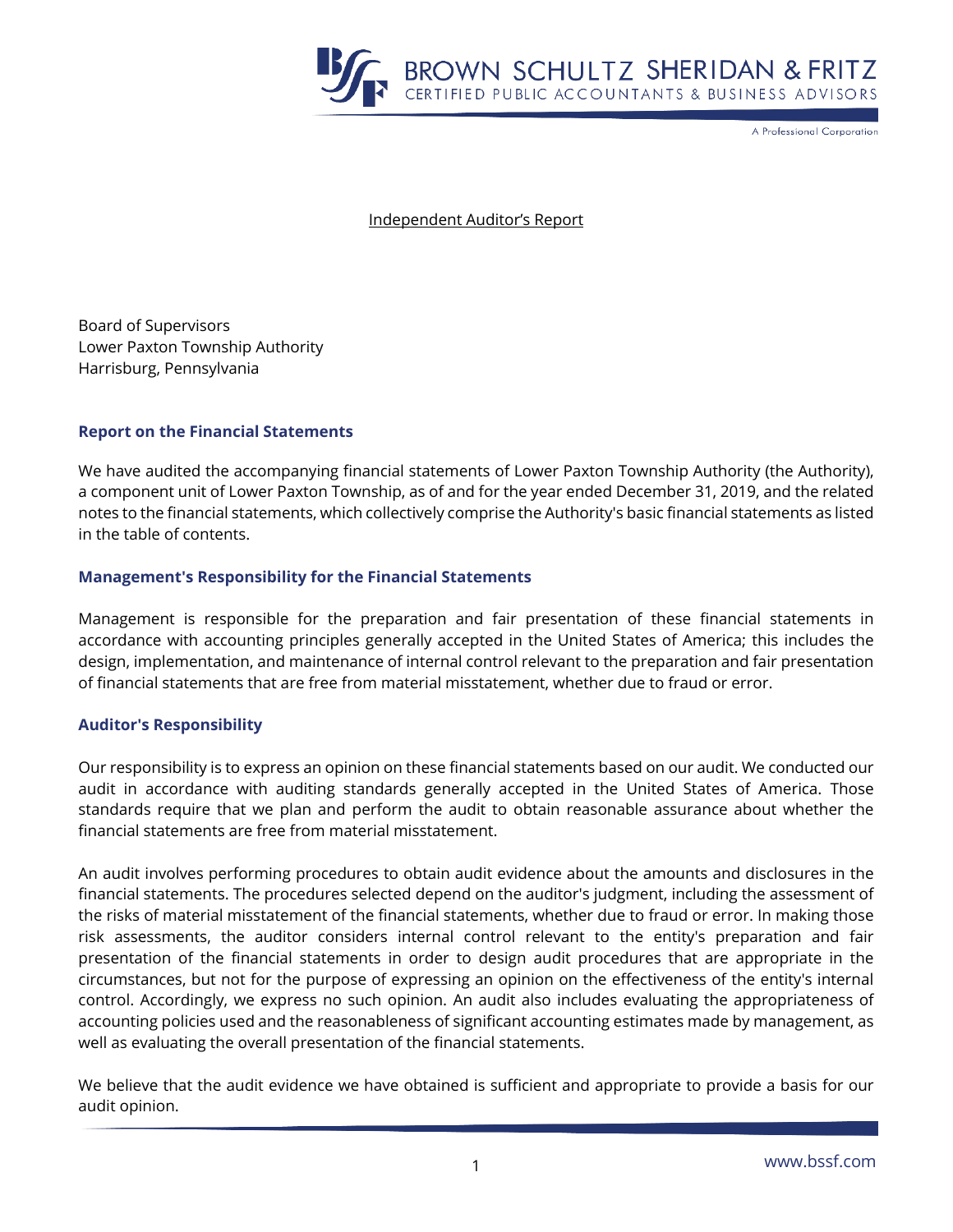#### **Opinion**

In our opinion, the financial statements referred to above present fairly, in all material respects, the financial position of Lower Paxton Township Authority, a component unit of Lower Paxton Township, as of December 31, 2019, and the changes in financial position and cash flows thereof for the year then ended in accordance with accounting principles generally accepted in the United States of America.

#### **Other Matters**

#### *Required Supplementary Information*

Accounting principles generally accepted in the United States of America require that the management's discussion and analysis on pages 3 through 12 be presented to supplement the basic financial statements. Such information, although not a part of the basic financial statements, is required by the Governmental Accounting Standards Board, who considers it to be an essential part of financial reporting for placing the basic financial statements in an appropriate operational, economic or historical context. We have applied certain limited procedures to the required supplementary information in accordance with auditing standards generally accepted in the United States of America, which consisted of inquiries of management about the methods of preparing the information and comparing the information for consistency with management's responses to our inquiries, the basic financial statements and other knowledge we obtained during our audit of the basic financial statements. We do not express an opinion or provide any assurance on the information because the limited procedures do not provide us with sufficient evidence to express an opinion or provide any assurance.

#### *Other information*

Our audit was conducted for the purpose of forming an opinion on the financial statements that collectively comprise the Authority's basic financial statements. The combining financial statements on pages 35 through 39 are presented for purposes of additional analysis and are not a required part of the financial statements. The combining fund financial statements are the responsibility of management and were derived from and relate directly to the underlying accounting and other records used to prepare the basic financial statements. The information has been subjected to the auditing procedures applied in the audit of the basic financial statements and certain additional procedures, including comparing and reconciling such information directly to the underlying accounting and other records used to prepare the basic financial statements or to the basic financial statements themselves, and other additional procedures in accordance with auditing standards generally accepted in the United States of America. In our opinion, the information is fairly stated in all material respects in relation to the basic financial statements as a whole.

## *Correction of errors*

As described in Note 10 to the financial statements, the beginning net position of the Authority has been restated to correct errors related to improper recognition of derivative investment losses in the prior year and the failure to record developer contributions for the years ending December 31, 2013 thought December 31, 2018. Our opinion is not modified with respect to this matter.

Brown Schultz Skiden's Fitz

Camp Hill, Pennsylvania August 20, 2020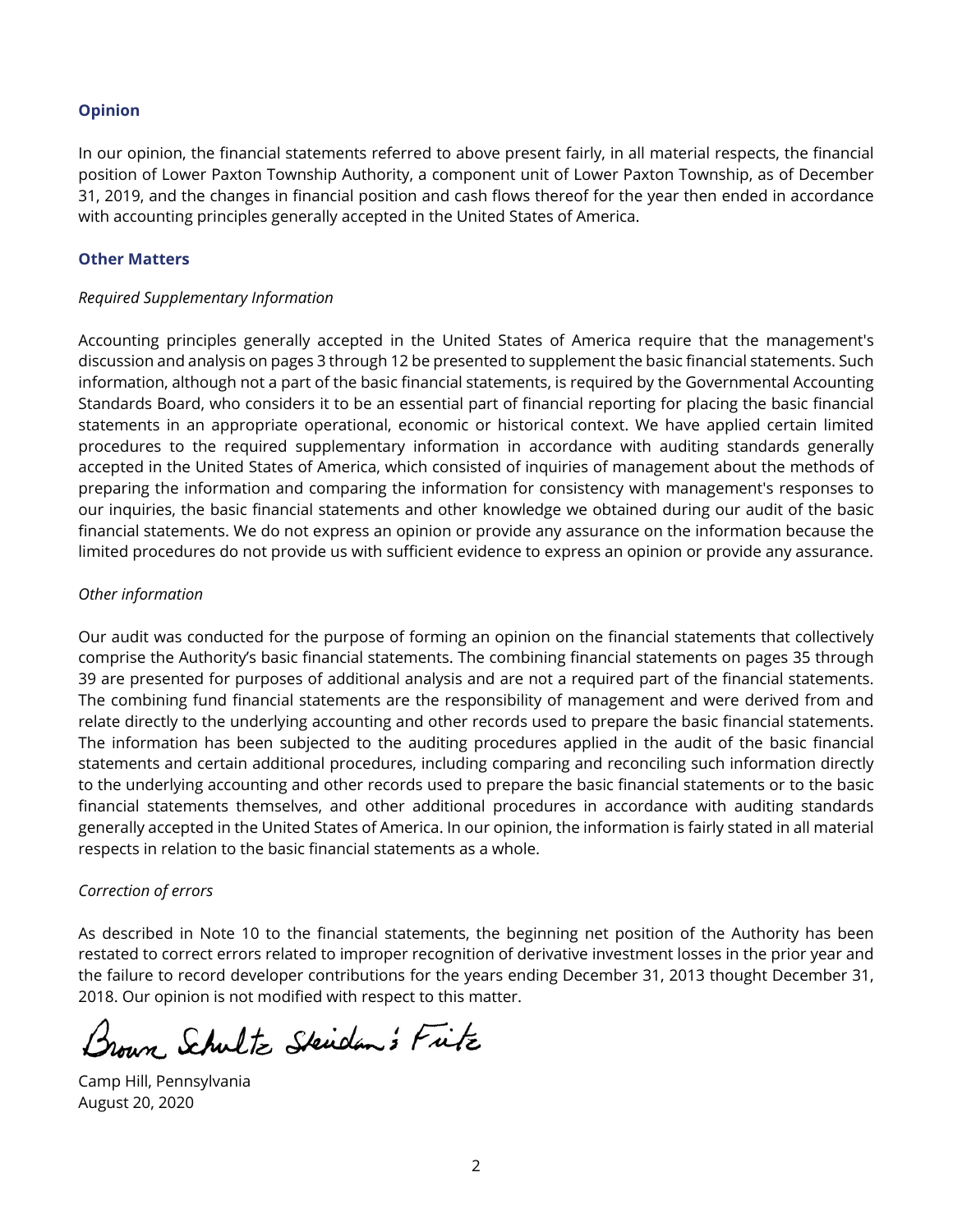## MANAGEMENT'S DISCUSSION AND ANALYSIS (MD&A) - (UNAUDITED) YEAR ENDED DECEMBER 31, 2019

The Management's Discussion and Analysis (MD&A) is a component part of the reporting model adopted by the Governmental Accounting Standards Board (GASB), as referenced in Statement No. 34 issued in June 1999. The intent of this MD&A is to summarize Lower Paxton Township Authority's (Authority) financial performance as a whole, in part, using comparative information from the current year analyzed against prior years.

The Authority's MD&A presents a narrative overview and analysis of the Authority's financial performance for the fiscal year ended December 31, 2019. It is recommended that it be read in conjunction with the accompanying basic financial statements and notes to the financial statements in order to obtain a thorough understanding of the Authority's financial condition as of December 31, 2019.

#### **FINANCIAL HIGHLIGHTS**

The following are key financial highlights. The Authority continues to implement the Second Amendment to the Second Consent Decree (Second Amendment) and the ACT 537 Plan with the Pennsylvania Department of Environmental Protection (PADEP), which was entered into on September 18, 2013 to eliminate the hydraulic overloads in the sewer system, including the Beaver, Paxton and Spring Creek 1 drainage basins. The Second Amendment includes specific Corrective Action Plans (CAP's) for each drainage basin to eliminate the hydraulic overload in Spring Creek 1 by December 31, 2016, in Paxton Creek by June 30, 2027 and in Beaver Creek by September 18, 2033. The Spring Creek 1 CAP has been completed on schedule, and the Beaver Creek and Paxton Creek CAP's are currently on schedule. A total of \$114 Million has been spent to date on the sewer replacement programs in the Beaver, Paxton and Spring Creek 1 drainage basins. To complete the approved CAP's in the Beaver and Paxton Creek Basins, and the Spring Creek 2 Basin, the Authority will need to finance an additional \$107 Million, \$34 Million in Paxton Creek, \$62 Million in Beaver Creek and \$11 Million in the Spring Creek 2 Basin.

In 2019, the Authority began implementation of the Stormwater Management Program. This significantly increased operating revenues with the implementation of the stormwater fee. In 2019, the Authority received \$3,017,691 in fees. The Authority's total capital asset net position also significantly increased with the transfer of the stormwater system from Lower Paxton Township to the Authority, which increased the asset contributions by \$15,434,586. The Stormwater Fund Capital Budget includes a five-year spending plan to comply with the Municipal Separate Storm Sewer System (MS4) permit and Pollution Reduction Plan (PRP) plan with the PADEP. This five-year capital plan is estimated at \$16 Million, which includes an estimated cost of \$6 Million for the PRP and \$10 Million for stormwater system pipe replacements over a five-year period.

As of December 31, 2019, the amount of restricted and unrestricted funds available for continuing sanitary sewer and stormwater capital projects is \$33,706,538, which represents \$21,604,433 for sanitary sewer and \$12,102,105 for stormwater.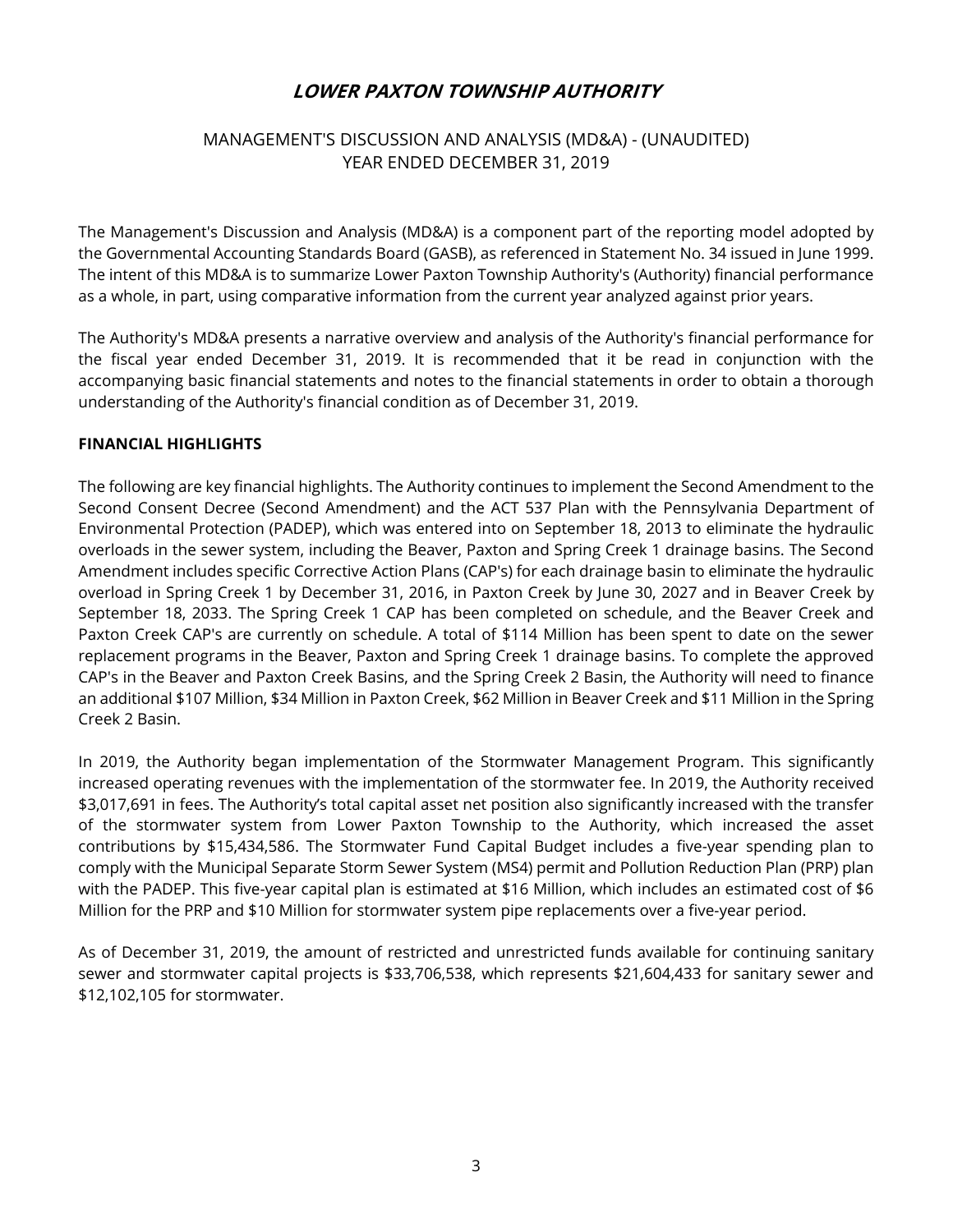## MANAGEMENT'S DISCUSSION AND ANALYSIS (MD&A) - (UNAUDITED) YEAR ENDED DECEMBER 31, 2019

#### **OVERVIEW OF THE FINANCIAL STATEMENTS**

The financial section of this report consists of five parts: management's discussion and analysis; statement of net position; statement of revenues, expenses and changes in net position; statement of cash flows and notes to financial statements.

These statements offer short- and long-term financial information about the Authority's activities.

The statement of net position provides information about the Authority's assets and serves as a useful indicator of the entity's financial position. Increases and decreases in net position show whether the financial condition is improving or deteriorating.

All of the current year's revenues and expenses are accounted for in the statement of revenues, expenses and changes in net position. This statement measures the success of the Authority's operations over the past year and can be used to determine whether the Authority has recovered all of its costs in maintaining the sewer system.

The Authority's rates are based on a study performed by its consulting engineer as part of the recent Subsidy Agreement for the repayment of debt with the Township. This study is updated annually as part of the annual budget approval process and the ongoing Act 537 Plan.

The statement of cash flows provides information about the Authority's cash flows from operating activities, capital and related financing activities and investing activities. The statement reports cash receipts, cash payments and net changes in cash from each of these activities during the reporting period.

The notes to the financial statements provide required disclosures and other information that are essential to a full understanding of the data in the statements. The notes present information about the Authority's accounting policies, deposits and investments, long-term debt, advance refundings, commitments, policy on interest and legal agreements that may affect the operation of the Authority.

#### **SUMMARY OF ORGANIZATION AND BUSINESS**

The Authority was incorporated on June 11, 1951, and the Articles of Incorporation were amended on April 30, 1954, changing the name to the Lower Paxton Township Authority for the purpose of financing, construction and maintenance of sewerage facilities. In 2002, the Authority amended the Articles of Incorporation to increase the members from five to seven, and in 2009, the term of existence was amended to again extend the term existence to 2058. On November 16, 2018, the Authority amended the Articles of Incorporation to change the purpose of the Authority to add in stormwater management and implementation including, among other things, the holding, constructing, maintaining and operating the collection and transmission of stormwater facilities.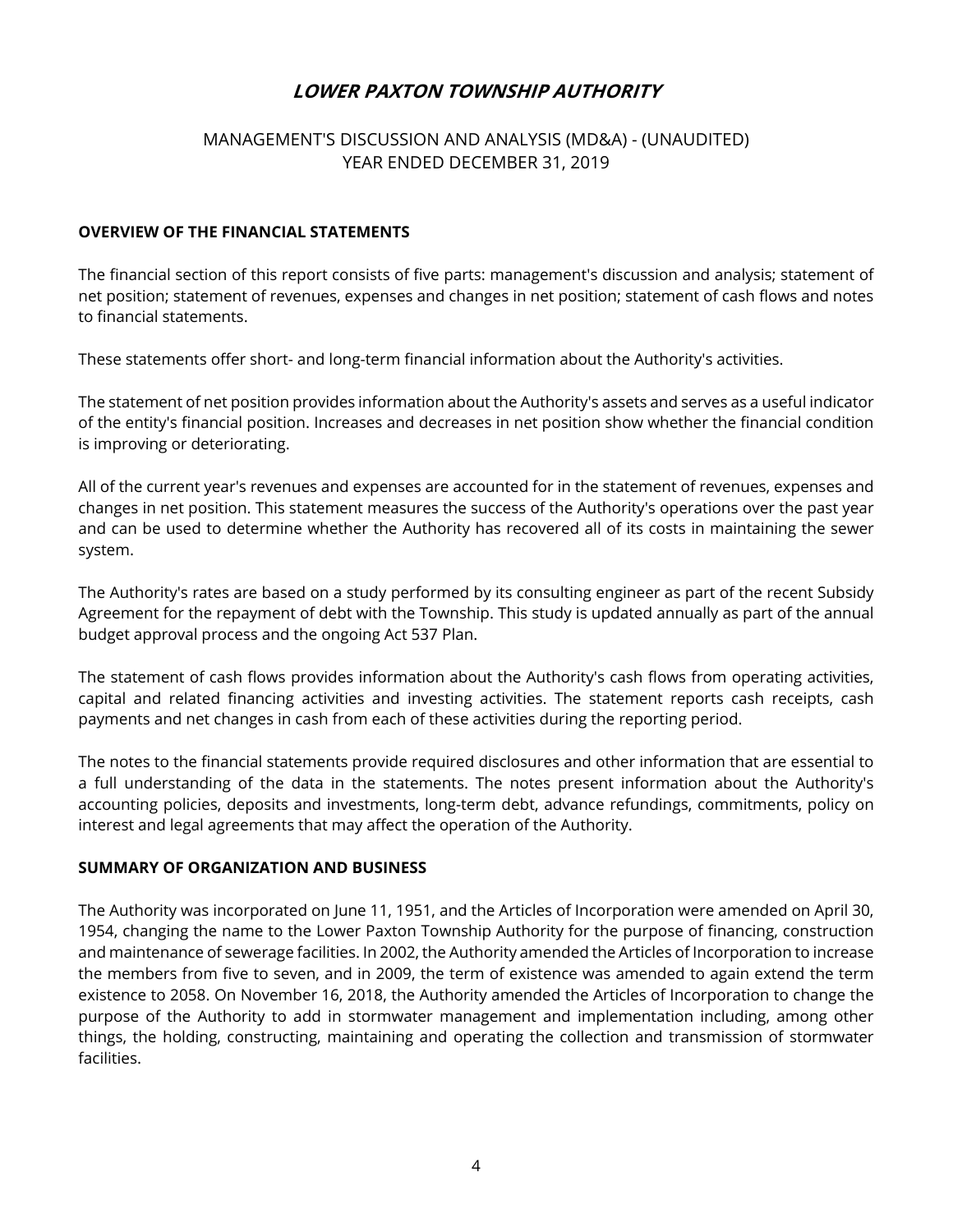## MANAGEMENT'S DISCUSSION AND ANALYSIS (MD&A) - (UNAUDITED) YEAR ENDED DECEMBER 31, 2019

#### **SUMMARY OF ORGANIZATION AND BUSINESS (CONTINUED)**

Following the amendments to the Articles of Incorporation, the Authority performed the following actions: filed a Quit Claim Deed to transfer the stormwater system to the Authority, amended the Management Agreement with the Township to add in operations of the Authority stormwater system, appointed HRG as the Authority Stormwater Engineer, approved an Operations and Capital Budget, established the Stormwater Management Fee and adopted a revised billing and collections policy to include stormwater with the sanitary sewer bill.

The Authority is an independent organization directed by the seven Board members appointed by the Lower Paxton Township Supervisors for staggered five-year terms. The Authority has regularly scheduled monthly meetings but typically meets the fourth Tuesday of the second month in each calendar quarter. The Authority sewer system consists 280 miles of sanitary sewers, ranging in size from 8" to 30"; 4 pumping stations; a sewer operations facility and various major equipment including the Aeries Televising Equipment and various sewer construction equipment. The stormwater water conveyance system consists of 121 miles of stormwater conveyance facilities. Equipment is rented by the Authority from the Public Works Department, including the street sweeping and leaf collection equipment associated with the MS4 program.

The Authority entered into an Interim Management Agreement with the Township at the beginning of 1995 and finalized the agreement in 1997. As noted above, the Management Agreement was recently revised on November 27, 2018 to add in stormwater management. Under the Management Agreement, the Township provides administration, operation and maintenance services including all labor, equipment and materials necessary for the efficient operations of the Authority's sanitary sewer system and stormwater conveyance system. The Authority retains ownership of the sewer system and stormwater conveyance system and all property, and the Township owns all personal equipment, excluding major equipment.

In consideration of the sanitary sewer and stormwater services rendered by the Township under the Management Agreement, the Authority reimburses the Township on a monthly or quarterly basis, as applicable. For services rendered by the Township Sewer Department Administration and Operations staff for the stormwater conveyance operations, and stormwater fee billing, an allocated percentage share of the employees' salaries are allocated to the stormwater fund expense budget and reimbursed back to the sanitary sewer fund budget.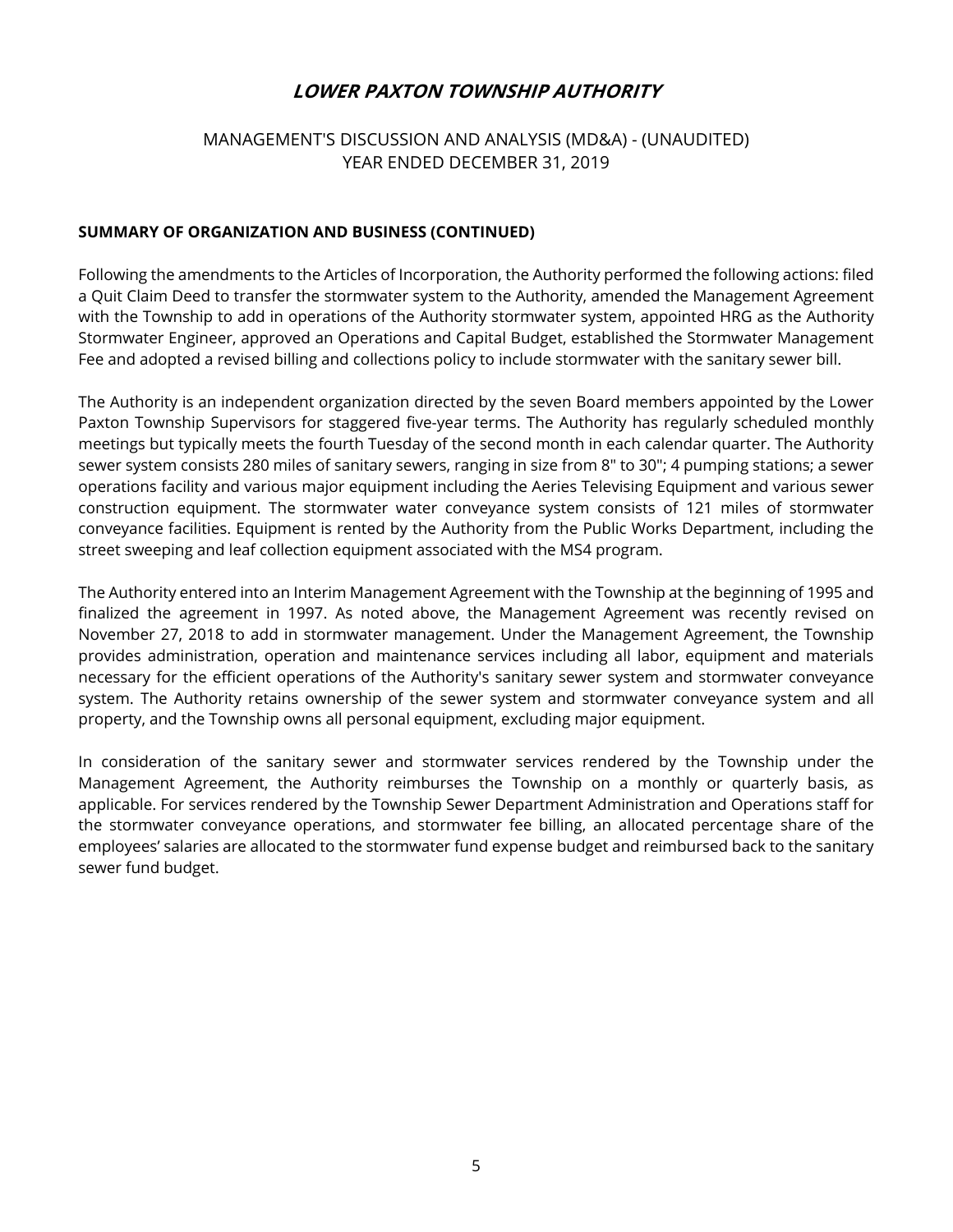## MANAGEMENT'S DISCUSSION AND ANALYSIS (MD&A) - (UNAUDITED) YEAR ENDED DECEMBER 31, 2019

#### **FINANCIAL ANALYSIS**

The following comparative Tables A-1 and A-2 are condensed financial statements that provide key financial data over the reporting period. Additional financial highlights for 2018 are provided after each table as supporting information.

> Table A-1 Statements of net position December 31, 2019 and 2018

|                                       |    |               | (Restated)       |
|---------------------------------------|----|---------------|------------------|
|                                       |    | December 31,  | December 31,     |
|                                       |    | 2019          | 2018             |
|                                       |    |               |                  |
| Current and other assets              | \$ | 29,092,862    | \$<br>24,435,115 |
| Capital assets                        |    | 146,358,320   | 130,673,618      |
| Other noncurrent assets               |    | 11,786,103    | 4,435,515        |
|                                       |    |               |                  |
| <b>Total assets</b>                   |    | \$187,237,285 | \$159,544,248    |
| <b>Deferred outflows of resources</b> | S  | 279,222       | \$<br>353,155    |
| <b>Current liabilities</b>            |    | 8,945,219     | 6,120,147        |
| Long-term liabilities                 |    | 122,095,836   | 114,781,569      |
|                                       |    |               |                  |
| <b>Total liabilities</b>              |    | \$131,041,055 | \$120,901,716    |
| Net investment in capital assets      | \$ | 29,579,010    | \$<br>13,261,606 |
| Restricted                            |    | 11,786,103    | 4,435,515        |
| Unrestricted                          |    | 15,110,339    | 21,298,566       |
| <b>Total net position</b>             | \$ | 56,475,452    | \$<br>38,995,687 |

Total net position increased from 2018 to 2019. This is primarily due to stormwater asset contributions from Lower Paxton Township to the Authority. Non-current assets also increased with the stormwater program funding. Liabilities increased with the sanitary sewer transmission and treatment liability with Capital Region Water (CRW).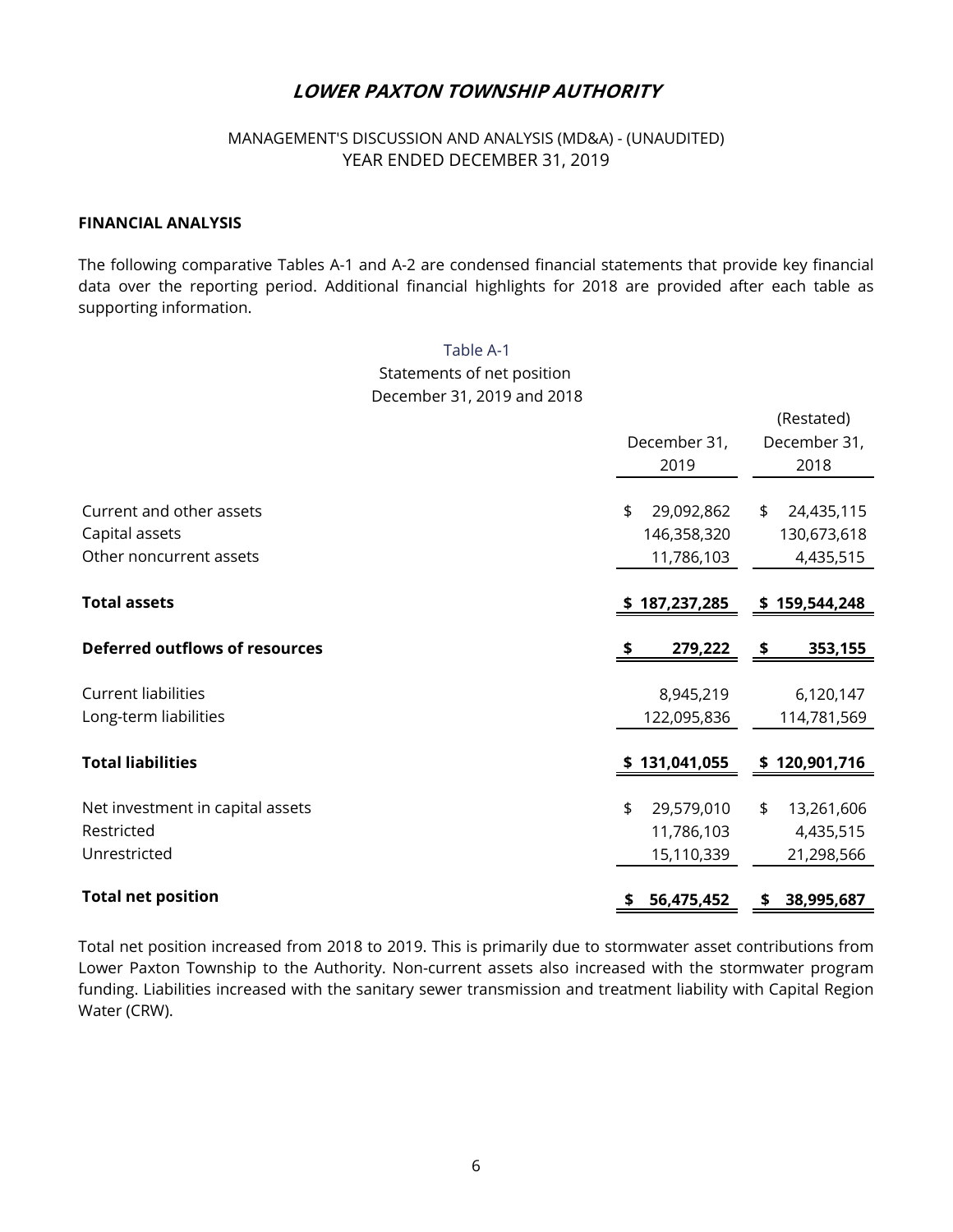## MANAGEMENT'S DISCUSSION AND ANALYSIS (MD&A) - (UNAUDITED) YEAR ENDED DECEMBER 31, 2019

#### **FINANCIAL ANALYSIS (CONTINUED)**

#### Years ended December 31, 2019 and 2018 Statements of revenues and expenses Table A-2

|                                               |                   | (Restated)        |
|-----------------------------------------------|-------------------|-------------------|
|                                               | December 31, 2019 | December 31, 2018 |
| <b>Revenues:</b>                              |                   |                   |
| Operating revenues:                           |                   |                   |
| Sewer rentals                                 | \$<br>16,165,144  | \$<br>16,028,300  |
| Stormwater fees                               | 3,017,691         |                   |
| Other                                         |                   | 3,410             |
| Miscellaneous                                 | 13,107            | 10,478            |
| Total operating revenues                      | 19,195,942        | 16,042,188        |
| Non-operating revenues:                       |                   |                   |
| Tapping fees                                  | 727,419           | 620,311           |
| Sale of assets                                | 40,354            | 36,085            |
| Developer contributions                       | 1,058,101         | 293,470           |
| Township contributions                        | 15,434,586        |                   |
| Interest Income                               | 1,100,869         | 1,083,396         |
| Total non-operating revenues                  | 18,361,329        | 2,033,262         |
| <b>Total revenues</b>                         | 37,557,271        | 18,075,450        |
| <b>Expenses:</b>                              |                   |                   |
| Operating expenses:                           |                   |                   |
| Treatment and transmission charges            | 5,782,788         | 3,575,674         |
| Sewer maintenance                             | 107,192           | 123,852           |
| Legal and accounting                          | 355,480           | 371,809           |
| Engineering                                   | 164,230           | 122,530           |
| Office, insurance, trustee fees, employee and |                   |                   |
| miscellaneous expenses                        | 365,581           | 241,172           |
| Reimbursements to Lower Paxton Township       | 3,375,678         | 2,413,298         |
| Private source repairs                        | 95,479            | 131,878           |
| Other                                         | 340,959           | 201,811           |
| Depreciation and amortization                 | 3,966,567         | 3,317,311         |
| Total operating expenses                      | 14,553,954        | 10,499,335        |
| Non-operating expenses:                       |                   |                   |
| Interest                                      | 4,999,164         | 5,181,926         |
| Bond issue costs                              | 524,388           |                   |
| Total non-operating expenses                  | 5,523,552         | 5,181,926         |
| <b>Total expenses</b>                         | 20,077,506        | 15,681,261        |
| Change in net position                        | \$<br>17,479,765  | \$<br>2,394,189   |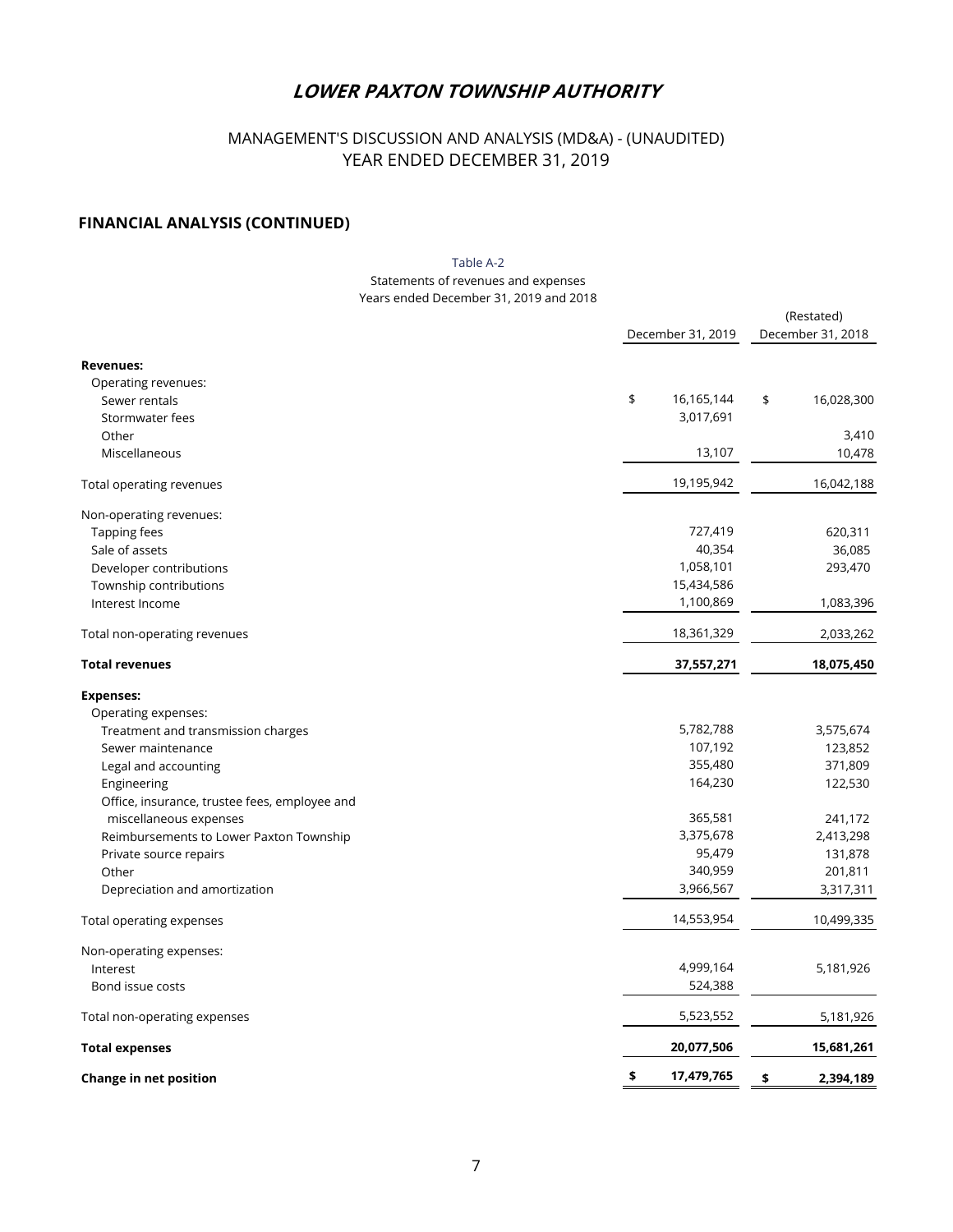## MANAGEMENT'S DISCUSSION AND ANALYSIS (UNAUDITED) YEAR ENDED DECEMBER 31, 2019

#### **FINANCIAL ANALYSIS (CONTINUED)**

Total operating revenues increased significantly in 2019 due to the implementation of the stormwater fee. Expenses increased significantly with the increase in sanitary sewer treatment and transmission expenses and the implementation of the stormwater management program, which increased the reimbursement to the Township.

## **CAPITAL ASSETS**

The Authority's capital assets at December 31, 2019, net of accumulated depreciation, was \$146,358,320. Capital assets consist primarily of the sewer and stormwater collection and conveyance systems and deferred capacity costs. The following is a summary of capital assets at December 31, 2019:

|                               |                 | (Restated)      |
|-------------------------------|-----------------|-----------------|
|                               | 2019            | 2018            |
|                               |                 |                 |
| Land                          | 1,540,192<br>\$ | \$<br>1,540,192 |
| Intangibles (non-depreciable) | 2,740,869       | 2,740,869       |
| <b>Buildings</b>              | 1,116,145       | 1,116,145       |
| Machinery and equipment       | 783,561         | 680,015         |
| Furniture                     | 19,299          | 19,299          |
| Sewer system                  | 162,753,061     | 159,877,306     |
| Stormwater system             | 16,632,444      |                 |
| Sewer capacity costs          | 21,144,628      | 21,144,628      |
| Accumulated depreciation      | (60, 371, 879)  | (56,444,835)    |
|                               |                 |                 |
|                               | \$146,358,320   | \$130,673,619   |
|                               |                 |                 |

Detailed information about the Authority's capital assets can be found in Note 3 of the financial statements.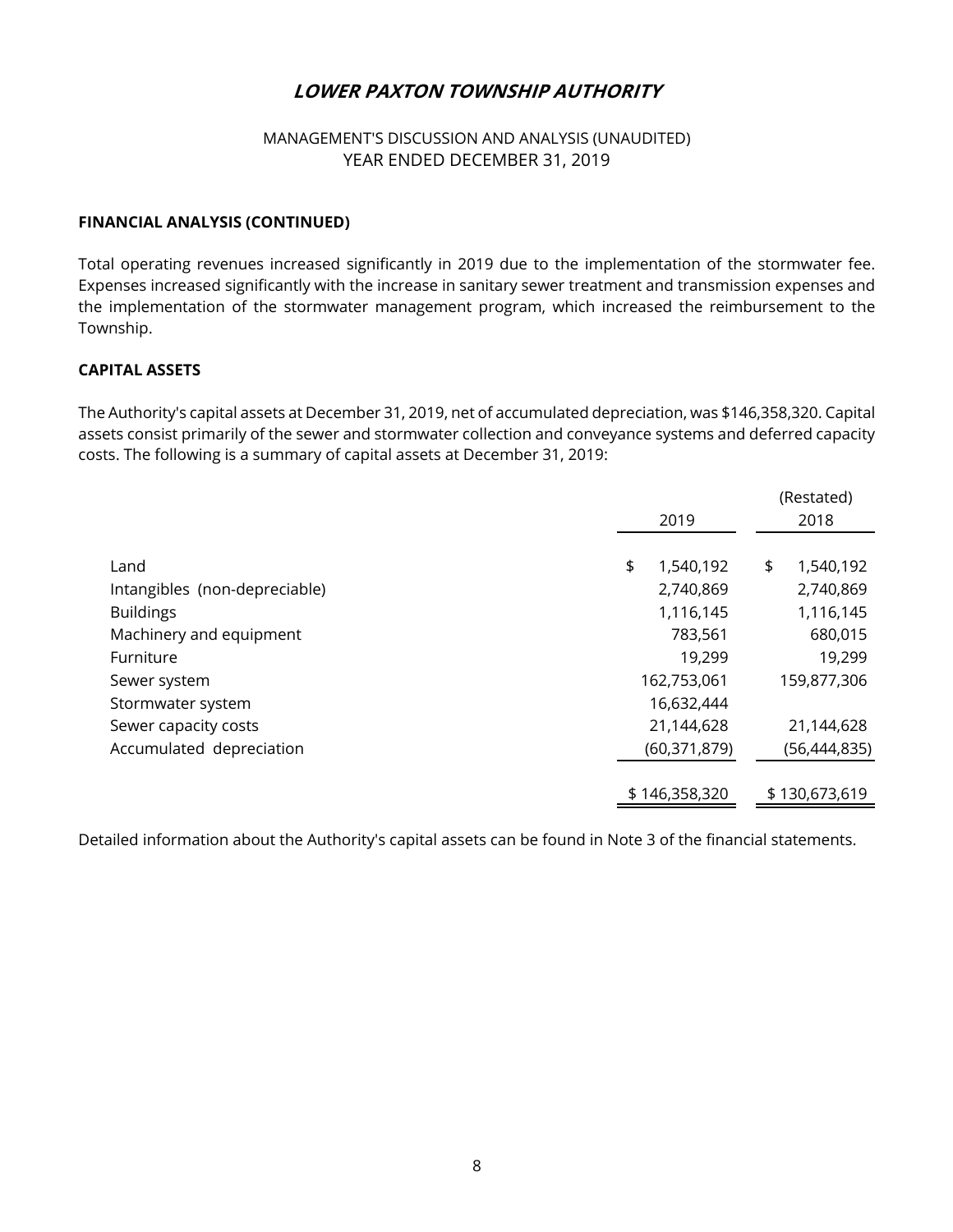## MANAGEMENT'S DISCUSSION AND ANALYSIS (UNAUDITED) YEAR ENDED DECEMBER 31, 2019

#### **DEBT ADMINISTRATION**

The Authority's long-term debt activity for 2019 is as follows and is detailed in Note 4 to the financial statements:

| Type                                                                                | Beginning balance              | Additions    | <b>Deletions</b>               | Ending balance             |
|-------------------------------------------------------------------------------------|--------------------------------|--------------|--------------------------------|----------------------------|
| Lower Paxton Township,<br>subsidy agreements:<br>G.O. Series Bonds<br>Pennyest loan | \$<br>106,520,000<br>7,472,292 | \$48,150,000 | $$$ (44,795,000)<br>(451, 840) | \$109,875,000<br>7,020,452 |
| Total long-term debt                                                                | \$<br>113,992,292              | \$48,150,000 | $$$ (45,246,840)               | \$116,895,452              |

At the end of 2019, the Authority had a total long-term debt, net of current maturities, in the amount of \$113,554,251 based on amounts under subsidy agreements with the Township.

The Authority agrees to pay the Township, from receipts and revenues from its sewer system, amounts sufficient to pay the Authority's portion of the principal and interest on the bonds. The subsidy agreements contain various covenants of the Authority, including a covenant to impose and collect sewer rentals in each year sufficient, with other funds, to pay the operation and maintenance expenses, including amounts due in accordance with the terms of the subsidy agreements for amounts payable for debt service on the bonds issued.

In April 2010, the Township, on behalf of the Authority, obtained a Pennsylvania Infrastructure Investment Authority (PENNVEST) loan in the final amount of \$10,901,017, of which all had been drawn down as of December 31, 2015. The loan carries an interest rate of 2.445% for years 1-5 and a rate of 3.133% years 5 maturity. The loan is scheduled to mature on June 1, 2032. As of December 31, 2019, the outstanding balance was \$7,020,452. In October 2019, the Township, on behalf of the Authority, settled on a PENNVEST low interest loan in the amount of \$13,354,113 with an interest rate of 1.512% for years 1-5 and 2.063% for years 6-20. Subsequently the Authority entered into a Subsidy Agreement with the Township in August 2019 agreeing to pay the Township, from receipts and revenues from its sewer system, amounts sufficient to pay the Authority's portion of the principal and interest on the PENNVEST Loan when and as the same becomes due. As of December 31, 2019, no monies have been drawn on the loan.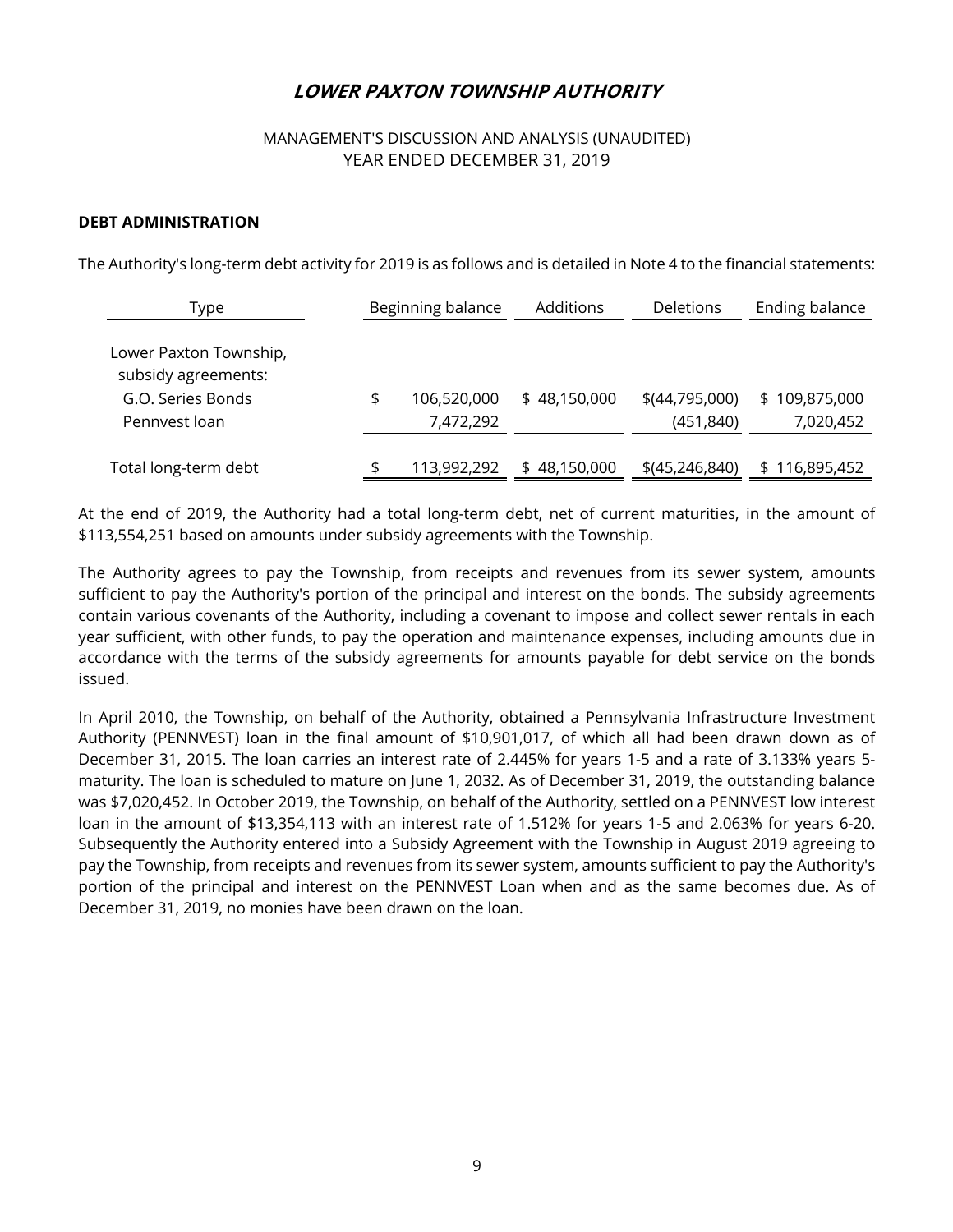## MANAGEMENT'S DISCUSSION AND ANALYSIS (UNAUDITED) YEAR ENDED DECEMBER 31, 2019

#### **GENERAL TRENDS AND SIGNIFICANT EVENTS**

On September 18, 2013, the Commonwealth Court approved the Second Amendment which incorporates each specific Corrective Action Plan (CAP) for each specific drainage basin to eliminate the hydraulic overload in Spring Creek by December 31, 2016, in Paxton Creek by June 30, 2027 and in Beaver Creek by September 18, 2033. The Spring Creek 1 CAP has been completed on schedule, and the Beaver Creek and Paxton Creek CAP's are on schedule. The Second Beaver Creek Basin CAP is a 15-year sewer replacement program similar to the Paxton Creek CAP, which includes the replacement of all Asbestos Cement Pipe (ACP) and Vitrified Clay Pipe (VCP) and includes the replacement of all private sewers. A total of \$114 Million has been spent to date on the sewer replacement programs in the Beaver, Paxton and the Spring Creek 1 drainage basins. To complete the approved CAP's in the Beaver and Paxton Creek Basins, and the Spring Creek 2 Basin, the Authority will need to finance an additional \$107 Million, \$34 Million in Paxton Creek, \$62 Million in Beaver Creek and \$11 Million in the Spring Creek 2 Basin. The Authority has also begun implementation of the Stormwater Management Program. The Capital Budget includes a five-year spending plan to comply with the MS4 permit/PRP plan with the PADEP. This five-year capital plan is estimated at \$16 Million, which includes an estimated cost of \$6 Million for the PRP and \$10 Million for stormwater system pipe replacements over a five-year period.

The Second Amendment to the Second Consent Decree and Settlement Agreement imposes a limitation on planning modules in the Beaver Creek Basin each year with a maximum of 200 equivalent dwelling units per year and a limitation of 168 connections each year, provided that the Authority is incompliance with the plan and schedule and shows a reduction in flows to the sewer system. The Settlement Agreement provides for the accumulation of unused planning module EDU's and connection permits. At the end of 2019, the total accumulated EDU's and connections permits is 923 EDU's and 390 connections, respectively. Paxton Creek is allocated 93 connections annually, and there are no restrictions on planning modules. The Authority is permitted to receive an increase of ten connections per year for each completed mini-basin project. In 2019, the Authority requested an additional 150 connections for completing 15 projects over the past ten years. On March 21, 2019, the Authority received approval of the additional 150 connections. The Spring Creek Basin is provided two connections annually, and there are no planning module restrictions.

In September 2019, the Township settled on the General Obligation Bonds Series of 2019 to refund the Series D of 2009 Federally Taxable-Build America Bonds in the amount of \$42,500,000, to issue new money in the amount of \$10, 242,000 for stormwater capital projects and to fund a payment associated with the amendment of an Interest Rate Management Agreement in the amount of \$1,843,000. In February 2016, the Township and Lower Paxton Township Authority entered into a Subsidy Agreement, whereby the Authority is obligated to satisfy the annual debt service requirement on \$23,840,000 of the aggregate principal amounts of the Series of 2016 Bonds. The Series of 2016 Bond funds are obligated to complete the Second Amendment projects in the Beaver Creek and Paxton Creek basin. All funds are under contract and are scheduled to be drawn down in October 2020. The Consulting Engineer for the Authority has presented plans to authorize the issuance of GO Bonds Series of 2020 in the amount of \$29 Million by October 2020 to replenish the projected depleted Capital Funds in order to complete the next three-year Consent Decree projects.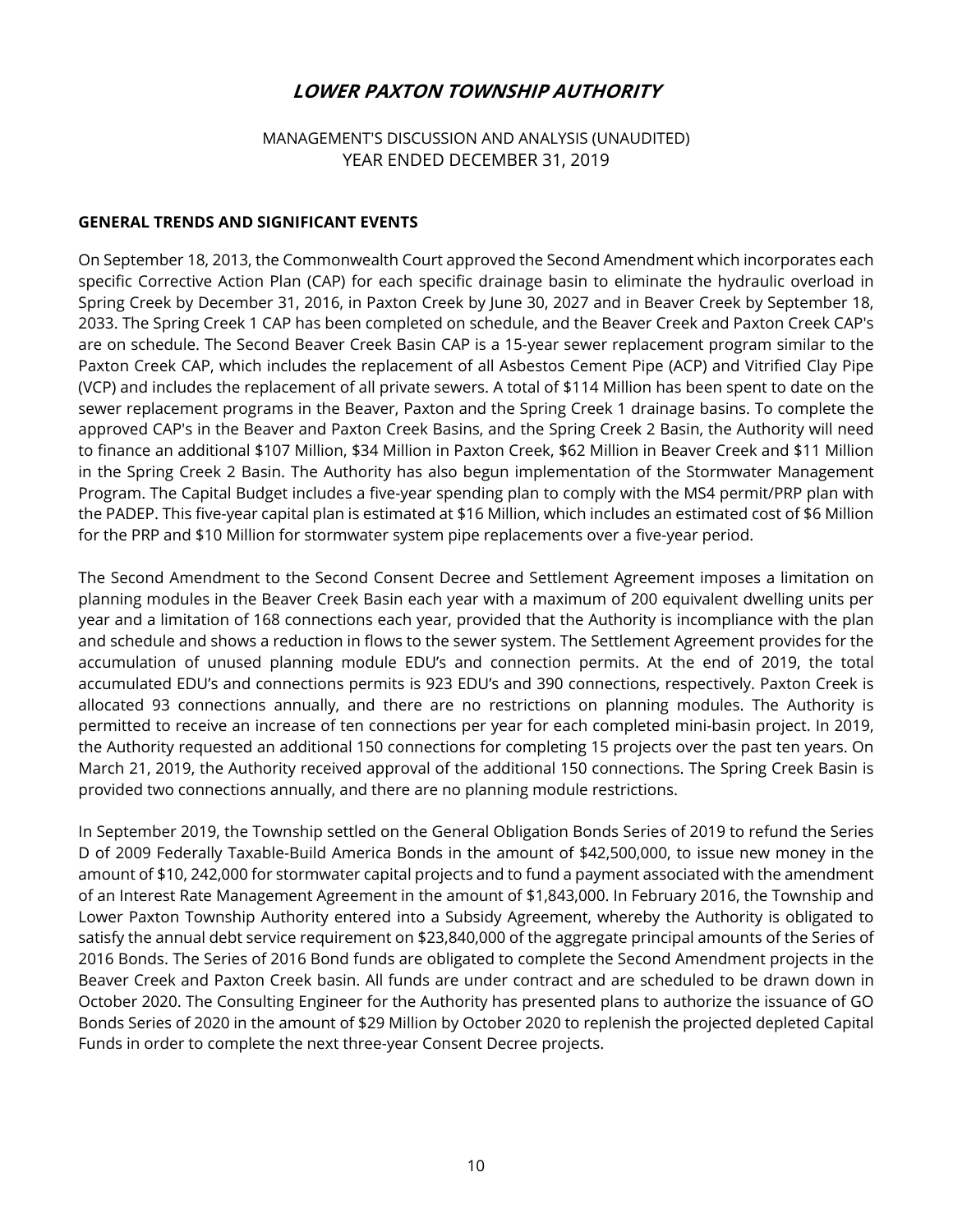## MANAGEMENT'S DISCUSSION AND ANALYSIS (UNAUDITED) YEAR ENDED DECEMBER 31, 2019

## **GENERAL TRENDS AND SIGNIFICANT EVENTS (CONTINUED)**

The Authority Engineer has prepared a long-term "financing plan" for the Authority which indicates additional financing will be required to complete the Second Amendment projects and the future Spring Creek 2 projects not part of the Second Amendment. Based on the Engineer's current projections, the total cost to complete the projects is estimated at \$107 Million. Additional financing is anticipated in 2020, 2023, 2026, 2029 and 2032. This plan anticipates delaying storage in Paxton Creek until 2040 and an additional financing at that time to complete this project which is not part of the \$107 Million estimate.

#### **RESULTS OF OPERATIONS**

The Authority's revenues from operations are essentially from sewer rental charges to its customers in Lower Paxton Township. Sewer rental charges are based on a flat rate for residential customers and a cost per gallon used with a minimum charge for commercial accounts. Sewer rental revenues remained constant in 2019 at \$153 per quarter. However, total operating revenues increased significantly in 2019 due to the implementation of the stormwater fee. The fee is based on Equivalent Residential Units (ERU's) which is equal to 3,400 square feet of impervious surface. Residential customers are assessed a flat rate charge of \$32 per quarter, and commercial customers are assessed based upon the number of ERU's at the rate of \$32/ERU.

Operating expenses increased significantly with the implementation of the stormwater management program. The total assets and total liabilities increased in 2019 as a result of the cash-settling swap amendments, and debt associated with the sanitary sewer system and stormwater program with the implementation of the Second Amendment to the Second Consent Decree and the DEP MS4/PRP, respectively.

#### **FINANCIAL CONDITION**

The Authority's financial condition remained strong at year end with sufficient liquid assets to complete the sanitary sewer corrective action plans of the Authority as required by the Second Amendment with PADEP and the DEP stormwater MS4/PRP. However, the Authority anticipates that additional funds will be required to complete the Second Amendment which requires the implementation of the Third Paxton Creek Corrective Action Plan to eliminate the hydraulic overload in the Paxton Creek Basin by 2027, the Second Beaver Creek Corrective Action Plan to eliminate the overload in the Beaver Creek Basin by September 2033, future projects required in the Spring Creek 2 drainage basin and future projects to complete the DEP Stormwater MS4/PRP.

#### **NEXT YEAR'S BUDGET**

The Authority requests that its consulting engineers, each year as part of the annual budget, prepare a report indicating whether sewer rental charges and stormwater fee charges are sufficient to cover operating expenses and debt service requirements. In 2019, the sewer rates remained at \$153 per quarter due to the Authority electing to use surplus funds to offset the need for a 2019 rate increase, as recommended by the Engineer. The sewer rental rate is scheduled to remain at \$153/quarter in 2020 with the Authority able to again utilize surplus funds. The stormwater fee was initially set at \$32/quarter/ERU and is scheduled to remain at \$32/quarter/ERU in 2020.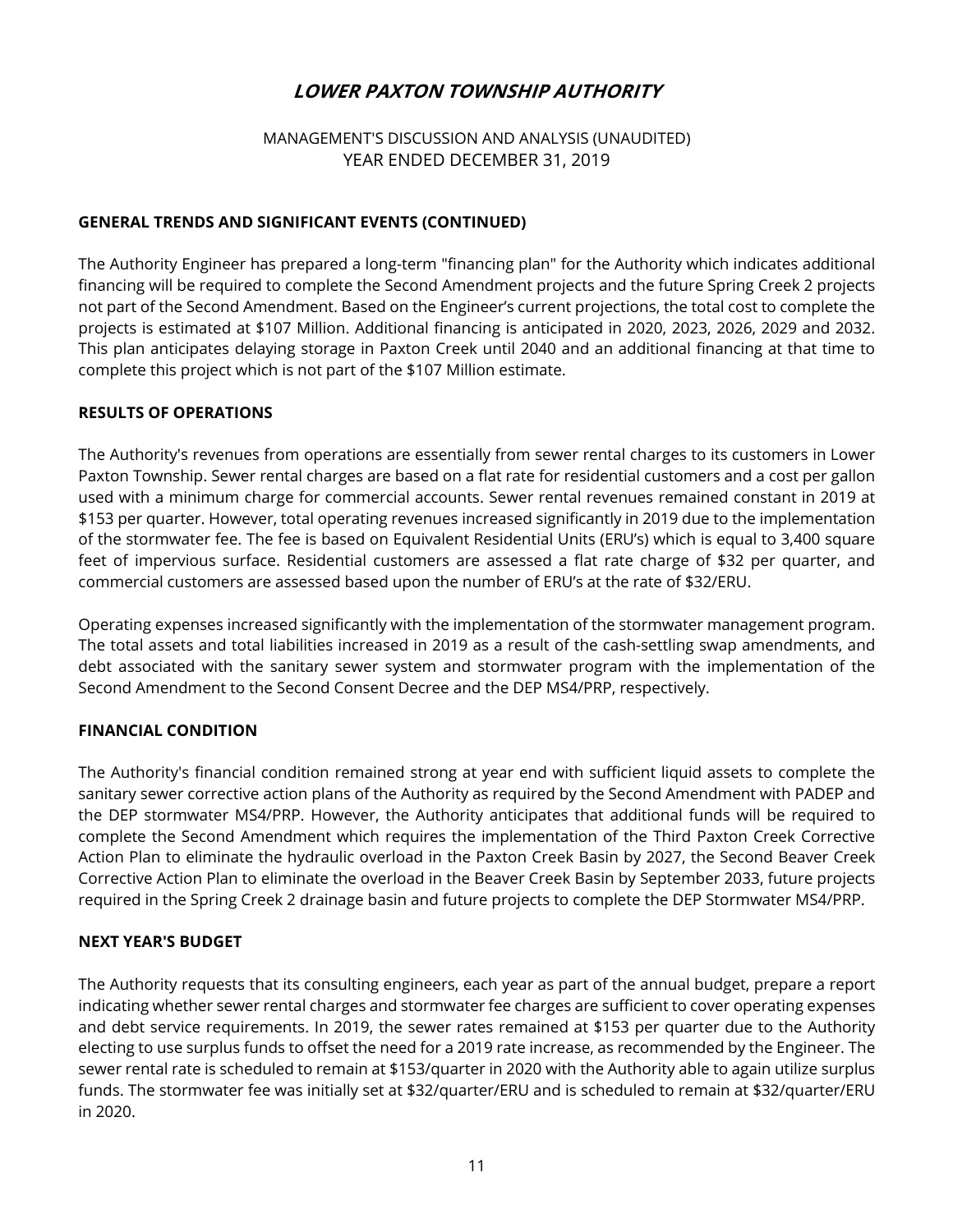## MANAGEMENT'S DISCUSSION AND ANALYSIS (UNAUDITED) YEAR ENDED DECEMBER 31, 2019

#### **FINAL COMMENTS**

Fiscal year 2019 continued a trend of strong financial performance by the Authority. This current strength with projected economic recovery is needed to ensure that there is sufficient revenue for annual debt service payments required to fund improvements to the sewer system and stormwater conveyance system, as required by the DEP corrective action plans. In addition, financial strength will need to be maintained in order to allow for future borrowing, which will be needed to complete the remaining projects under the Paxton Creek and Beaver Creek Corrective Action Plans, DEP Stormwater MS4/PRP.

#### **CONTACTING THE AUTHORITY'S FINANCIAL MANAGER**

This report is designed to provide our citizens, customers and creditors with a general overview of the Authority's finances and to demonstrate the accountability of the Authority. If you have any questions about this report or need additional information, contact the Lower Paxton Township Authority Manager, 425 Prince Street, Harrisburg, PA 17109.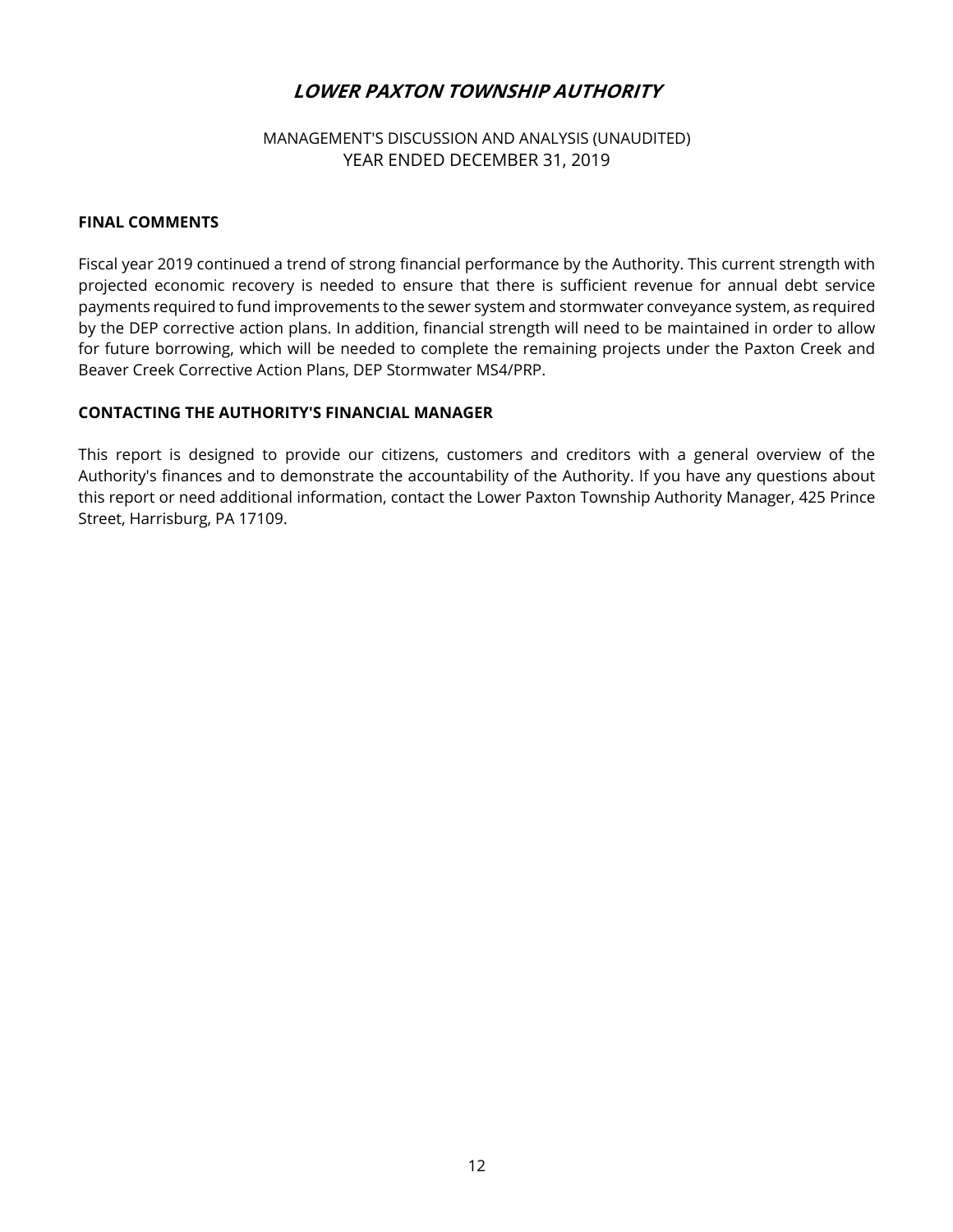# STATEMENT OF NET POSITION - DECEMBER 31, 2019

## ASSETS

| <b>Assets:</b>                                        |                  |
|-------------------------------------------------------|------------------|
| <b>Current assets:</b>                                |                  |
| Cash and cash equivalents                             | \$<br>21,920,435 |
| Investments                                           | 985,009          |
| Rentals and fees receivable:                          |                  |
| <b>Billed</b>                                         | 615,668          |
| Unbilled                                              | 5,042,473        |
| Other receivables                                     | 491,142          |
| Prepaid expenses                                      | 38,135           |
|                                                       |                  |
|                                                       |                  |
| <b>Total current assets</b>                           | 29,092,862       |
|                                                       |                  |
| <b>Noncurrent assets:</b>                             |                  |
| Restricted for debt service and capital projects,     |                  |
| cash and cash equivalents                             | 11,786,103       |
| Property, plant and equipment, net                    | 132,376,416      |
| Deferred capacity costs, net                          | 13,981,904       |
|                                                       |                  |
| <b>Total noncurrent assets</b>                        | 158,144,423      |
| <b>Total assets</b>                                   | 187,237,285      |
|                                                       |                  |
| Deferred outflows of resources, charges on refundings | 279,222          |

Total assets and deferred outflows of resources **187,516,507** \$ 187,516,507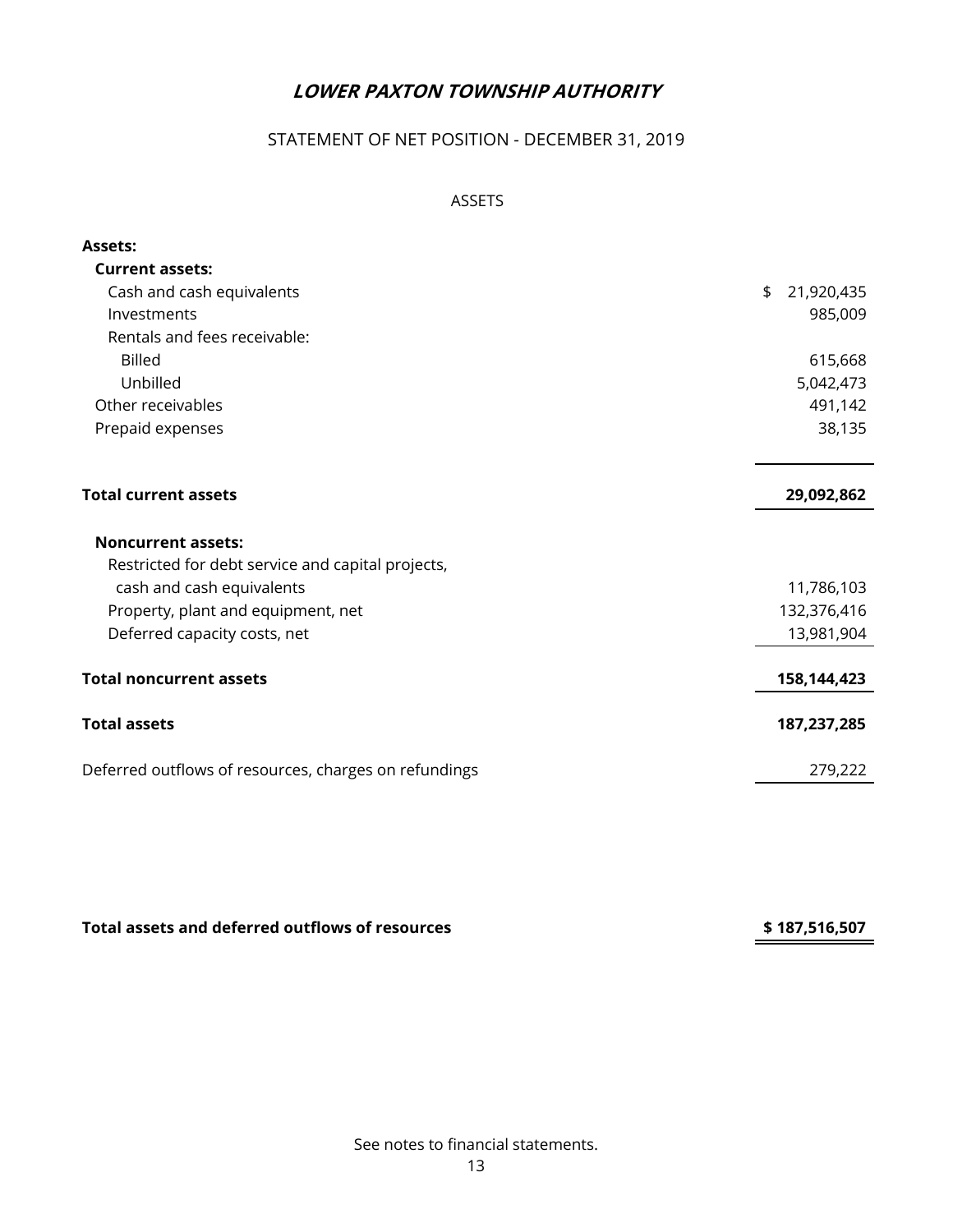# STATEMENT OF NET POSITION - DECEMBER 31, 2019

## LIABILITIES AND NET POSITION

| Liabilities:                                      |                 |
|---------------------------------------------------|-----------------|
| <b>Current liabilities:</b>                       |                 |
| Accounts payable                                  | \$<br>1,402,801 |
| Current portion of long-term debt, subsidy        |                 |
| agreements with Lower Paxton Township             | 3,341,201       |
| Capital lease obligations, current portion        | 46,604          |
| Developers escrow                                 | 237,186         |
| Accrued interest                                  | 1,073,135       |
| Due to other governments                          | 1,337,598       |
| Due to primary government                         | 1,506,694       |
| <b>Total current liabilities</b>                  | 8,945,219       |
| <b>Noncurrent liabilities:</b>                    |                 |
| Long-term debt, subsidy agreements with           |                 |
| Lower Paxton Township                             | 113,554,251     |
| Capital lease obligations, net of current portion | 116,476         |
| Bond premium                                      | 8,425,109       |
| <b>Total noncurrent liabilities</b>               | 122,095,836     |
| <b>Total liabilities</b>                          | 131,041,055     |
| <b>Net position:</b>                              |                 |
| Net investment in capital assets                  | 29,579,010      |
| Restricted for debt service and capital projects  | 11,786,103      |
| Unrestricted                                      | 15,110,339      |
| <b>Total net position</b>                         | 56,475,452      |
| <b>Total liabilities and net position</b>         | \$187,516,507   |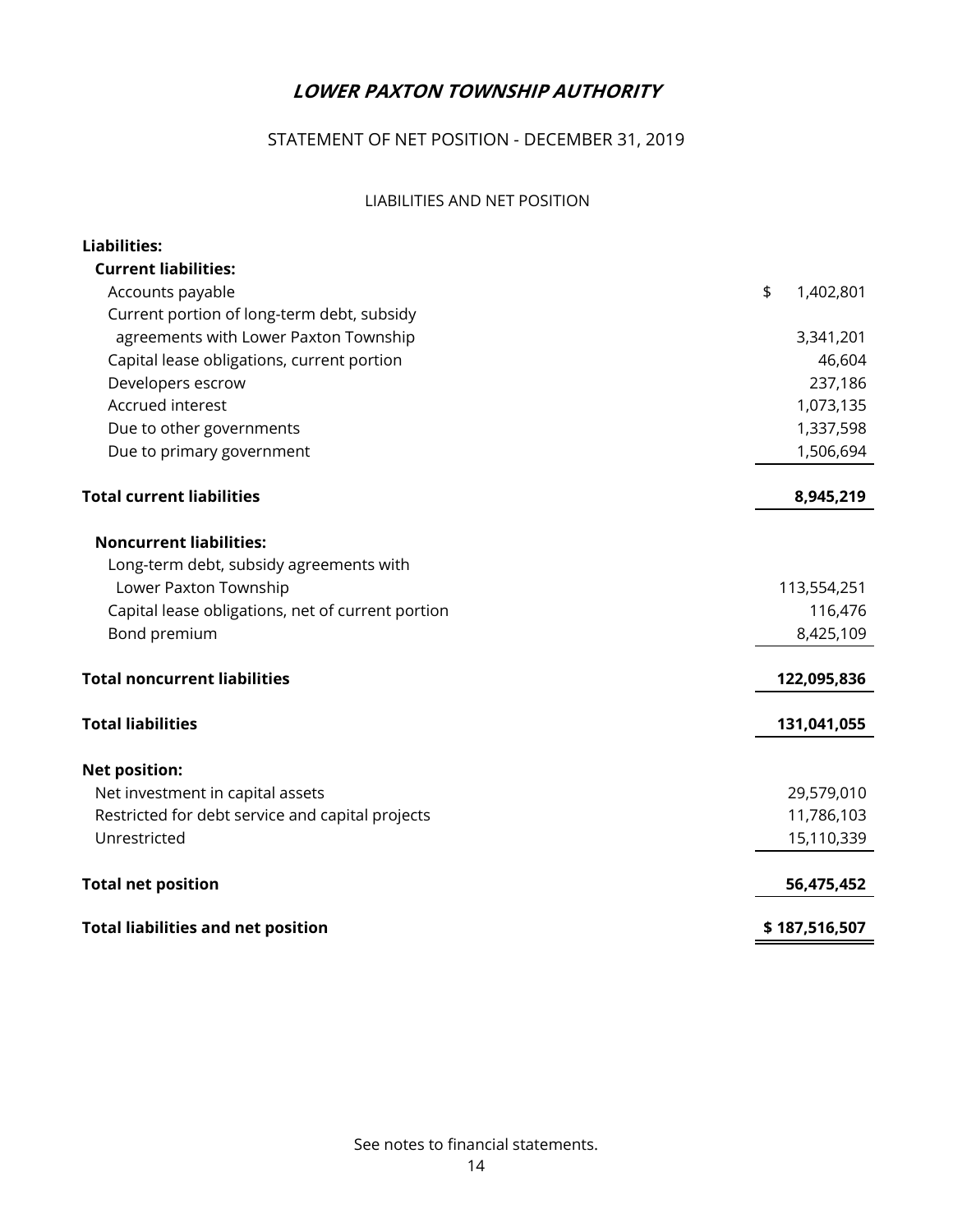# STATEMENT OF REVENUES, EXPENSES AND CHANGES IN NET POSITION YEAR ENDED DECEMBER 31, 2019

| <b>Operating revenues:</b>                 |              |
|--------------------------------------------|--------------|
| Rentals and fees                           | \$19,182,835 |
| Miscellaneous                              | 13,107       |
| <b>Total operating revenues</b>            | 19,195,942   |
| <b>Operating expenses:</b>                 |              |
| Treatment and transmission charges         | 5,782,788    |
| Transportation                             | 102,995      |
| Sewer maintenance                          | 107,192      |
| Maintenance of pumping stations and garage | 89,417       |
| Equipment maintenance                      | 147,395      |
| Tools                                      | 1,152        |
| Office supplies and postage                | 218,669      |
| Legal and accounting                       | 355,480      |
| Engineering                                | 164,230      |
| Insurance                                  | 36,548       |
| Employee expense                           | 16,369       |
| Trustee fees                               | 3,900        |
| Miscellaneous                              | 90,095       |
| Reimbursements to Lower Paxton Township    | 3,375,678    |
| Private source repairs                     | 95,479       |
| Depreciation                               | 3,966,567    |
| <b>Total operating expenses</b>            | 14,553,954   |
| <b>Operating income</b>                    | 4,641,988    |
| <b>Nonoperating revenues (expenses):</b>   |              |
| Tapping fees                               | 727,419      |
| Interest:                                  |              |
| Income                                     | 1,100,869    |
| Expense and amortization, net              | (4,999,164)  |
| Developer contributions                    | 1,058,101    |
| Township contributions                     | 15,434,586   |
| Gain on sale of assets                     | 40,354       |
| Bond issue costs                           | (524, 388)   |
| Net nonoperating revenues (expenses)       | 12,837,777   |
| <b>Change in net position</b>              | 17,479,765   |
| <b>Net position:</b>                       |              |
| Beginning (restated)                       | 38,995,687   |
| <b>Ending</b>                              | \$56,475,452 |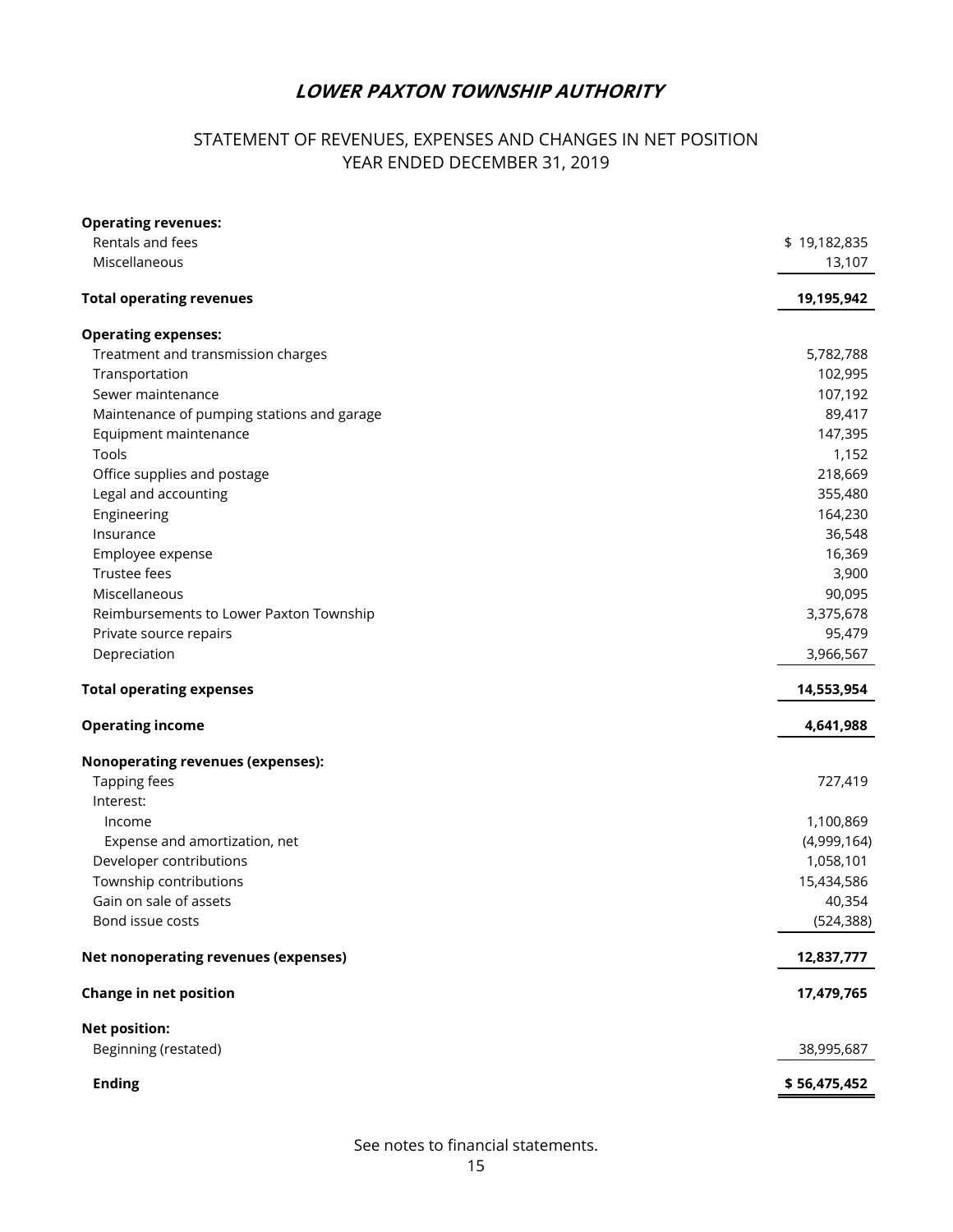# STATEMENT OF CASH FLOWS YEAR ENDED DECEMBER 31, 2019

| <b>Cash flows from operating activities:</b>                     |                |
|------------------------------------------------------------------|----------------|
| Cash received from customers and users                           | \$17,971,185   |
| Cash payments to:                                                |                |
| Suppliers                                                        | (5,572,260)    |
| Lower Paxton Township                                            | (2,555,855)    |
| Net cash provided by operating activities                        | 9,843,070      |
| Cash flows from capital and related financing activities:        |                |
| Purchase of capital assets                                       | (3,015,512)    |
| Proceeds from sale of capital assets                             | 55,820         |
| Tapping fees                                                     | 727,419        |
| Proceeds from the issuance of long-term debt, subsidy agreements | 53,300,509     |
| Principal payments on long term debt, subsidy agreements         | (45, 246, 840) |
| Capital lease paid                                               | (77, 073)      |
| Bond issue costs                                                 | (524, 388)     |
| Interest expense                                                 | (5,418,137)    |
| Net cash used in capital and related financing activities        | (198, 202)     |
| <b>Cash flows from investing activities:</b>                     |                |
| Sale of investments                                              | 3,442,678      |
| Interest income                                                  | 1,100,869      |
| Net cash provided by investing activities                        | 4,543,547      |
| Net increase in cash                                             | 14,188,415     |
| Cash:                                                            |                |
| Beginning of year                                                | 19,518,123     |
| <b>End of year</b>                                               | \$33,706,538   |
| Presented in the financial statements as:                        |                |
| Cash and cash equivalents                                        | \$21,920,435   |
| Restricted cash and cash equivalents                             | 11,786,103     |
| <b>Total cash and cash equivalents</b>                           | \$33,706,538   |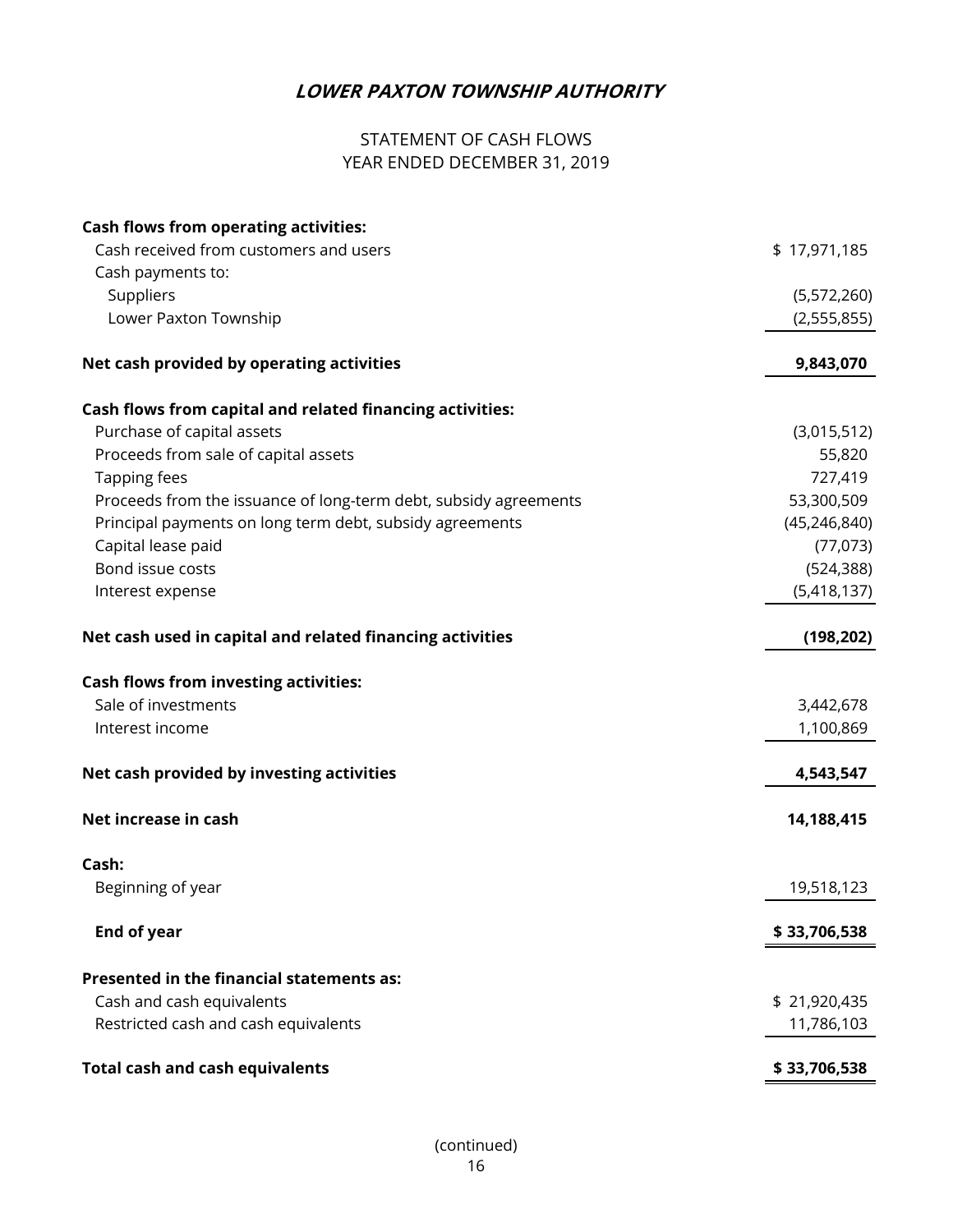# STATEMENT OF CASH FLOWS (CONTINUED) YEAR ENDED DECEMBER 31, 2019

| Reconciliation of operating income to net cash provided by operating<br>activities, operating income | \$<br>4,641,988 |
|------------------------------------------------------------------------------------------------------|-----------------|
| Adjustments to reconcile operating income to net cash provided by                                    |                 |
| operating activities, depreciation expense                                                           | 3,966,567       |
| Noncash expense                                                                                      | 78,717          |
| (Increase) decrease in:                                                                              |                 |
| Receivables                                                                                          | (1,422,929)     |
| Due from other governments                                                                           | 83,250          |
| Prepaid expenses                                                                                     | (1,636)         |
| Increase in:                                                                                         |                 |
| Accounts payable and accrued expenses                                                                | 174,420         |
| Due to Lower Paxton Township                                                                         | 934,745         |
| Due to other governments                                                                             | 1,337,598       |
| Developers escrow                                                                                    | 50,350          |
| Net cash provided by operating activities                                                            | 9,843,070       |
| <b>Supplemental disclosure of noncash transactions:</b>                                              |                 |
| Capital lease additions                                                                              | \$<br>158,536   |
| Developer contributions                                                                              | 1,058,101       |
| Township contributions                                                                               | 15,434,586      |
| Amortization of:                                                                                     |                 |
| Bond premium                                                                                         | (229, 822)      |
| Deferred refundings                                                                                  | 73,933          |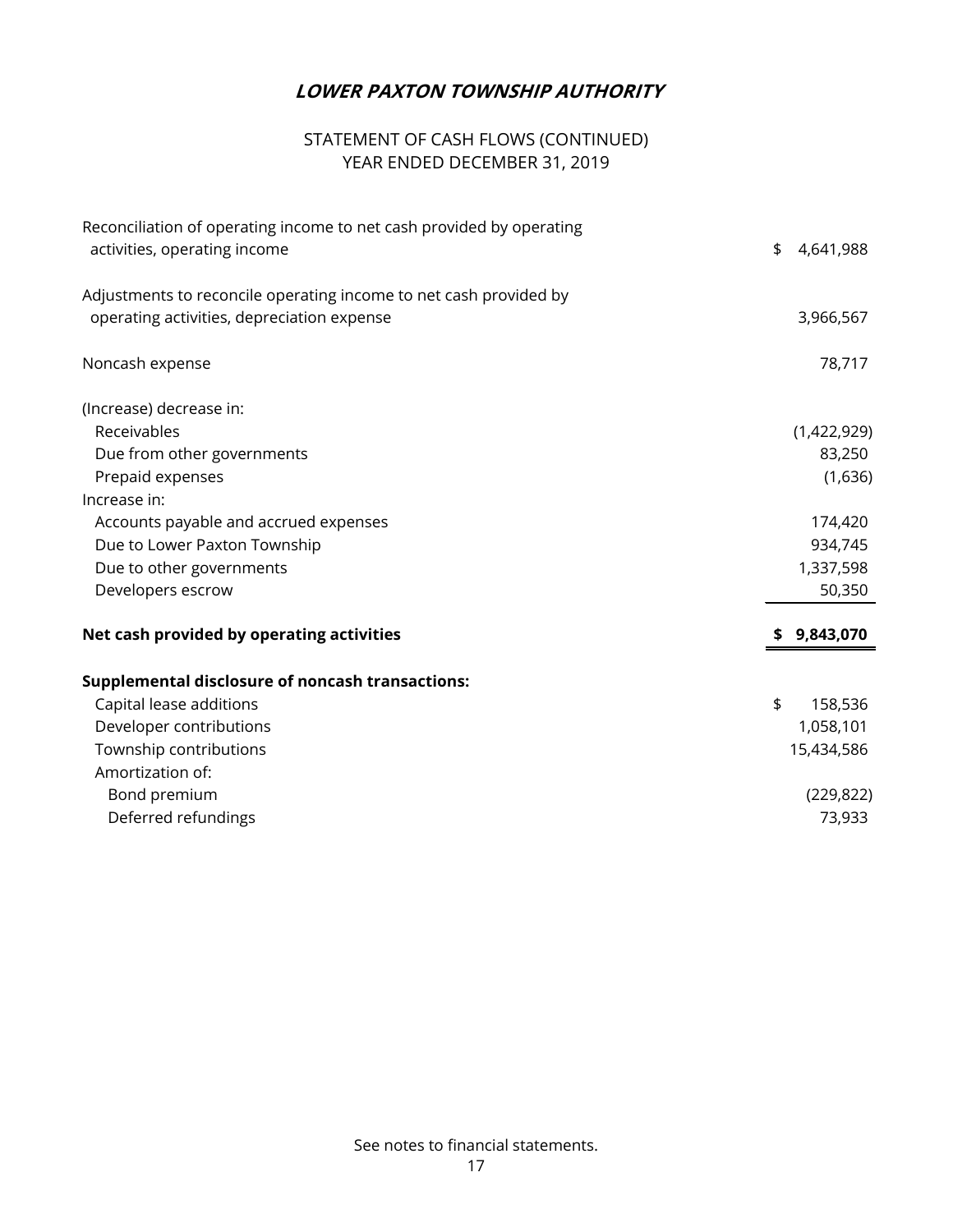## NOTES TO FINANCIAL STATEMENTS YEAR ENDED DECEMBER 31, 2019

#### **1. Nature of organization and significant accounting policies:**

#### *Nature of organization:*

 The Lower Paxton Township Authority (the Authority) was incorporated on June 11, 1951, under the Municipal Authorities Act of 1945, P.L. 382, as amended, pursuant to a resolution adopted by the supervisors of the Township of Lower Paxton (the Township). The Authority is an operating Authority responsible for acquiring, holding, constructing, improving, maintaining, operating, owning and leasing, either in the capacity of lessor or lessee, sewers, sewer systems or parts thereof. The Authority is considered a blended component unit of the Township due to the Township's ability to impose its will on the Authority.

#### *Reporting entity:*

 The Authority has adopted the provisions of Governmental Accounting Standards Board (GASB) for the criteria used to evaluate organizations, activities and functions that should be included in the Authority's financial statements. The basic criteria are the exercise of oversight responsibility over such organizations, activities and functions.

 The Authority has not identified any entities which should be subject to evaluation for inclusion in the Authority's reporting entity. The Township includes the Authority in its financial statements as a blended component unit because the Township appoints the Authority's governing board and guarantees the Authority debt and the Authority meets the criteria satisfying inclusion in the Township's financial statements.

#### *Basis of accounting and presentation, fund accounting and measurement focus:*

#### Basis of accounting and presentation:

 The Authority's financial statements are presented on the accrual basis of accounting in accordance with accounting principles generally accepted in the United States of America. Under this basis of accounting, revenues are recorded when earned and expenses are recorded when the liability is incurred, regardless of the timing of the related cash flows. The Authority applies GASB pronouncements.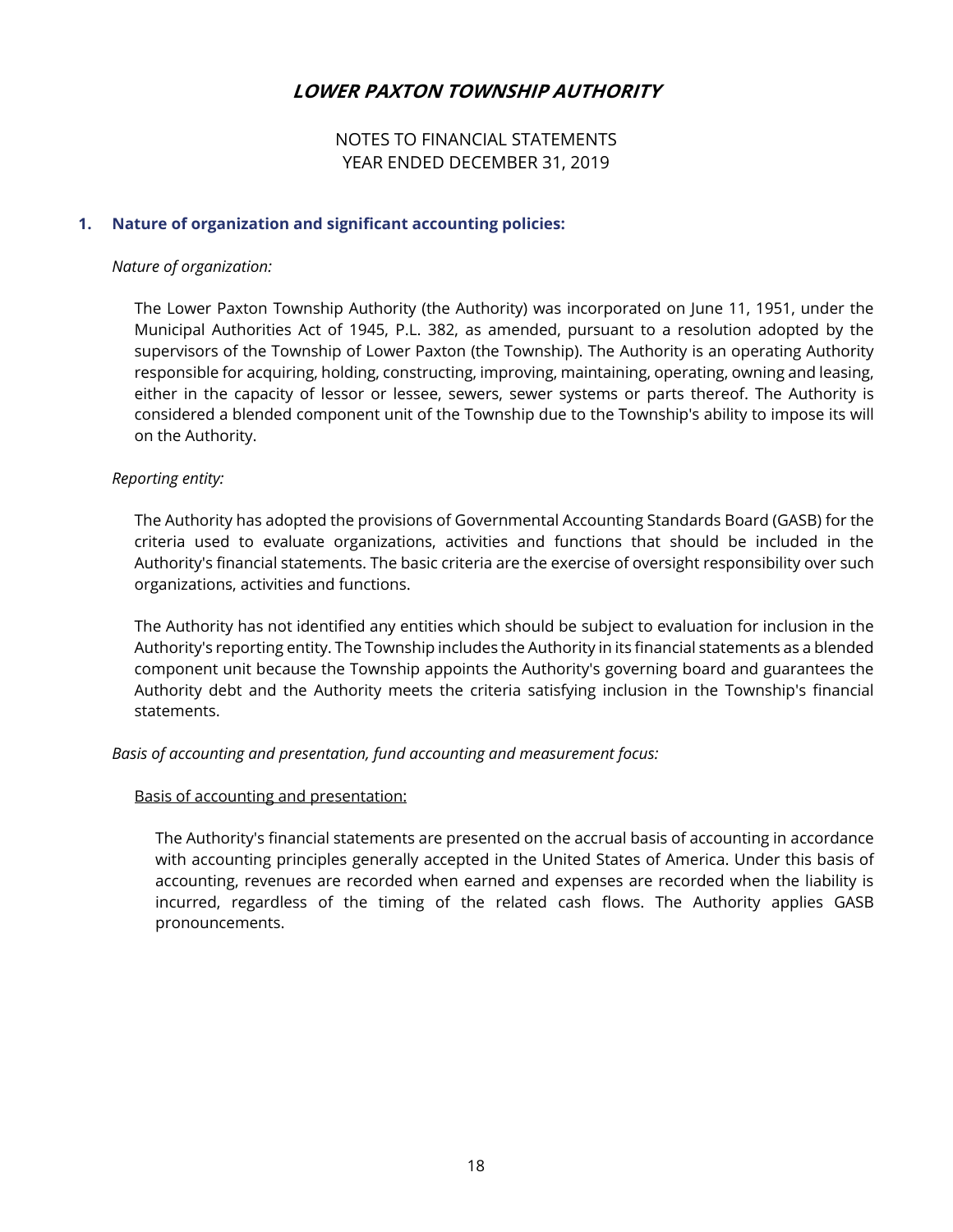NOTES TO FINANCIAL STATEMENTS YEAR ENDED DECEMBER 31, 2019

#### **1. Nature of organization and significant accounting policies (continued):**

*Basis of accounting and presentation, fund accounting and measurement focus:* 

#### Fund accounting:

 All activities of the Authority are accounted for within two proprietary (enterprise) funds. Proprietary funds are used to account for operations that are (a) financed and operated in a manner similar to private business enterprises where the intent of the governing body is that the cost (expenses, including depreciation) of providing goods or services to the general public on a continuing basis be financed or recovered primarily through user charges or (b) where the governing body has decided that periodic determination of revenues earned, expenses incurred and/or net income is appropriate for capital maintenance, public policy, management control, accountability or other purposes.

#### Measurement focus:

 The accounting and financial reporting treatment applied to the Authority is determined by its measurement focus. The transactions of the Authority are accounted for on a flow of economic resources measurement focus. With this measurement focus, all assets and all liabilities associated with the operations are included on the balance sheet. Net position (i.e., total assets and deferred outflows of resources net of total liabilities and deferred inflows of resources) are segregated into net investment in capital assets, restricted and unrestricted components. Proprietary fund type operating statements present increases (revenues) and decreases (expenses) in total net position.

 Operating revenues, such as charges for services, result from exchange transactions associated with the principal activity of the Authority. Exchange transactions are those in which each party receives and gives up essentially equal values. Non-operating revenues, such as subsidies and investment earnings, result from non-exchange transactions or ancillary activities. When both restricted and unrestricted resources are available for use, it is the Authority's policy to use restricted resources, and then unrestricted resources as they are needed for their intended purposes.

#### *Cash:*

 Cash, for the purposes of the statement of cash flows, includes unrestricted and restricted cash on hand or on deposit with a maturity of three months or less.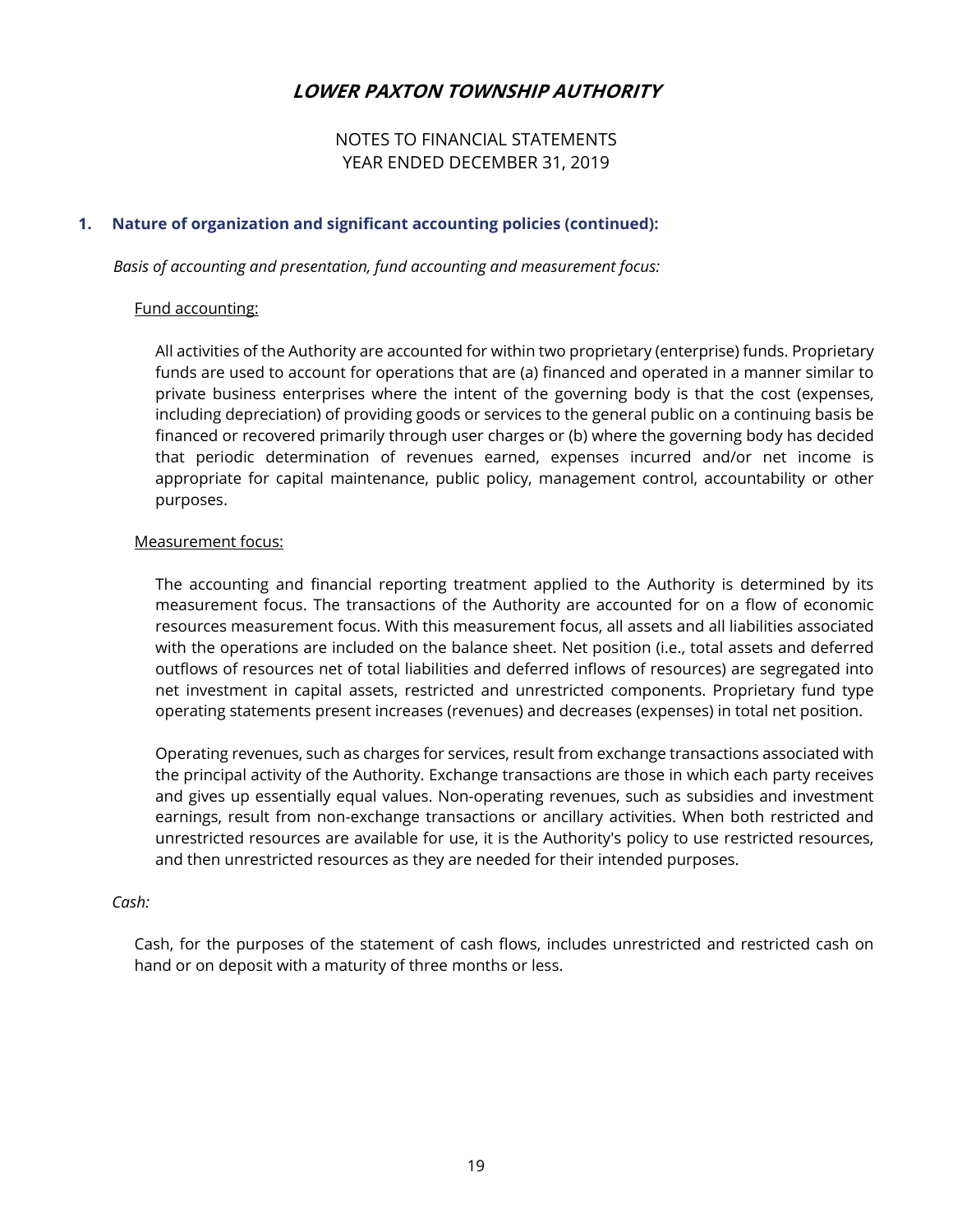## NOTES TO FINANCIAL STATEMENTS YEAR ENDED DECEMBER 31, 2019

#### **1. Nature of organization and significant accounting policies (continued):**

 *Investments, external investment pools, certificates of deposit:* 

 The Authority invests its funds in various instruments, including external investment pools and certificates of deposit with federally-insured financial institutions. The Authority's investment in external investment pools, as discussed in Note 2, are valued at amortized cost, which approximates fair value, and is classified as cash and cash equivalents on the balance sheet. The Authority invests in both negotiable and non-negotiable certificates of deposit (CD) in federally insured financial institutions. Negotiable CD's are valued at fair value while non-negotiable CD's are valued at cost because they are considered non-participating contracts for which redemption terms do not consider market values.

#### *Restricted assets:*

 Restricted assets represent cash and investment balances from developers' escrow and unspent bond and loan proceeds. At December 31, 2019, the restricted cash and cash equivalents and restricted net assets balance was \$11,786,103.

#### *Receivables:*

 Receivables are stated at the amount management expects to collect from outstanding balances. No allowance for doubtful accounts has been provided for the sewer rentals receivable since the Authority can place a lien on the property of customers who are significantly in arrears on sewer payments. Unbilled sewer rentals receivable relate to services performed at December 31 and not billed until the following January.

#### *Capital assets and capacity costs:*

 Capital assets, which include property, plant and equipment and infrastructure are stated at cost, except for sewer extensions contributed to the Authority, which are recorded at fair value at the date of contribution. Depreciation is provided on the straight-line method over the estimated useful lives of the various assets.

 The Authority participated in the construction of various facilities. This participation gave the Authority reserved rights to use a percentage of the facilities. Consequently, an asset is recorded based upon construction costs paid net of accumulated amortization of those costs, which is determined on the straight-line method over the estimated useful life of the capacity purchased.

 The costs of normal maintenance and repairs that do not add to the value of the assets or materially extend assets lives are not capitalized. Major outlay of capital assets and improvements are capitalized as projects are completed.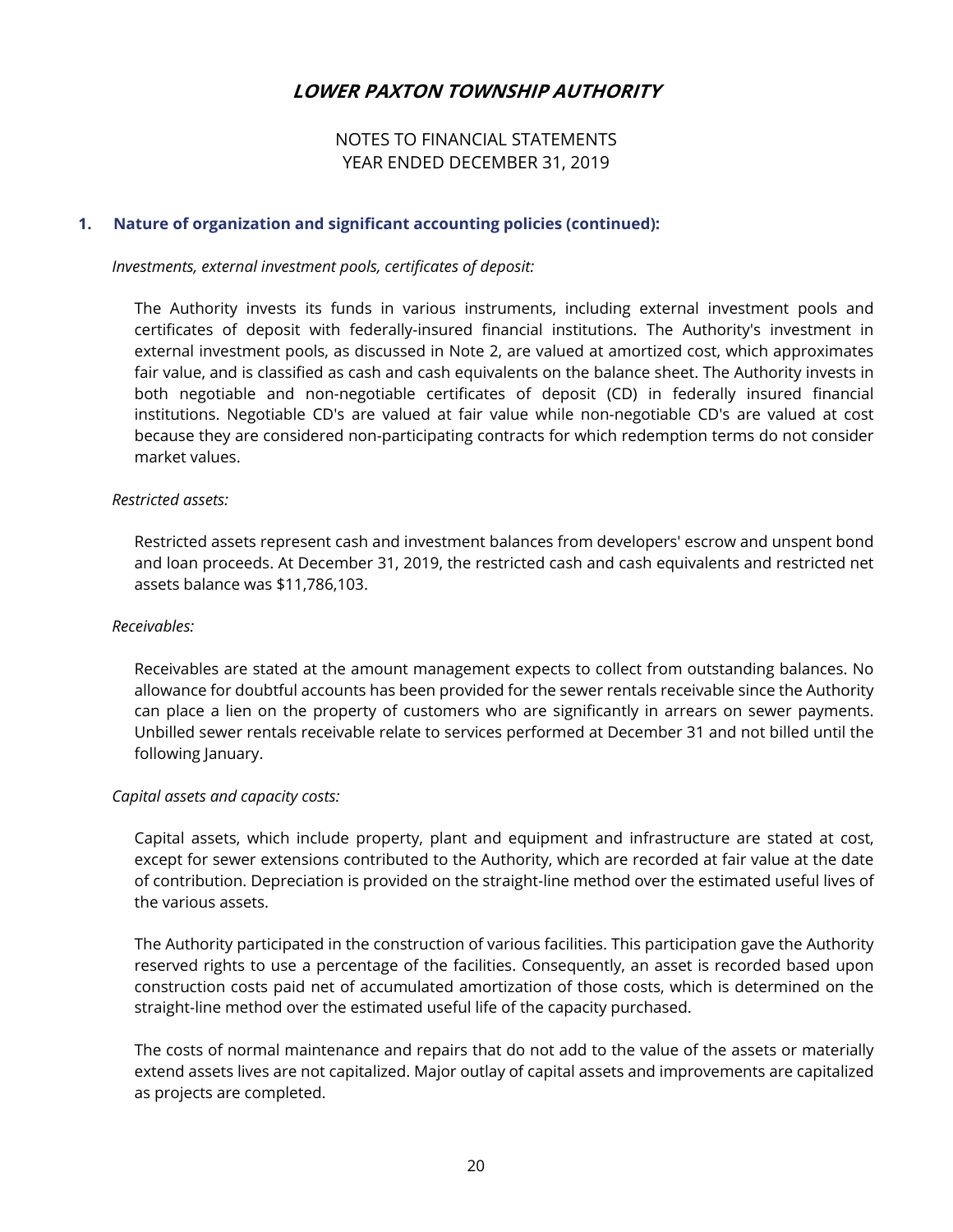## NOTES TO FINANCIAL STATEMENTS YEAR ENDED DECEMBER 31, 2019

## **1. Nature of organization and significant accounting policies (continued):**

#### *Capital assets and capacity costs:*

 Capital assets of the Authority are depreciated using the straight-line method over the following estimated useful lives:

| Assets                                             | Years    |
|----------------------------------------------------|----------|
|                                                    |          |
| Sewer and stormwater systems and deferred capacity | 15 to 60 |
| <b>Buildings</b>                                   | 50       |
| Furniture, machinery and equipment                 | 5 to 20  |

#### *Long-term obligations and debt related costs:*

 In the financial statements, long-term debt and other long-term obligations are reported as liabilities in the statement of net position. Bond premiums and discounts are amortized over the life of the bonds using the straight line method.

 For current and advance refundings resulting in the defeasance of debt, the difference between the reacquisition price and the net carrying amount of the old debt is deferred and amortized over the remaining life of the old debt or the life of the new debt, whichever is shorter. The net amortization expense of both bond premiums and discounts and deferred debt refundings for the year ended December 31, 2019 amounted to \$144,672.

#### *Developers escrow liability:*

 The Authority requires developers to deposit funds pursuant to an escrow agreement to provide assurance that projects will be completed according to approved specifications and on a timely basis. If work is not completed satisfactorily, the Authority uses the developer's escrow account to reimburse themselves for fees incurred in correcting the work done.

#### *Use of estimates:*

 The preparation of financial statements requires management to make estimates and assumptions that affect certain reported amounts and disclosures. Accordingly, actual results could differ from those estimates.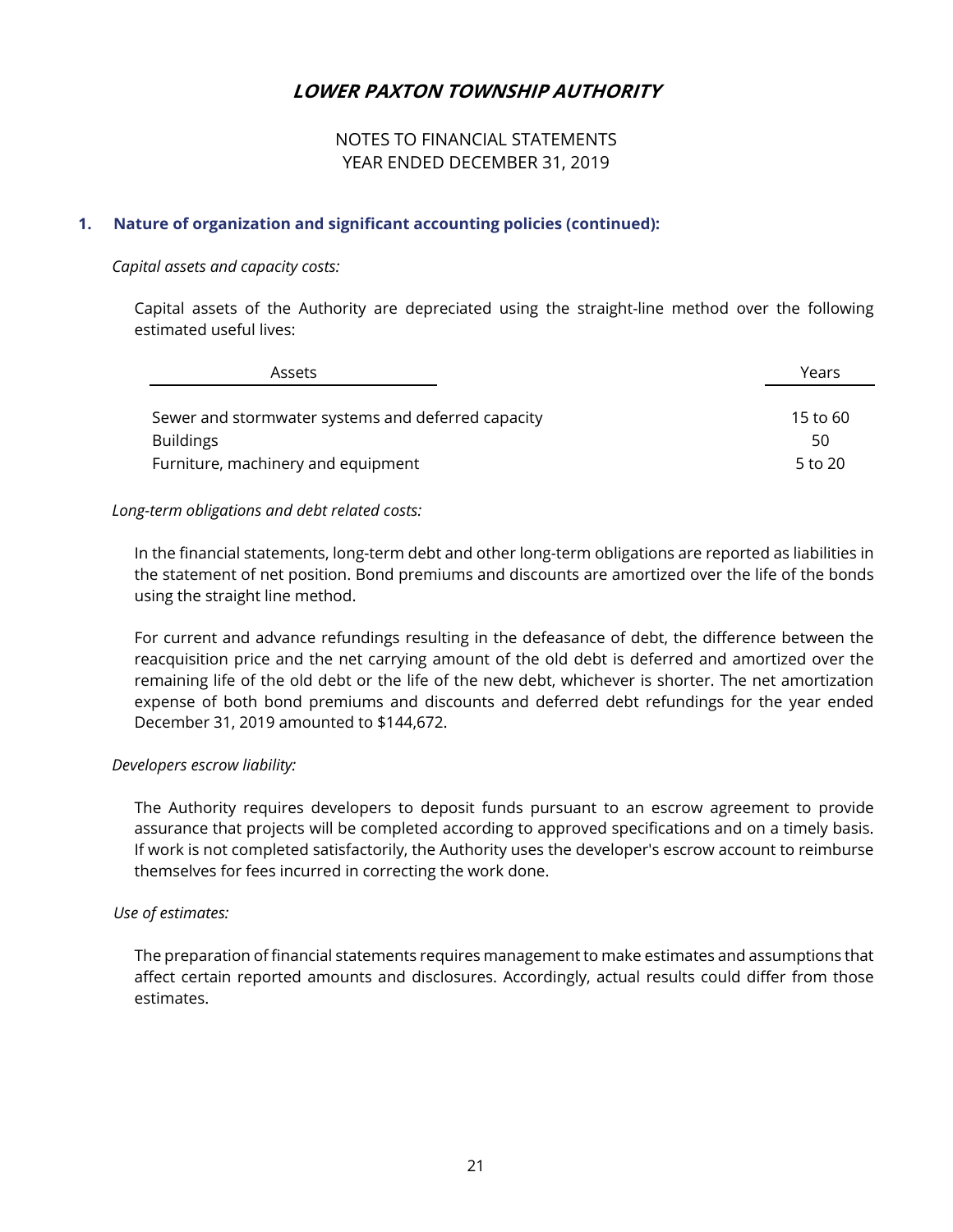## NOTES TO FINANCIAL STATEMENTS YEAR ENDED DECEMBER 31, 2019

#### **1. Nature of organization and significant accounting policies (continued):**

#### *Deferred outflows, inflows of resources:*

 In addition to assets, the statement of financial position could also report a separate section for deferred outflows of resources. This separate financial statement element, deferred outflows of resources, represents a consumption of net position that applies to a future period(s) and so will not be recognized as an outflow of resources (expense/expenditure) until then. The Authority only has one item that qualifies for reporting in this category. It is the deferred charges on refundings reported in the statement of net position. A deferred charge on refunding results from the difference in the carrying value of refunded debt and its reacquisition price. This amount is deferred and amortized over the shorted of the life of the refunded or refunding debt.

 In addition to liabilities, the statement of net position could also report a separate section for deferred inflows of resources. This separate financial statement element, deferred inflows of resources, represents an acquisition of net position that applies to a future period(s) and so will not be recognized as an inflow of resources (revenue) until that time. The Authority did not have an item that qualified for reporting in this category.

#### *Adoption of GASB statements:*

 GASB issued Statement No. 88, *Certain Disclosures related to Debt, Including Direct Borrowings and Direct Placements*. This Statement was issued to improve the information that is disclosed in the notes to the governmental financial statements related to debt, including direct borrowings and direct placements. The new pronouncement is included in the current year disclosures.

#### *Pending GASB statements:*

 In June 2017, the GASB issued Statement No. 87, *Leases*. This Statement is to better meet the information needs of the financial statement users by improving accounting and financial reporting for leases by governments. The provisions of GASB Statement No. 87 are effective for the Authority's December 31, 2022 financial statements.

 In June 2018, the GASB issued Statement No. 89, *Accounting for Interest Cost Incurred Before the End of a Construction Period*. This Statement is to enhance the relevance and comparability of information about capital assets and cost of borrowing for a reporting period and to simplify accounting for interest cost incurred before the end of a construction period. The provisions of GASB Statement No. 89 are effective for the Authority's December 31, 2021 financial statements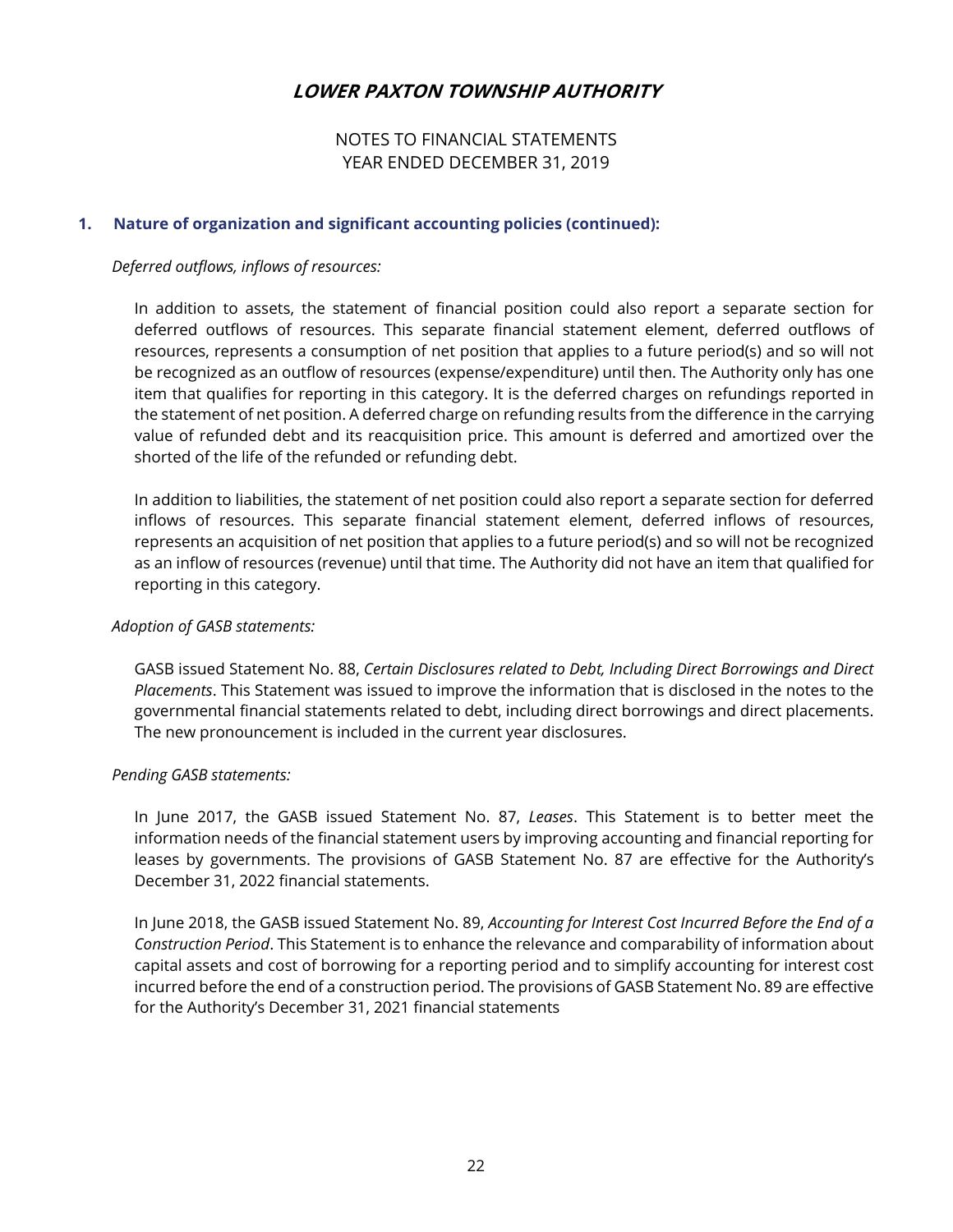NOTES TO FINANCIAL STATEMENTS YEAR ENDED DECEMBER 31, 2019

#### **1. Nature of organization and significant accounting policies (continued):**

#### *Pending GASB statements:*

 In May 2019, the GASB issued Statement No. 91, *Conduit Debt Obligations*. This Statement is to provide a single method of reporting conduit debt obligations by issuers and eliminate diversity in practice. The provisions of GASB Statement No. 91 are effective for the Authority's December 31, 2022 financial statements.

 In January 2020, the GASB issued Statement No. 92, *Omnibus 2020*. This Statement is to enhance comparability in accounting and financial reporting and to improve the consistency of authoritative literature by addressing practice issues that have been identified during implementation and application of certain GASB Statements. The provisions of GASB Statement No. 92 are effective for the Authority's December 31, 2022 financial statements.

The effect of implementation of these statements has not yet been determined.

#### **2. Deposits and investments:**

#### *Custodial credit risk:*

 For deposits and investments, custodial credit risk is the risk that in the event of the failure of the counterparty, the Authority will not be able to recover the value of its deposits or collateral securities that are in the possession of an outside party. As of December 31, 2019, the Authority's cash balance was \$33,706,538, and its bank balance was \$33,710,545. Of the bank balance, \$750,000 was covered by the Federal Deposit Insurance Corporation and \$21,522,722 subject to custodial credit risk as it was collateralized under Act 72 (Act) of the 1971 Session of the Pennsylvania General Assembly, in which financial institutions were granted the authority to secure deposits of public bodies by pledging a pool of assets, as defined by the Act, to cover all public funds deposited in excess of federal depository insurance limits. The remaining balance was invested in an external investment pool as described in more detail below. None of the Authority's investments were exposed to custodial credit risk at December 31, 2019. The Authority does not have a formal investment policy related to custodial credit risk.

 As of December 31, 2019, the Authority had cash equivalents totaling \$11,437,823, invested in the Pennsylvania Local Government Investment Trust (PLGIT). PLGIT issues separately audited financial statements that are available to the public. The fair value of the Authority's position in the external investment pool is equivalent to the value of the pool shares. PLGIT does not place any limitations or restrictions on withdrawals from the program. The Commonwealth of Pennsylvania provides external regulatory oversight for the external investment pools. At December 31, 2019, PLGIT carries an AAAm rating and has an average maturity of less than one year.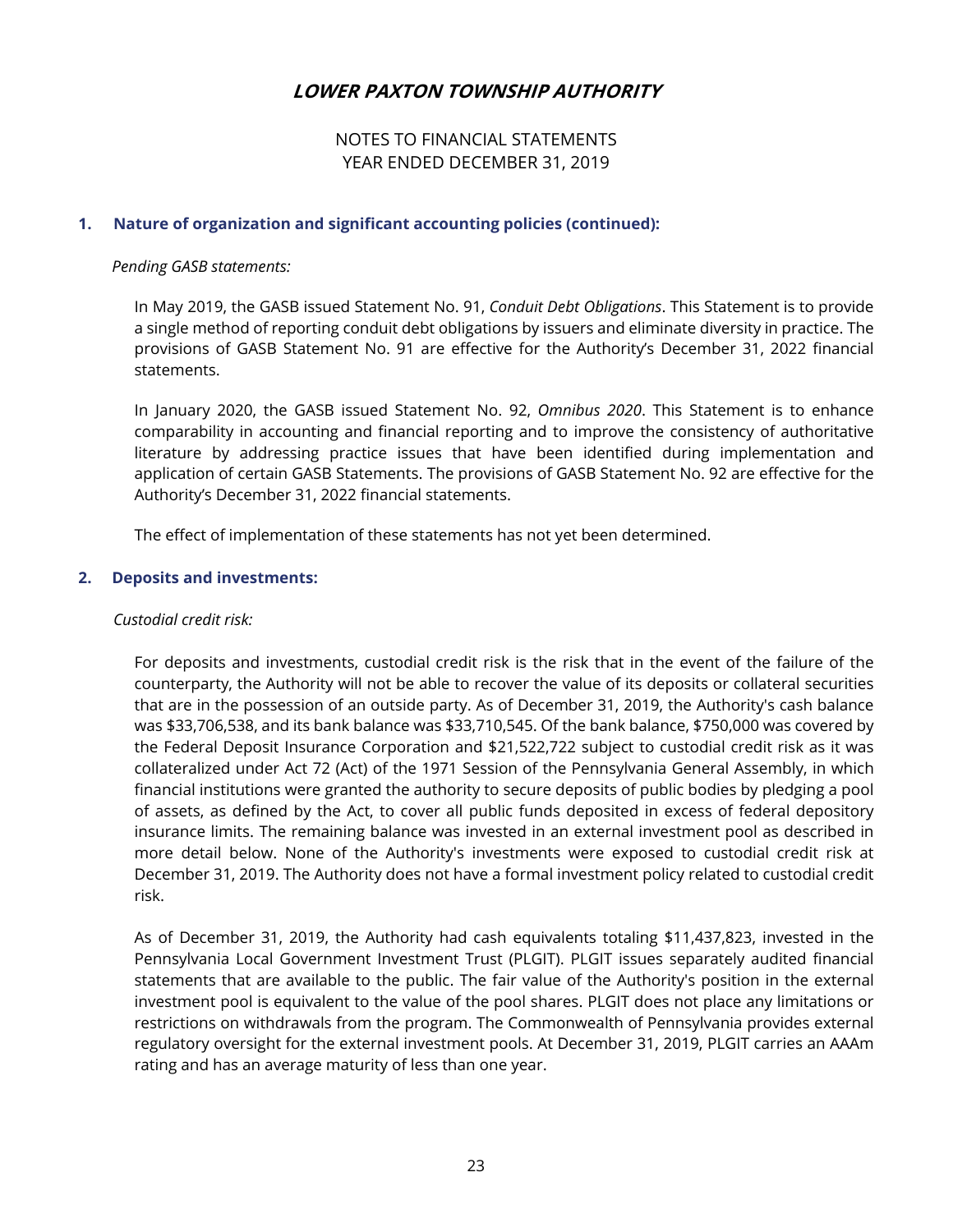## NOTES TO FINANCIAL STATEMENTS YEAR ENDED DECEMBER 31, 2019

#### **2. Deposits and investments (continued):**

#### *Custodial credit risk:*

 As of December 31, 2019, the Authority had \$985,009 of debt investments and maturities within its operating fund accounts. These investments consisted of certificates of deposit with maturity dates of less than one year.

#### *Reconciliation to the financial statements:*

| Collateral held by the pledging bank under       |              |
|--------------------------------------------------|--------------|
| Act 72 but not in the Township's name            | \$21,522,722 |
| PLGIT investments, money market                  | 11,437,823   |
| Insured by Federal Deposit Insurance Corporation | 750,000      |
| Deposits in transit                              | 6,003        |
| Outstanding checks                               | (11,010)     |
| Petty cash                                       | 1,000        |
|                                                  |              |
| Total cash deposits                              | \$33,706,538 |
|                                                  |              |
| Reconciliation to financial statements, cash:    |              |
| Unrestricted                                     | \$21,920,435 |
| Restricted                                       | 11,786,103   |
|                                                  |              |
|                                                  | \$33,706,538 |

#### *Concentration of credit risk:*

 The Authority does not have a formal policy that places a limit on the amount or percent that may be invested in any one issuer. At December 31, 2019, the Authority did not have any investments subject to concentration of credit risk.

#### *Fair value:*

 The Authority categorizes its fair value measurements within the fair value hierarchy established by generally accepted accounting principles. The hierarchy is based on valuation inputs used to measure the fair value of the assets. Level 1 inputs are quoted prices in active markets for identical assets, Level 2 inputs are significant other observable inputs and Level 3 inputs are significant unobservable inputs.

 The Authority's investments in negotiable certificates of deposit are valued using quoted market prices (Level 1 inputs).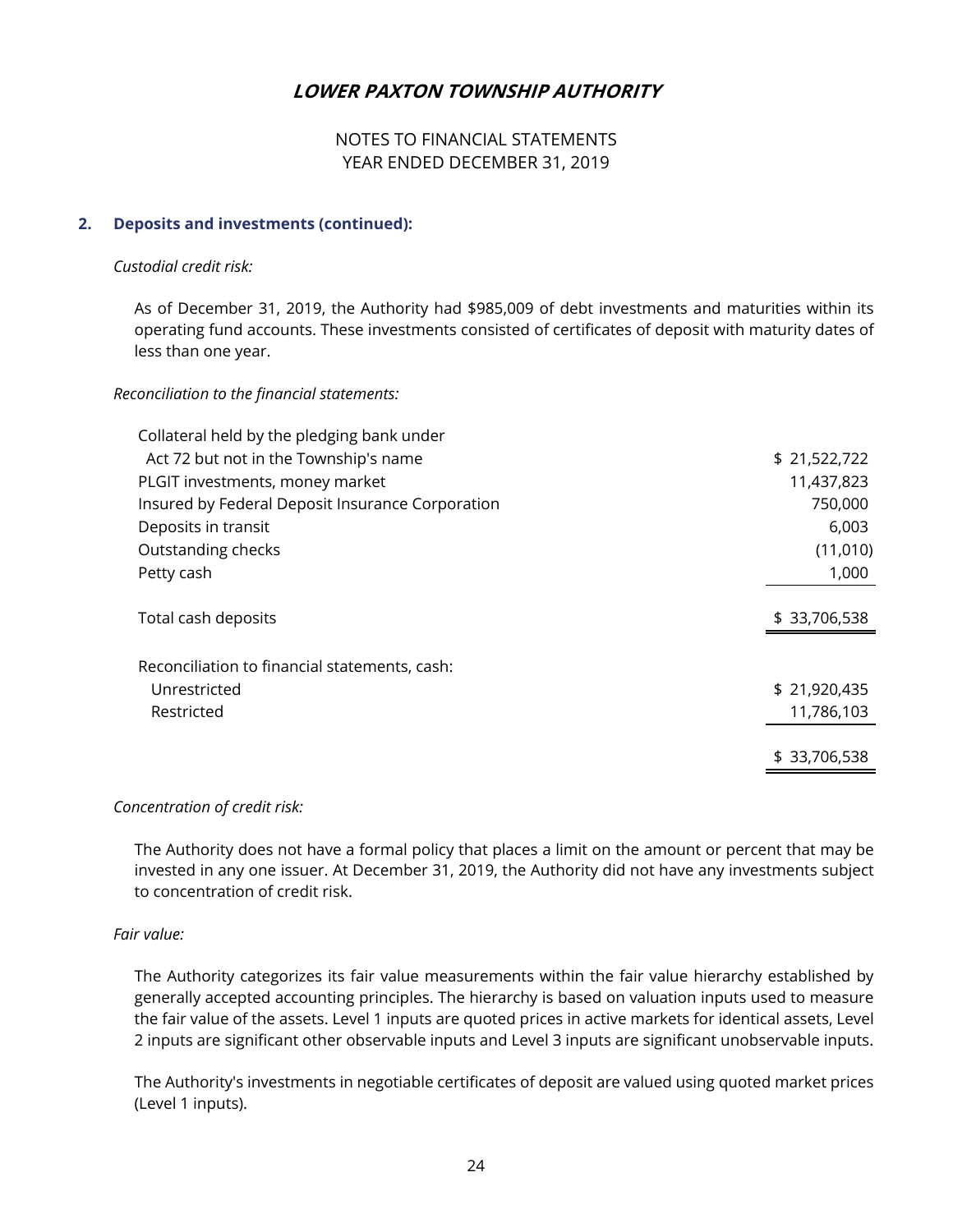# NOTES TO FINANCIAL STATEMENTS YEAR ENDED DECEMBER 31, 2019

### **3. Capital assets:**

|                                              | (Restated)<br>Beginning balance | Additions     | Retirements     | Ending balance    |
|----------------------------------------------|---------------------------------|---------------|-----------------|-------------------|
| Capital assets not being depreciated (cost): |                                 |               |                 |                   |
| Land                                         | \$<br>1,540,192                 |               |                 | \$<br>1,540,192   |
| Intangibles                                  | 2,740,869                       |               |                 | 2,740,869         |
| Total capital assets not being depreciated   | 4,281,061                       |               |                 | 4,281,061         |
| Capital assets being depreciated (cost):     |                                 |               |                 |                   |
| <b>Buildings</b>                             | 1,116,145                       |               |                 | 1,116,145         |
| Machinery and equipment                      | 680,015                         | \$<br>158,536 | \$<br>(54,990)  | 783,561           |
| Furniture                                    | 19,299                          |               |                 | 19,299            |
| Sewer system                                 | 159,877,306                     | 2,875,755     |                 | 162,753,061       |
| Stormwater system                            |                                 | 16,632,444    |                 | 16,632,444        |
| Total capital assets being depreciated       | 161,692,765                     | 19,666,735    | (54,990)        | 181,304,510       |
| Less accumulated depreciation for:           |                                 |               |                 |                   |
| <b>Buildings</b>                             | (450, 194)                      | (27, 904)     |                 | (478,098)         |
| Machinery and equipment                      | (386, 032)                      | (90, 588)     | 39,524          | (437,096)         |
| Furniture                                    | (19, 299)                       |               |                 | (19, 299)         |
| Sewer system                                 | (48,807,662)                    | (2,903,239)   |                 | (51, 710, 901)    |
| Stormwater system                            |                                 | (563, 761)    |                 | (563, 761)        |
| Total accumulated depreciation               | (49, 663, 187)                  | (3,585,492)   | 39,524          | (53, 209, 155)    |
| Total capital assets being depreciated, net  | 112,029,578                     | 16,081,243    | (15, 466)       | 128,095,355       |
| Total property, plant and equipment, net     | 116,310,639                     | 16,081,243    | (15, 466)       | 132,376,416       |
| Deferred capacity costs                      | 21,144,628                      |               |                 | 21,144,628        |
| Less accumulated depreciation                | (6,781,648)                     | (381, 076)    |                 | (7, 162, 724)     |
|                                              |                                 |               |                 |                   |
| Total deferred capacity costs, net           | 14,362,980                      | (381, 076)    |                 | 13,981,904        |
| Total capital assets, net                    | \$<br>130,673,619               | \$15,700,167  | \$<br>(15, 466) | \$<br>146,358,320 |

On January 1, 2019, the Township transferred capital assets related to the stormwater system to the Authority. The net value of assets transferred was \$15,434,586.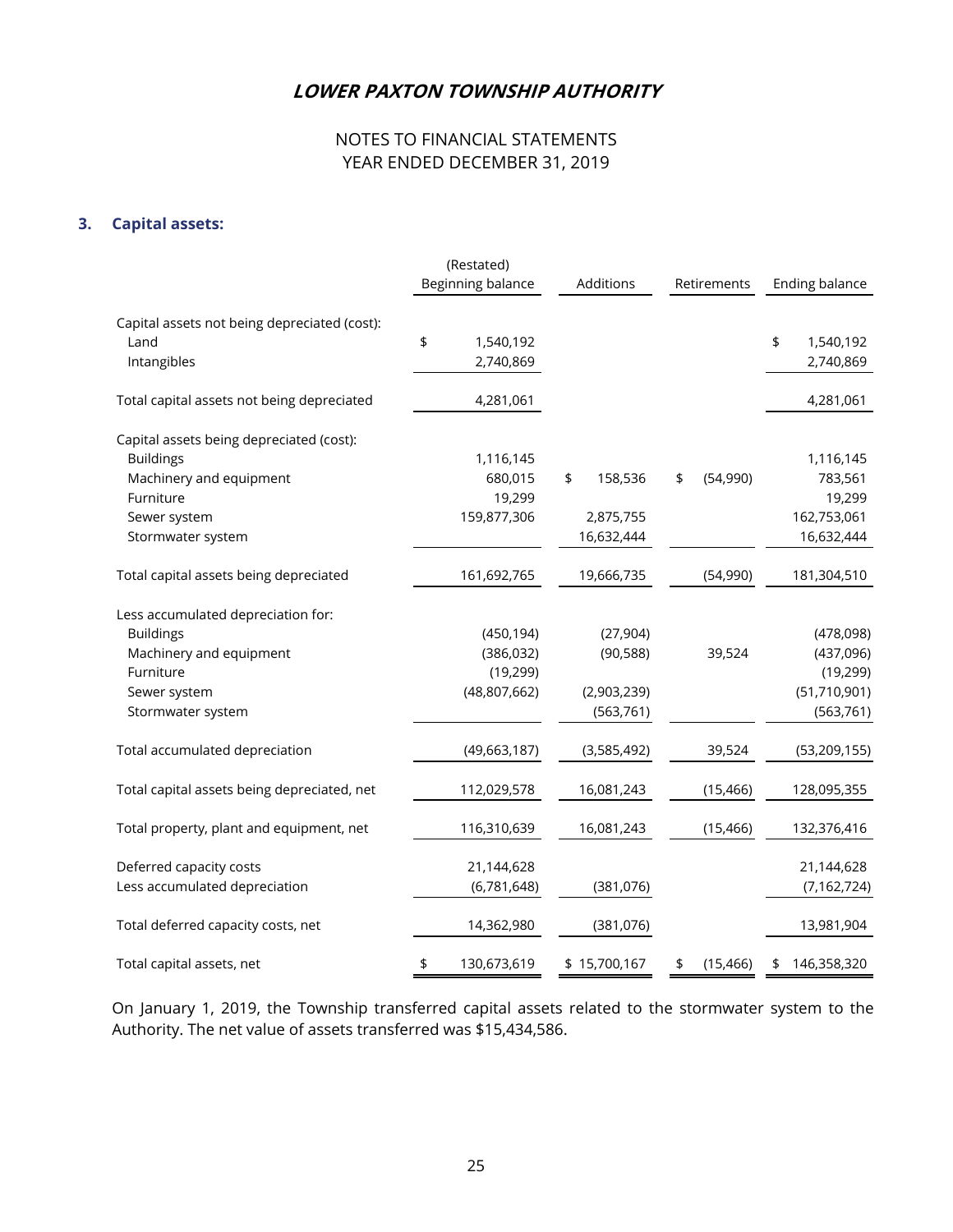## NOTES TO FINANCIAL STATEMENTS YEAR ENDED DECEMBER 31, 2019

#### **4. Long-term liabilities:**

 The Authority's long-term liabilities consists of subsidy agreement obligations with the Township for general obligation bonds and loans, premiums related to the subsidy agreements and capital leases.

#### *Subsidy agreement obligations:*

 The subsidy agreements with the Township contain various covenants of the Authority. Included in the subsidy agreements are covenants to impose and collect sewer rentals, stormwater fees, rates, tapping fees and other charges in each year sufficient, together with available funds, to pay the administrative, operation and maintenance expenses of the Authority. Additionally, in accordance with the terms of the subsidy agreements, the Authority is bound to pay its share of debt service on the related debt.

Original Year of Interest rates Annual principal Outstanding at borrowing issue/maturity to maturity payments to maturity December 31, 2019 Lower Paxton Township, general obligation bonds subsidy agreements: Series of 2013 **\$** 7,965,000 2013/2022 0.60% - 2.00% \$1,365,000 to \$1,500,000 \$ 4,305,000 Series of 2014 23,350,000 2014/2044 1.75% - 5.00% \$490,000 to \$1,450,000 21,510,000 Series of 2015 14,005,000 2015/2029 2.00% - 4.00% \$5,000 to \$2,215,000 13,540,000 Series of 2016 23,840,000 2016/2046 2.00% - 5.00% \$510,000 to \$1,355,000 22,370,000 Series of 2019 48,150,000 2019/2044 3.00% - 4.00% \$505,000 to \$4,960,000 48,150,000 Total Lower Paxton Township, general obligation bonds - 109,875,000 subsidy agreements Lower Paxton Township, PennVest loan payable subsidy agreement - 2010 10,901,017 2010/2032 2.45% - 3.13% \$336,662 to \$657,732 7,020,452 Total subsidy agreement obligations \$ 116,895,452

Subsidy agreement obligations outstanding at December 31, 2019 are as follows:

 All proceeds from the subsidy agreements series of 2013 through series of 2016 bonds and the PennVest loan were to finance certain capital projects of the Authority, including the design, planning, acquisition and/or construction of sewer treatment facilities, collection and conveyance systems; to refinance existing subsidy agreements and to pay the issuance costs of the related debt obligations.

 The subsidy agreement for the series of 2019 bond was issued to refund the subsidy agreement for the series of 2009D bond, pay all costs and fees associated with the bond issue and to fund various capital projects of the Authority related to stormwater collection and conveyance.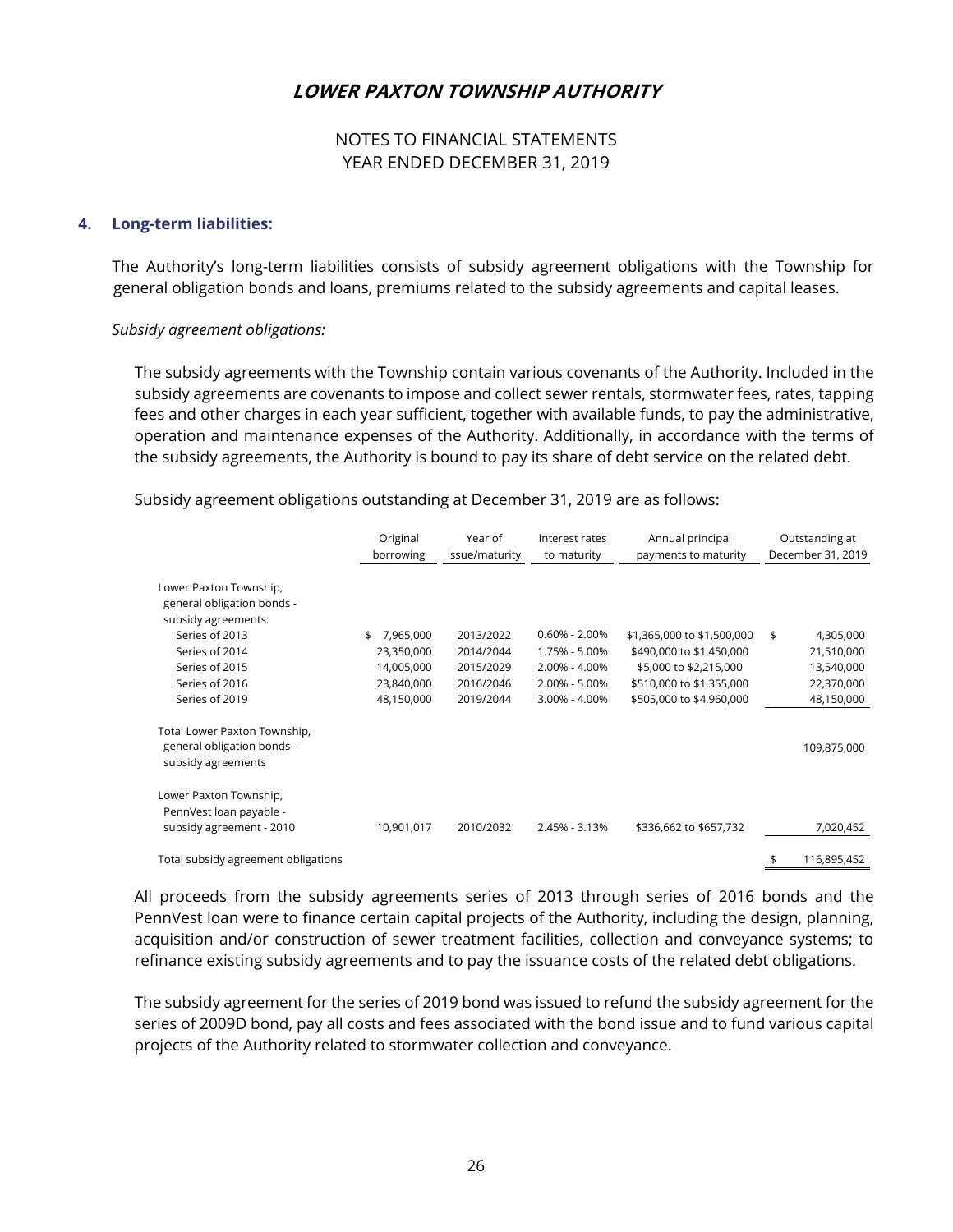## NOTES TO FINANCIAL STATEMENTS YEAR ENDED DECEMBER 31, 2019

#### **4. Long-term liabilities (continued):**

#### *Subsidy agreement obligations:*

In August 2019, a subsidy agreement with Lower Paxton Township was signed providing the Authority with \$13, 354,113 of available PennVest loan funding for sewer remediation projects. As of December 31, 2019, no funds have been drawn on this loan.

Changes in subsidy agreement obligations for the year ended December 31, 2019 are as follows:

|                              | Balance at<br>January 1, 2019 | Additions                     | Reductions        | Balance at<br>December 31, 2019 |
|------------------------------|-------------------------------|-------------------------------|-------------------|---------------------------------|
|                              |                               |                               |                   |                                 |
| Lower Paxton Township,       |                               |                               |                   |                                 |
| General obligation bonds -   |                               |                               |                   |                                 |
| subsidy agreements:          |                               |                               |                   |                                 |
| Series of 2009D              | \$<br>42,465,000              |                               | \$ (42, 465, 000) | \$                              |
| Series of 2013               | 5,600,000                     |                               | (1, 295, 000)     | 4,305,000                       |
| Series of 2014               | 21,985,000                    |                               | (475,000)         | 21,510,000                      |
| Series of 2015               | 13,600,000                    |                               | (60,000)          | 13,540,000                      |
| Series of 2016               | 22,870,000                    |                               | (500,000)         | 22,370,000                      |
| Series of 2019               |                               | \$48,150,000                  |                   | 48,150,000                      |
| Total Lower Paxton Township, |                               |                               |                   |                                 |
| General obligation bonds -   |                               |                               |                   |                                 |
| subsidy agreements:          | 106,520,000                   | 48,150,000                    | (44, 795, 000)    | 109,875,000                     |
| Lower Paxton Township,       |                               |                               |                   |                                 |
| PennVest loan payable -      |                               |                               |                   |                                 |
| subsidy agreement            | 7,472,292                     |                               | (451, 840)        | 7,020,452                       |
|                              |                               |                               |                   |                                 |
|                              | 113,992,292                   | $$48,150,000$ $$(45,246,840)$ |                   | 116,895,452                     |
| <b>Current maturities</b>    | (2,781,840)                   |                               |                   | (3,341,201)                     |
|                              |                               |                               |                   |                                 |
| Total subsidy agreements,    |                               |                               |                   |                                 |
| net of current maturities    | \$111,210,452                 |                               |                   | 113,554,251<br>\$               |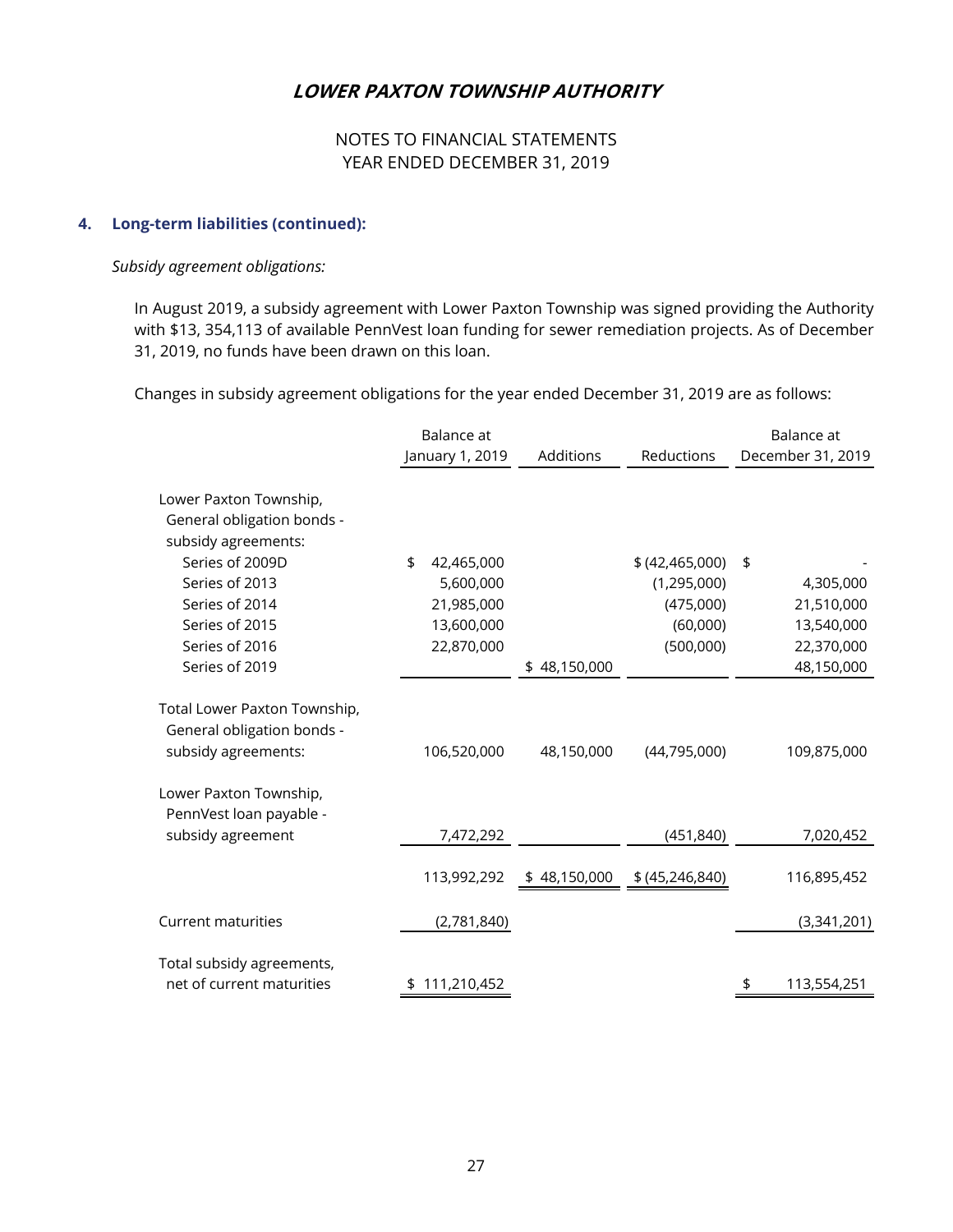## NOTES TO FINANCIAL STATEMENTS YEAR ENDED DECEMBER 31, 2019

#### **4. Long-term liabilities (continued):**

#### *Subsidy agreement obligations:*

The annual requirements for the Authority's long term debt are as follows:

|           | Principal       | Interest |              | Total             |  |
|-----------|-----------------|----------|--------------|-------------------|--|
|           |                 |          |              |                   |  |
| 2020      | \$<br>3,341,201 | \$       | 4,469,800    | \$<br>7,811,001   |  |
| 2021      | 3,441,019       |          | 4,421,955    | 7,862,974         |  |
| 2022      | 3,716,307       |          | 4,317,098    | 8,033,405         |  |
| 2023      | 3,847,082       |          | 4,189,805    | 8,036,887         |  |
| 2024      | 3,998,358       |          | 4,037,429    | 8,035,787         |  |
| 2025-2029 | 22,144,620      |          | 18,047,711   | 40,192,331        |  |
| 2030-2034 | 26,536,865      |          | 13,647,814   | 40,184,679        |  |
| 2035-2039 | 32,485,000      |          | 7,702,022    | 40,187,022        |  |
| 2040-2044 | 14,745,000      |          | 2,506,975    | 17,251,975        |  |
| 2045-2046 | 2,640,000       |          | 133,750      | 2,773,750         |  |
|           |                 |          |              |                   |  |
| Total     | \$116,895,452   |          | \$63,474,359 | \$<br>180,369,811 |  |

#### *Capital lease obligations:*

 The Authority utilizes capital leases to finance the purchase of certain equipment. The leases have terms of five years with payments that began in October 2018 and continue through October 2023.

The assets (recorded as machinery and equipment) acquired through capital leases are as follows:

| Assets:                       |           |
|-------------------------------|-----------|
| Leasehold assets              | \$240,153 |
| Less accumulated depreciation | (31, 719) |
|                               |           |
| Total                         | \$208,434 |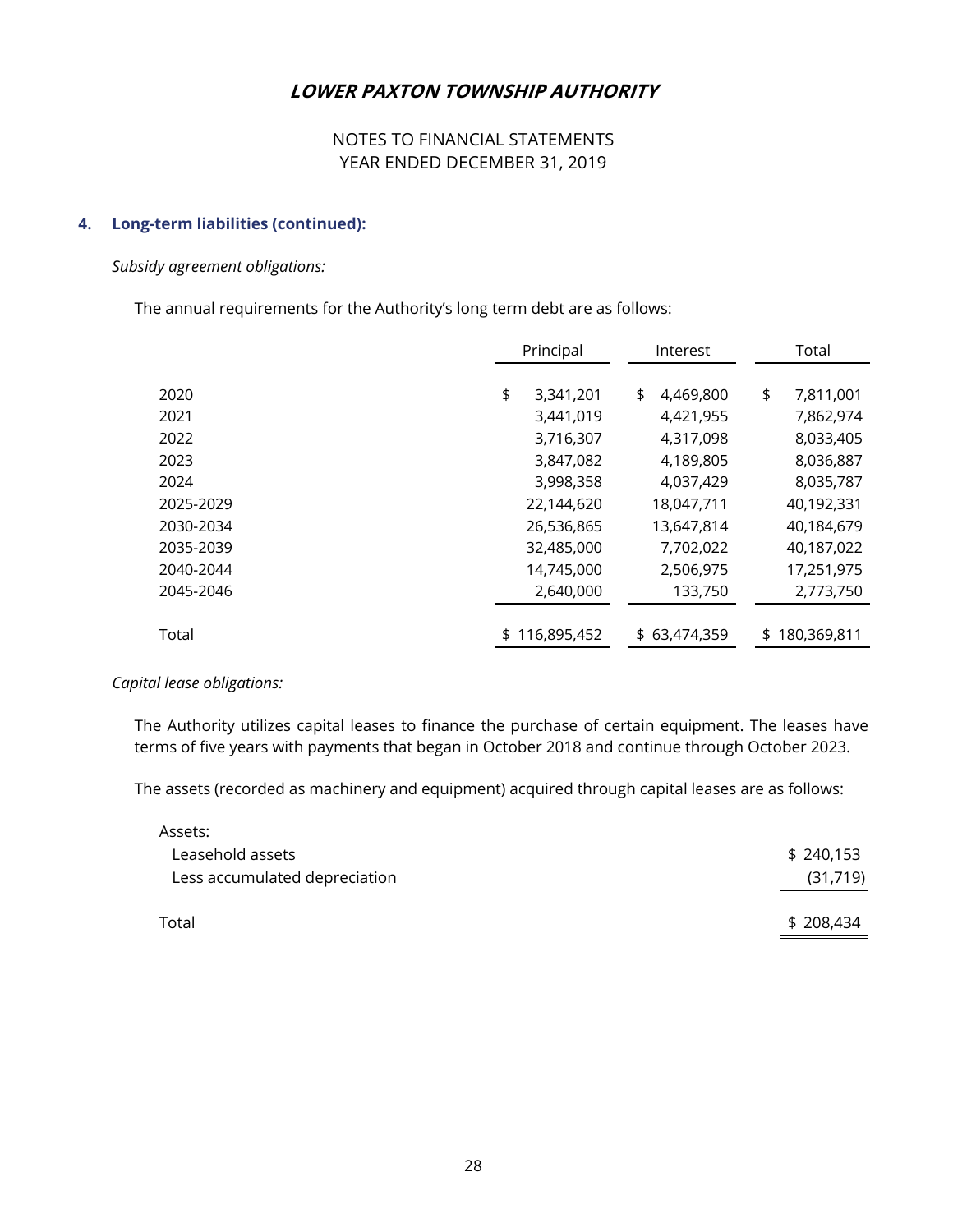## NOTES TO FINANCIAL STATEMENTS YEAR ENDED DECEMBER 31, 2019

#### **4. Long-term liabilities (continued):**

Future minimum lease payments for capital leases as of December 31, 2019 are as follows:

| Year ending December 31:                                                                             |                                            |
|------------------------------------------------------------------------------------------------------|--------------------------------------------|
| 2020<br>2021<br>2022<br>2023                                                                         | \$<br>52,478<br>52,478<br>52,477<br>18,587 |
| Total minimum lease payments                                                                         | 176,020                                    |
| Less:<br>Amount representing interest<br>Present value of minimum lease payments,<br>current portion | 12,940<br>46,604                           |
| Present value of minimum lease payments,<br>long-term portion                                        | \$116,476                                  |

#### **5. Commitments and contingencies:**

 In the normal course of business, there are various claims and suits pending against the Authority and its elected officials. Management is of the opinion that these matters will not have a material adverse effect on the Authority's financial position at December 31, 2019.

 The Authority has entered into agreements for repairs and rehabilitation of its sewer and stormwater systems. There were nine total construction contracts open as of December 31, 2019 which totaled \$18,369,390. Work totaling \$852,913 had been completed on these contracts as of year end.

## **6. Legal agreements and restrictions regarding Authority operations:**

 In June 1995, the Pennsylvania Department of Environmental Protection (PADEP) entered into a Consent Decree and Settlement Agreement with the Authority, Lower Paxton Township and Swatara Township Authority, outlining certain steps that need to be met to abate the overload of the Beaver Creek Basin interceptor.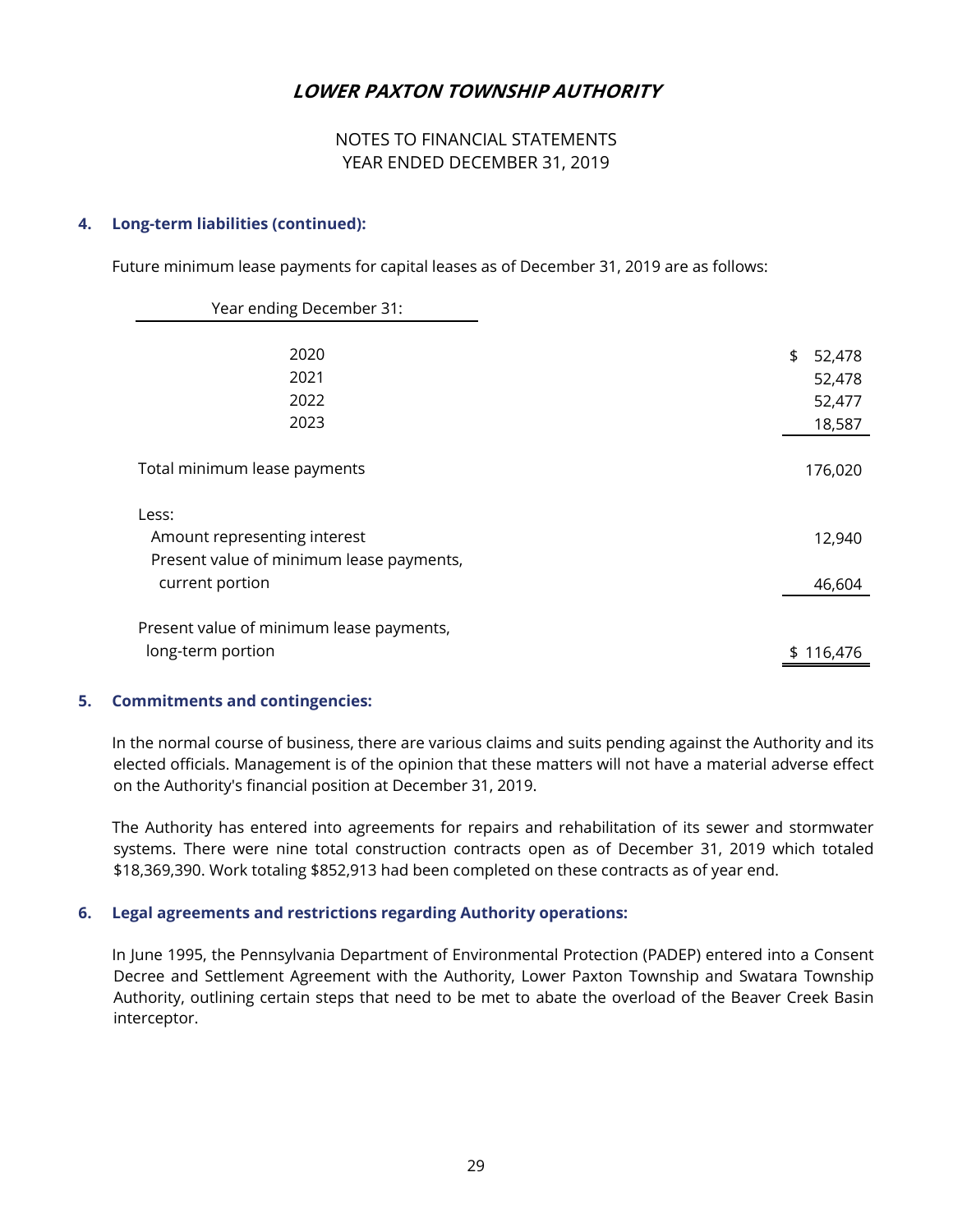NOTES TO FINANCIAL STATEMENTS YEAR ENDED DECEMBER 31, 2019

#### **6. Legal agreements and restrictions regarding Authority operations (continued):**

 On May 29, 2002, the parties, including the Developers as lntervenors, entered into a Second Consent Decree and new Settlement Agreement to supersede the first Consent Decree and Settlement Agreement of June 1995, the 1991 Spring Creek Consent Decree and to settle two Environmental Hearing Board appeals and a Commonwealth Court Petition. The Commonwealth Court approved the Second Consent Decree on June 13, 2002.

 The Second Consent Decree incorporated the Township's Act 537 Plan and corrective action plans to eliminate the overflows and hydraulic overloads in the Beaver Creek, Paxton Creek and a portion of the Spring Creek Basin. The Township submitted, and PADEP approved, the First Amendment to the Second Consent Decree to address Paxton Creek beyond 2007. The First Amendment for Paxton Creek requires a 15-year mini-basin total sewer replacement/repair program through 2022 and provided for the replacement/enlargement of several interceptor sewers. In 2022, the Authority is required to evaluate the progress and success of the work to determine if any storage facilities will be needed to ensure future capacity. If they are required, it is anticipated that such facilities will be completed within three years of PADEP planning approval.

 The PADEP approved the Second Amendment to the Second Consent Decree and Settlement Agreement on August 21, 2013 to eliminate the Wet Weather Treatment Facility in the Beaver Creek Basin as the chosen alternative and selecting a 15-year mini-basin total sewer replacement/repair program similar to Paxton Creek. The Beaver Creek new alternative requires sewer replacements through 2027. In 2027, the Authority is required to evaluate the progress and success of the work to determine if any storage facilities will be needed to ensure future capacity. If they are required, it is anticipated that such facilities will be completed within three years of PADEP planning approval. The Commonwealth Court approved the Second Amendment to the Second Consent Decree on September 18, 2013.

The Second Amendment to the Second Consent Decree and Settlement Agreement imposes a limitation on planning modules in the Beaver Creek Basin each year with a maximum of 200 equivalent dwelling units per year and a limitation of 168 connections each year, provided that the Authority is incompliance with the plan and schedule and shows a reduction in flows to the sewer system. The Settlement Agreement provides for the accumulation of unused planning module EDU's and connection permits. At the end of 2019, the total accumulated EDU's and connections permits is 923 EDU's and 390 connections, respectively. Paxton Creek is allocated 93 connections annually, and there are no restrictions on planning modules. The Authority is permitted to receive an increase of ten connections per year for each completed mini-basin project. In 2019, the Authority requested an additional 150 connections for completing 15 projects over the past ten years. On March 21, 2019, the Authority received approval of the additional 150 connections. The Spring Creek Basin is provided two connections annually, and there are no planning module restrictions.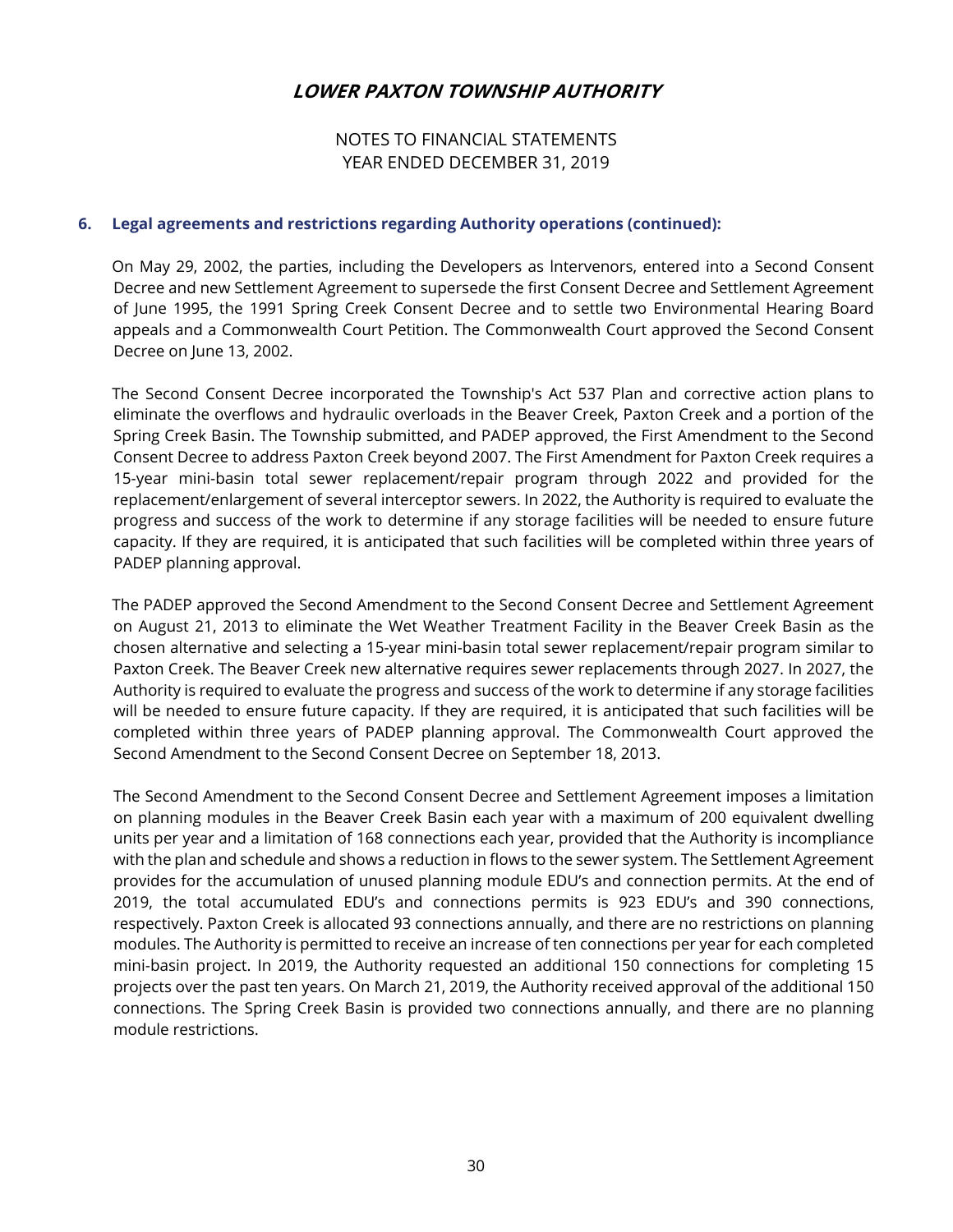## NOTES TO FINANCIAL STATEMENTS YEAR ENDED DECEMBER 31, 2019

#### **6. Legal agreements and restrictions regarding Authority operations (continued):**

 The original cost estimate in 2002, as part of the original Consent Decree entered into in 2002, was \$80 Million in Beaver Creek, \$75 Million in Paxton Creek and \$25 Million in Spring Creek for a total of \$180 Million. In September 2016, the Authority Engineer presented an update to the program costs that have escalated to an estimated \$350 Million. The escalation in costs is associated with the increase in paving costs to re-build the Township streets following the total sewer replacements, new ADA ramps and inspection and program management costs that were not originally anticipated. The engineer presented a new alterative for an Extra Storage option in the Paxton Creek and Beaver Creek Basins, which would reduce the total cost to \$258 Million. The Board approved the Extra Storage option and authorized the submission to the PADEP for approval. On behalf of the Authority, GHD Engineering submitted the Phase 2 Long-Term Solution and Schedule for the Beaver Creek Basin to implement the Extra Storage option on June 29, 2017. The Authority received approval from the PADEP by letter dated August 23, 2017. The Paxton Creek Basin Extra Storage option was submitted to the PADEP as part of the proposed 3rd Paxton Creek corrective action plan by letter dated March 5, 2018. The Authority received approval from the PADEP by letter dated March 20, 2018.

A total of \$114 Million has been spent to date on the sewer replacement programs in the Beaver, Paxton and the Spring Creek 1 drainage basins. To complete the approved CAP's in the Beaver and Paxton Creek Basins, and the Spring Creek 2 Basin, the Consulting Engineer estimates that an additional \$107 Million is required to be financed, \$34 Million in Paxton Creek, \$62 Million in Beaver Creek and \$11 million in the Spring Creek 2 Basin. This plan anticipates delaying storage in Paxton Creek until 2040 and an additional financing at that time to complete this project, which is not part of the \$107 Million estimate.

The Authority has also begun implementation of the Stormwater Management Program required under the Township's PADEP MS4 Permit. The PADEP issues the MS4 Permit to the Township as the regulatory authority under the Stormwater Management Act and the Pennsylvania Municipal Planning Code, as amended by Act 170 and Act 131. The PADEP MS4 Permit requires the Township to implement a Pollution Reduction Plan (PRP) to reduce sediment in the Chesapeake Bay and to comply with the TMDL for Paxton Creek. The Township entered into an Intergovernmental Cooperation Agreement (ICM) in 2019 with CRW and Susquehanna Township to develop and implement a Joint PRP. The Joint PRP was submitted to the PADEP in December 2019 for approval. The Authority reimburses the Township under the Management Agreement for all expenses incurred under the Stormwater Management Program. The Authority adopted a Capital Budget in 2019 which includes a five-year spending plan to comply with the MS4 permit/PRP plan with the PADEP. This five-year capital plan is estimated at \$16 Million, which includes an estimated cost of \$6 Million (Township Share) for the Joint PRP and \$10 Million for stormwater system pipe replacements over a five-year period.

#### **7. Agreements:**

 The Authority has entered into agreements with downstream municipalities for the transmission and treatment of sewage. Charges for transmission and treatment are principally based upon a combination of the number of equivalent dwelling units and sewage transmitted.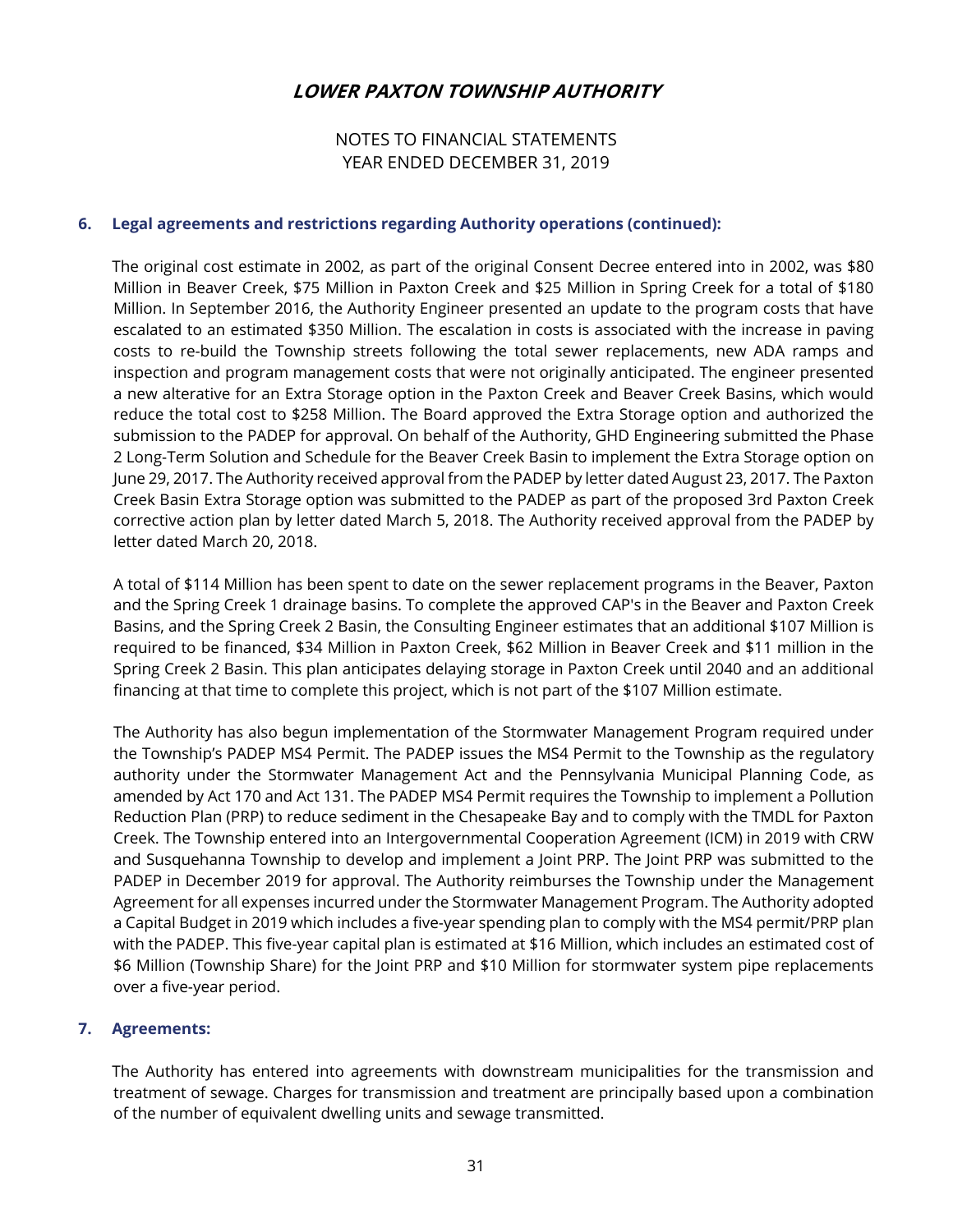## NOTES TO FINANCIAL STATEMENTS YEAR ENDED DECEMBER 31, 2019

#### **7. Agreements (continued):**

 The Authority has entered into the Swatara Township Authority·lntermunicipal Agreement with the joint users of the Swatara Township Authority treatment plant. The Agreement covers the operating expenses of the Swatara Township Authority treatment plant and transmission facilities and the corresponding responsibilities of each user based on a pro rata share basis. Under this agreement, Lower Paxton Township Authority's operating costs amounted to \$1,203,601 for the year ended December 31, 2019.

 The Authority, along with the Borough of Penbrook, the Borough of Paxtang, the Township of Swatara, the Township of Susquehanna, and the Township of Lower Paxton (the Joint Municipalities) continue to negotiate with the City of Harrisburg and CRW to finalize a new lntermunicipal Agreement, which sets the rate for treatment and transmission services provided to the Joint Municipalities, as well as the funding of the improvement projects for the CRW facilities. Under the current agreement, the Authority's operating costs amounted to \$4,579,187.

 The Authority is currently disputing the method of calculating certain 2015 through 2019 charges related to the services provided above. The disputed amount of \$1,337,598 is included as a liability, due to other governments, and in the operating costs noted above to CRW on the Authority's books as of December 31, 2019.

#### **8. Management agreement with the Township:**

 The Authority has entered into an agreement with Lower Paxton Township to procure certain management services with regard to its operations, activities and functions. The Authority and the Township have certain common management. The total management services for 2019 amounted to \$296,458. Additionally, due to the Township providing all employees to the Authority, the Authority reimbursed the Township for wages, payroll taxes and various insurances in the amount of \$3,079,220 for the year ended December 31, 2019. At December 31, 2019, the Authority owed the Township \$674,132 for the fourth quarter of calendar year 2019.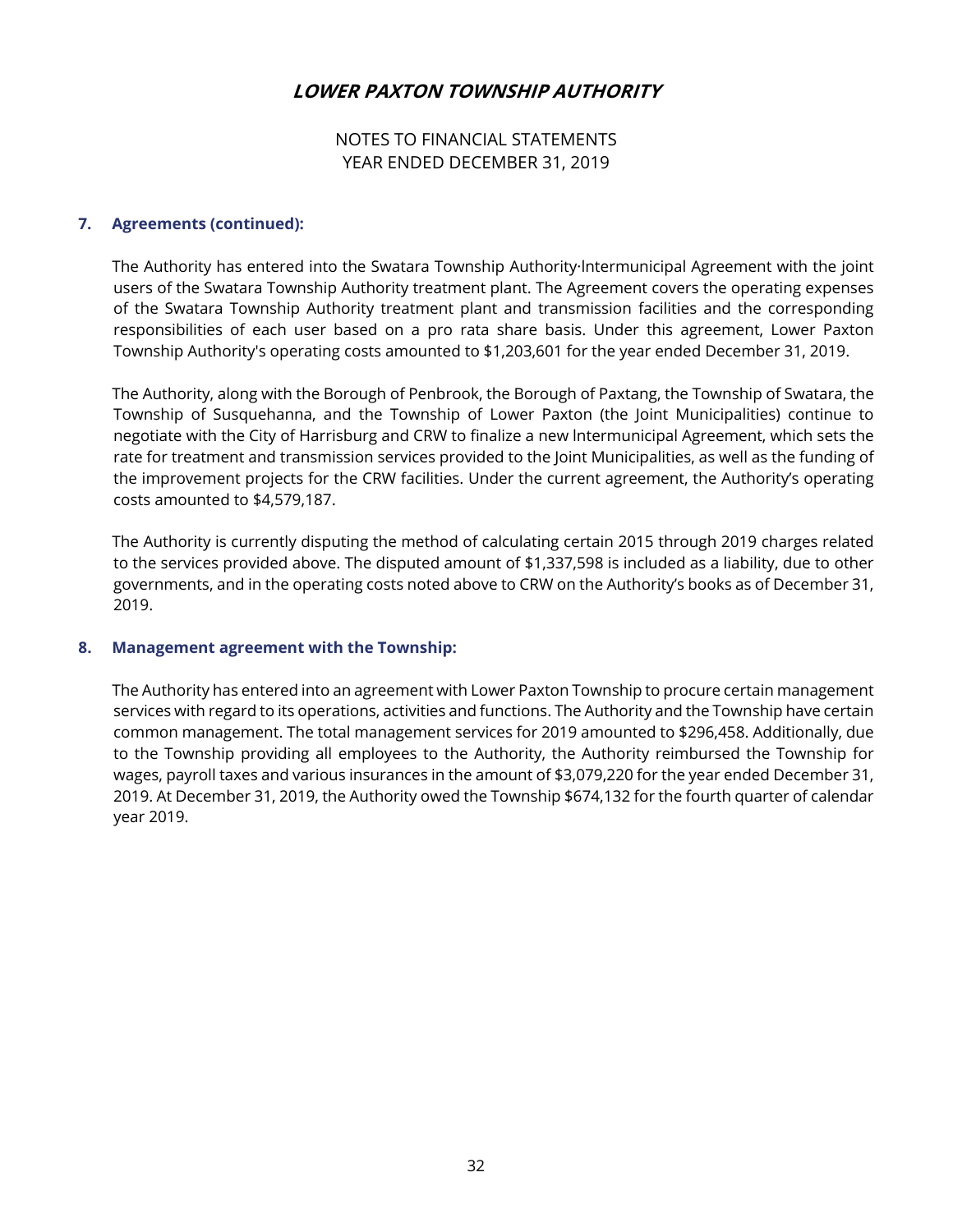## NOTES TO FINANCIAL STATEMENTS YEAR ENDED DECEMBER 31, 2019

#### **9. Operating lease:**

 The Authority has committed, under an operating lease, for certain vehicles. Future minimum operating lease commitments as of December 31, 2019 are as follows:

| 2020            | \$106,369 |
|-----------------|-----------|
| 2021            | 106,369   |
| 2022            | 95,643    |
| 2023            | 72,929    |
| 2024            | 35,871    |
| Total<br>$\sim$ | \$417,181 |

The Authority recognized lease expense of \$71,324 for the year ended December 31, 2019.

#### **10. Prior period adjustment:**

In the December 31, 2018 financial statements, an amount of \$1,506,577 was recorded for a loss on a cash settling swap (SWAP) derivative instrument. This amount should not have been recorded on the Authority's financial statements as the SWAP agreement is with Lower Paxton Township and not the Authority. Additionally, developer contributions of sewer lines had not been recorded by the Authority from 2013 through 2018. The Authority's net position has been restated to correct the aforementioned errors.

The following schedule summarizes the restatement changes and the impact to net position as of January 1, 2019:

| Beginning net position, originally stated                                                                                 | \$34,942,272 |
|---------------------------------------------------------------------------------------------------------------------------|--------------|
| Removal of SWAP loss and related liability recorded<br>at December 31, 2018                                               | 1,506,577    |
| Addition of developer contributions, net of<br>accumulated depreciation, not recorded in prior<br>years 2013 through 2018 | 2,546,838    |
| Beginning net position, restated                                                                                          | \$38,995,687 |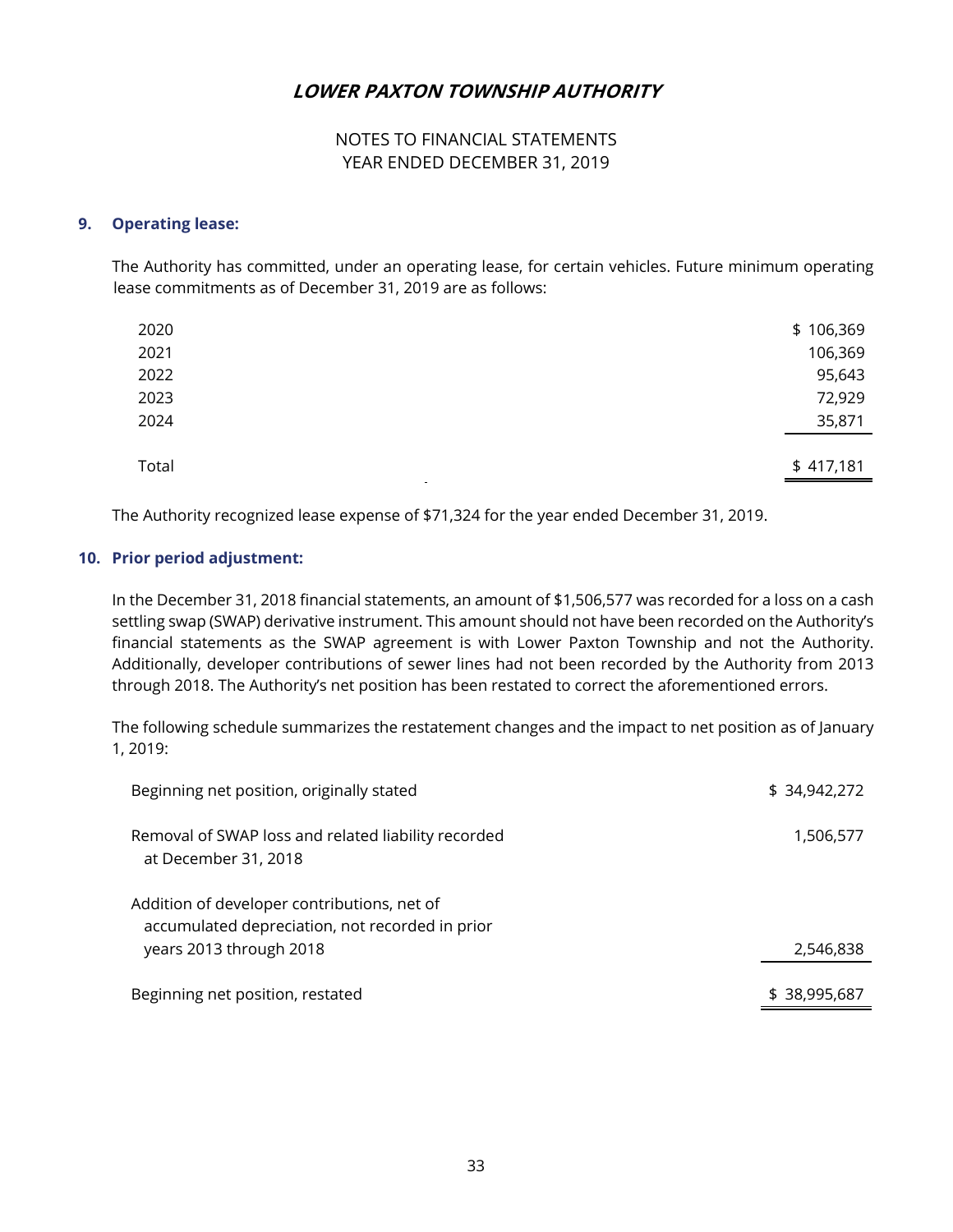## NOTES TO FINANCIAL STATEMENTS YEAR ENDED DECEMBER 31, 2019

#### **11. Subsequent events:**

In December 2019, a novel strain of coronavirus (COVID-19) was reported to have surfaced in China. The World Health Organization has declared COVID-19 to constitute a "Public Health Emergency of International Concern" and characterized COVID-19 as a pandemic. The U.S. government has also implemented enhanced screenings, quarantine requirements and travel restrictions in connection with the COVID-19 outbreak. The spread of this virus has the potential to cause business disruption to the Authority beginning in March 2020, due to state government-imposed shutdowns of businesses and other results of the illness. While the Authority expects this matter may negatively impact its results, the extent of the impact of the COVID-19 on the Authority's operational and financial performance will depend on future developments, including the duration and spread of the outbreak and related travel advisories and restrictions and the impact of the COVID-19 on overall demand for the Authority's services, all of which are highly uncertain and cannot be predicted.

 The Authority has evaluated subsequent events through August 20, 2020, the date which the financial statements were available to be issued.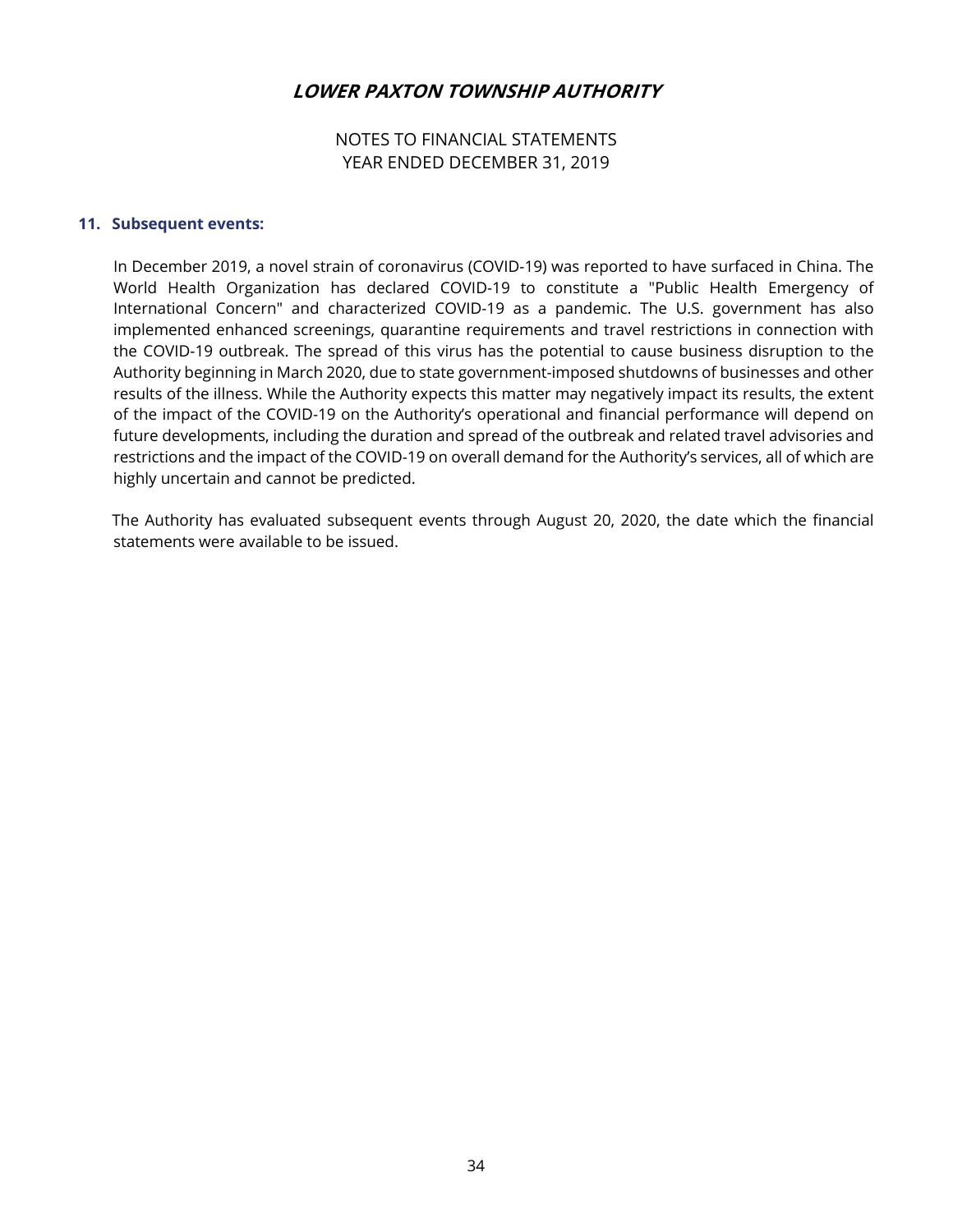# COMBINING STATEMENT OF NET POSITION YEAR ENDED DECEMBER 31, 2019 (See independent auditor's report)

#### ASSETS

|                                                       | Sewer            | Stormwater      |               |                  |
|-------------------------------------------------------|------------------|-----------------|---------------|------------------|
|                                                       | fund             | fund            | Eliminations  | Total            |
| <b>Current assets:</b>                                |                  |                 |               |                  |
| Cash and cash equivalents                             | 18,948,009<br>\$ | 2,972,426<br>\$ |               | \$<br>21,920,435 |
| Investments                                           | 985,009          |                 |               | 985,009          |
| Rentals and fees receivable:                          |                  |                 |               |                  |
| <b>Billed</b>                                         | 530,809          | 84,859          |               | 615,668          |
| Unbilled                                              | 4,068,267        | 974,206         |               | 5,042,473        |
| Other receivables                                     | 488,000          | 3,142           |               | 491,142          |
| Due from stormwater fund                              | 1,406,428        |                 | \$(1,406,428) |                  |
| Prepaid expenses                                      | 35,879           | 2,256           |               | 38,135           |
| <b>Total current assets</b>                           | 26,462,401       | 4,036,889       | (1,406,428)   | 29,092,862       |
| <b>Noncurrent assets:</b>                             |                  |                 |               |                  |
| Restricted for debt service and capital projects,     |                  |                 |               |                  |
| cash and cash equivalents                             | 2,656,424        | 9,129,679       |               | 11,786,103       |
| Property, plant and equipment, net                    | 116,307,733      | 16,068,683      |               | 132,376,416      |
| Deferred capacity costs, net                          | 13,981,904       |                 |               | 13,981,904       |
| <b>Total noncurrent assets</b>                        | 132,946,061      | 25,198,362      |               | 158,144,423      |
| <b>Total assets</b>                                   | 159,408,462      | 29,235,251      | (1,406,428)   | 187,237,285      |
| Deferred outflows of resources, charges on refundings | 279,222          |                 |               | 279,222          |

| Total assets and deferred outflows of resources | \$159,687,684 \$29,235,251 \$(1,406,428) \$187,516,507 |  |  |
|-------------------------------------------------|--------------------------------------------------------|--|--|
|                                                 |                                                        |  |  |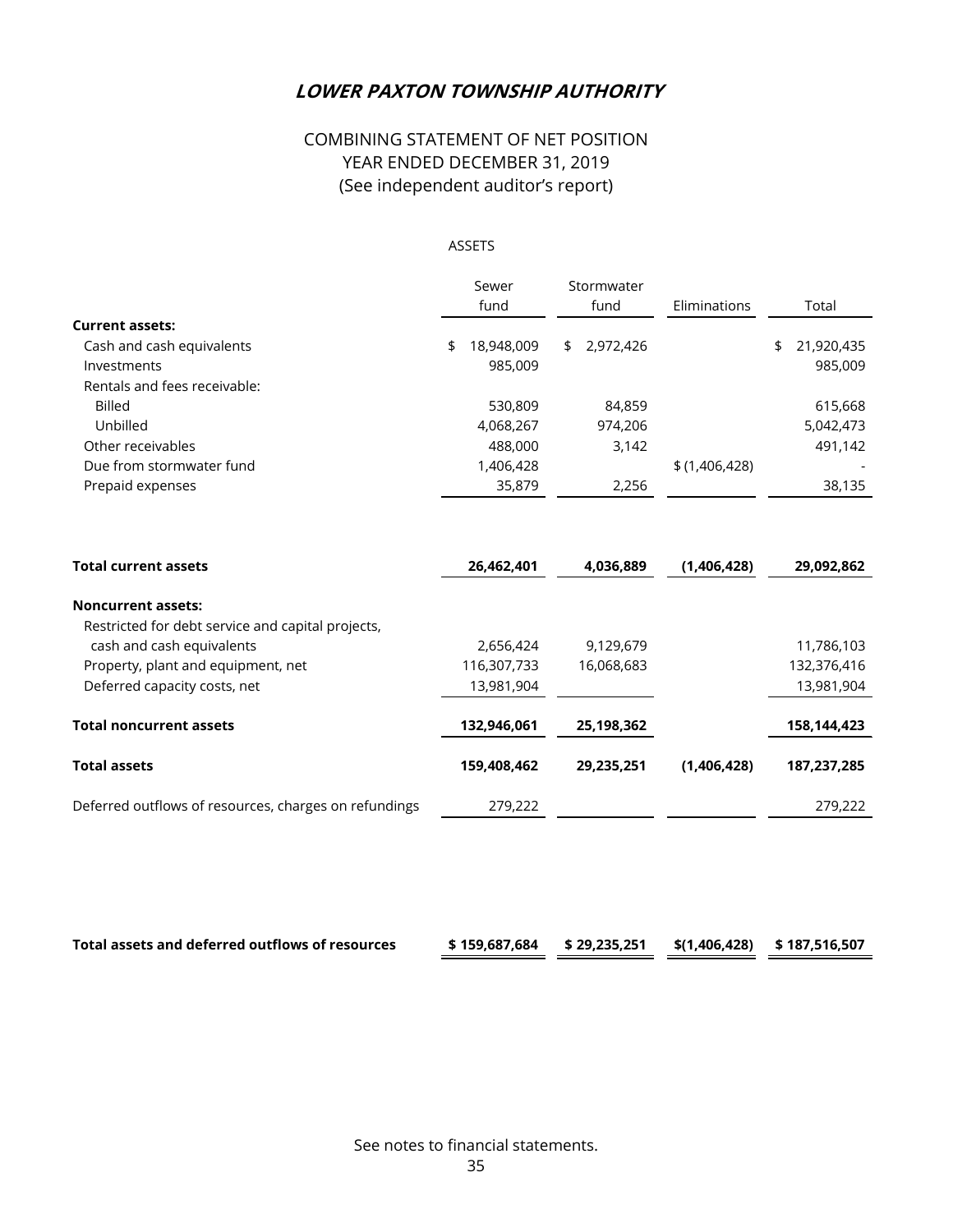# COMBINING STATEMENT OF NET POSITION YEAR ENDED DECEMBER 31, 2019 (See independent auditor's report)

#### LIABILITIES AND NET POSITION

|                                                   | Sewer           | Stormwater   |               |                 |
|---------------------------------------------------|-----------------|--------------|---------------|-----------------|
|                                                   | fund            | fund         | Eliminations  | Total           |
| <b>Liabilities:</b>                               |                 |              |               |                 |
| <b>Current liabilities:</b>                       |                 |              |               |                 |
| Accounts payable                                  | \$<br>1,324,014 | \$<br>78,787 |               | \$<br>1,402,801 |
| Current portion of long-term debt, subsidy        |                 |              |               |                 |
| agreements with Lower Paxton Township             | 3,111,201       | 230,000      |               | 3,341,201       |
| Capital lease obligations, current portion        | 46,604          |              |               | 46,604          |
| Developers escrow                                 | 237,186         |              |               | 237,186         |
| Accrued interest                                  | 987,960         | 85,175       |               | 1,073,135       |
| Due to sewer fund                                 |                 | 1,406,428    | \$(1,406,428) |                 |
| Due to other governments                          | 1,337,598       |              |               | 1,337,598       |
| Due to primary government                         | 674,132         | 832,562      |               | 1,506,694       |
| <b>Total current liabilities</b>                  | 7,718,695       | 2,632,952    | (1,406,428)   | 8,945,219       |
| <b>Noncurrent liabilities:</b>                    |                 |              |               |                 |
| Long-term debt, subsidy agreements with           |                 |              |               |                 |
| Lower Paxton Township                             | 104,639,251     | 8,915,000    |               | 113,554,251     |
| Capital lease obligations, net of current portion | 116,476         |              |               | 116,476         |
| Bond premium                                      | 7,337,081       | 1,088,028    |               | 8,425,109       |
| <b>Total noncurrent liabilities</b>               | 112,092,808     | 10,003,028   |               | 122,095,836     |
| <b>Total liabilities</b>                          | 119,811,503     | 12,635,980   | (1,406,428)   | 131,041,055     |
| <b>Net position:</b>                              |                 |              |               |                 |
| Net investment in capital assets                  | 22,655,327      | 6,923,683    |               | 29,579,010      |
| Restricted for debt service and capital projects  | 2,656,424       | 9,129,679    |               | 11,786,103      |
| Unrestricted                                      | 14,564,430      | 545,909      |               | 15,110,339      |
| <b>Total net position</b>                         | 39,876,181      | 16,599,271   |               | 56,475,452      |
| <b>Total liabilities and net position</b>         | \$159,687,684   | \$29,235,251 | \$(1,406,428) | \$187,516,507   |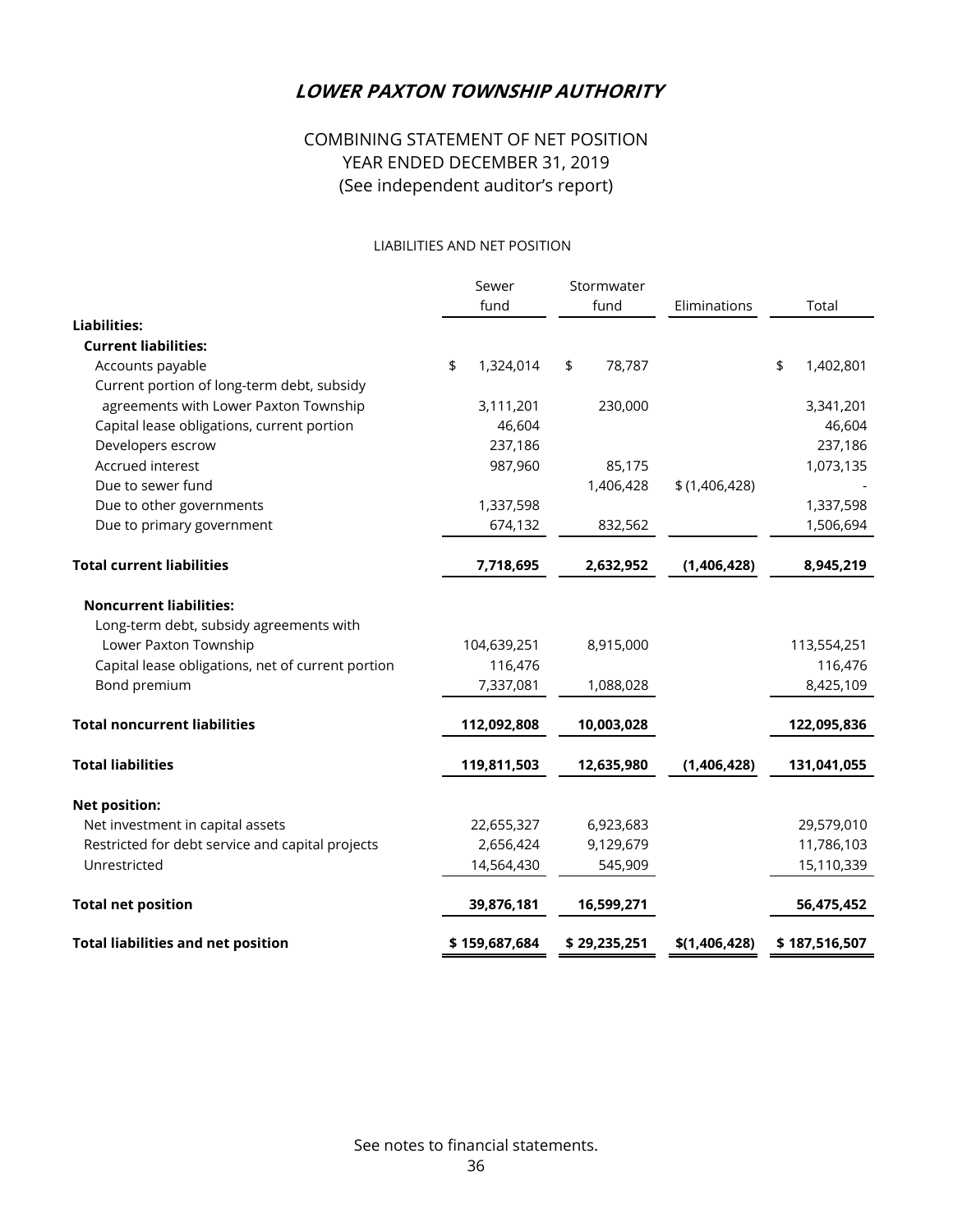# COMBINING STATEMENT OF REVENUES, EXPENSES AND CHANGES IN NET POSITION YEAR ENDED DECEMBER 31, 2019 (See independent auditor's report)

|                                            |              | Stormwater<br>Sewer |              |              |  |  |
|--------------------------------------------|--------------|---------------------|--------------|--------------|--|--|
|                                            | fund         | fund                | Eliminations | Total        |  |  |
| <b>Operating revenues:</b>                 |              |                     |              |              |  |  |
| Rentals and fees                           | \$16,165,144 | \$3,017,691         |              | \$19,182,835 |  |  |
| Miscellaneous                              | 128,029      |                     | \$(114, 922) | 13,107       |  |  |
| <b>Total operating revenues</b>            | 16,293,173   | 3,017,691           | (114, 922)   | 19,195,942   |  |  |
| <b>Operating expenses:</b>                 |              |                     |              |              |  |  |
| Treatment and transmission charges         | 5,782,788    |                     |              | 5,782,788    |  |  |
| Transportation                             | 99,363       | 3,632               |              | 102,995      |  |  |
| Sewer maintenance                          | 107,192      |                     |              | 107,192      |  |  |
| Maintenance of pumping stations and garage | 89,417       |                     |              | 89,417       |  |  |
| Equipment maintenance                      | 28,842       | 118,553             |              | 147,395      |  |  |
| Tools                                      | 1,152        |                     |              | 1,152        |  |  |
| Office supplies and postage                | 170,079      | 48,590              |              | 218,669      |  |  |
| Legal and accounting                       | 305,026      | 50,454              |              | 355,480      |  |  |
| Engineering                                | 148,799      | 15,431              |              | 164,230      |  |  |
| Insurance                                  | 34,658       | 1,890               |              | 36,548       |  |  |
| Employee expense                           | 16,369       |                     |              | 16,369       |  |  |
| Trustee fees                               | 3,900        |                     |              | 3,900        |  |  |
| Miscellaneous                              | 20,397       | 69,698              |              | 90,095       |  |  |
| Reimbursements                             | 2,543,116    | 947,484             | (114, 922)   | 3,375,678    |  |  |
| Private source repairs                     | 95,479       |                     |              | 95,479       |  |  |
| Depreciation                               | 3,402,806    | 563,761             |              | 3,966,567    |  |  |
| <b>Total operating expenses</b>            | 12,849,383   | 1,819,493           | (114, 922)   | 14,553,954   |  |  |
| <b>Operating income</b>                    | 3,443,790    | 1,198,198           |              | 4,641,988    |  |  |
| <b>Nonoperating revenues (expenses):</b>   |              |                     |              |              |  |  |
| Tapping fees                               | 727,419      |                     |              | 727,419      |  |  |
| Interest:                                  |              |                     |              |              |  |  |
| Income                                     | 1,060,424    | 40,445              |              | 1,100,869    |  |  |
| Expense and amortization, net              | (4,925,206)  | (73, 958)           |              | (4,999,164)  |  |  |
| Developer contributions                    | 1,058,101    |                     |              | 1,058,101    |  |  |
| Township contributions                     |              | 15,434,586          |              | 15,434,586   |  |  |
| Gain on sale of assets                     | 40,354       |                     |              | 40,354       |  |  |
| Bond issue costs                           | (524, 388)   |                     |              | (524, 388)   |  |  |
| Net nonoperating revenues (expenses)       | (2,563,296)  | 15,401,073          |              | 12,837,777   |  |  |
| Change in net position                     | 880,494      | 16,599,271          |              | 17,479,765   |  |  |
| <b>Net position:</b>                       |              |                     |              |              |  |  |
| Beginning (restated)                       | 38,995,687   |                     |              | 38,995,687   |  |  |
| <b>Ending</b>                              | \$39,876,181 | \$16,599,271        | \$           | \$56,475,452 |  |  |

See notes to financial statements.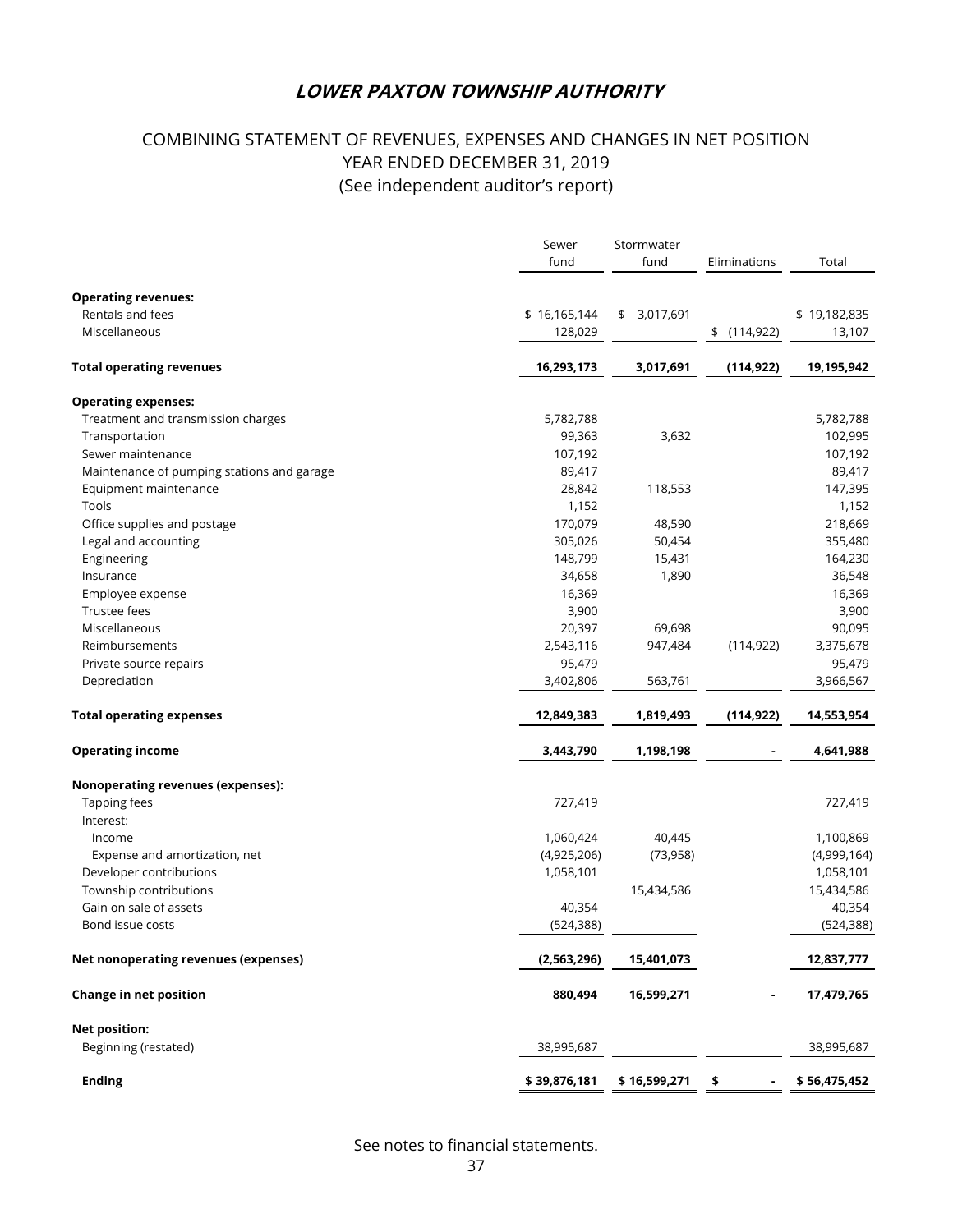# COMBINING STATEMENT OF CASH FLOWS YEAR ENDED DECEMBER 31, 2019 (See independent auditor's report)

|                                                                  | Sewer          | Stormwater              |              |                            |  |  |
|------------------------------------------------------------------|----------------|-------------------------|--------------|----------------------------|--|--|
|                                                                  | fund           | fund                    | Eliminations | Total                      |  |  |
|                                                                  |                |                         |              |                            |  |  |
| <b>Cash flows from operating activities:</b>                     |                |                         |              |                            |  |  |
| Cash received from customers and users                           | \$14,609,273   | 1,955,484<br>\$         | \$1,406,428  | \$17,971,185               |  |  |
| Cash payments to (from), net:                                    |                |                         |              |                            |  |  |
| Suppliers<br>Lower Paxton Township                               | (5,340,543)    | 1,174,711<br>(114, 922) | (1,406,428)  | (5,572,260)<br>(2,555,855) |  |  |
|                                                                  | (2,440,933)    |                         |              |                            |  |  |
| Net cash provided by operating activities                        | 6,827,797      | 3,015,273               |              | 9,843,070                  |  |  |
| Cash flows from capital and related financing activities:        |                |                         |              |                            |  |  |
| Purchase of capital assets                                       | (1,817,654)    | (1, 197, 858)           |              | (3,015,512)                |  |  |
| Proceeds from sale of capital assets                             | 55,820         |                         |              | 55,820                     |  |  |
| Tapping fees                                                     | 727,419        |                         |              | 727,419                    |  |  |
| Proceeds from the issuance of long-term debt, subsidy agreements | 43,056,264     | 10,244,245              |              | 53,300,509                 |  |  |
| Principal payments on long term debt, subsidy agreements:        | (45, 246, 840) |                         |              | (45, 246, 840)             |  |  |
| Capital lease paid                                               | (77, 073)      |                         |              | (77, 073)                  |  |  |
| Bond issue costs                                                 | (524, 388)     |                         |              | (524, 388)                 |  |  |
| Interest expense                                                 | (5,418,137)    |                         |              | (5,418,137)                |  |  |
| Net cash provided by (used in) capital                           |                |                         |              |                            |  |  |
| and related financing activities                                 | (9,244,589)    | 9,046,387               |              | (198, 202)                 |  |  |
| Cash flows from investing activities:                            |                |                         |              |                            |  |  |
| Sale of investments                                              | 3,442,678      |                         |              | 3,442,678                  |  |  |
| Interest income                                                  | 1,060,424      | 40,445                  |              | 1,100,869                  |  |  |
| Net cash provided by investing activities                        | 4,503,102      | 40,445                  |              | 4,543,547                  |  |  |
| Net increase in cash                                             | 2,086,310      | 12,102,105              |              | 14,188,415                 |  |  |
|                                                                  |                |                         |              |                            |  |  |
| Cash:                                                            |                |                         |              |                            |  |  |
| Beginning of year                                                | 19,518,123     |                         |              | 19,518,123                 |  |  |
| <b>End of year</b>                                               | \$21,604,433   | \$12,102,105            | \$           | \$33,706,538               |  |  |
| Presented in the financial statements as:                        |                |                         |              |                            |  |  |
| Cash and cash equivalents                                        | \$18,948,009   | 2,972,426<br>\$         |              | \$21,920,435               |  |  |
| Restricted cash and cash equivalents                             | 2,656,424      | 9,129,679               |              | 11,786,103                 |  |  |
| <b>Total cash and cash equivalents</b>                           | \$21,604,433   | \$12,102,105            |              | \$33,706,538               |  |  |
|                                                                  |                |                         |              |                            |  |  |